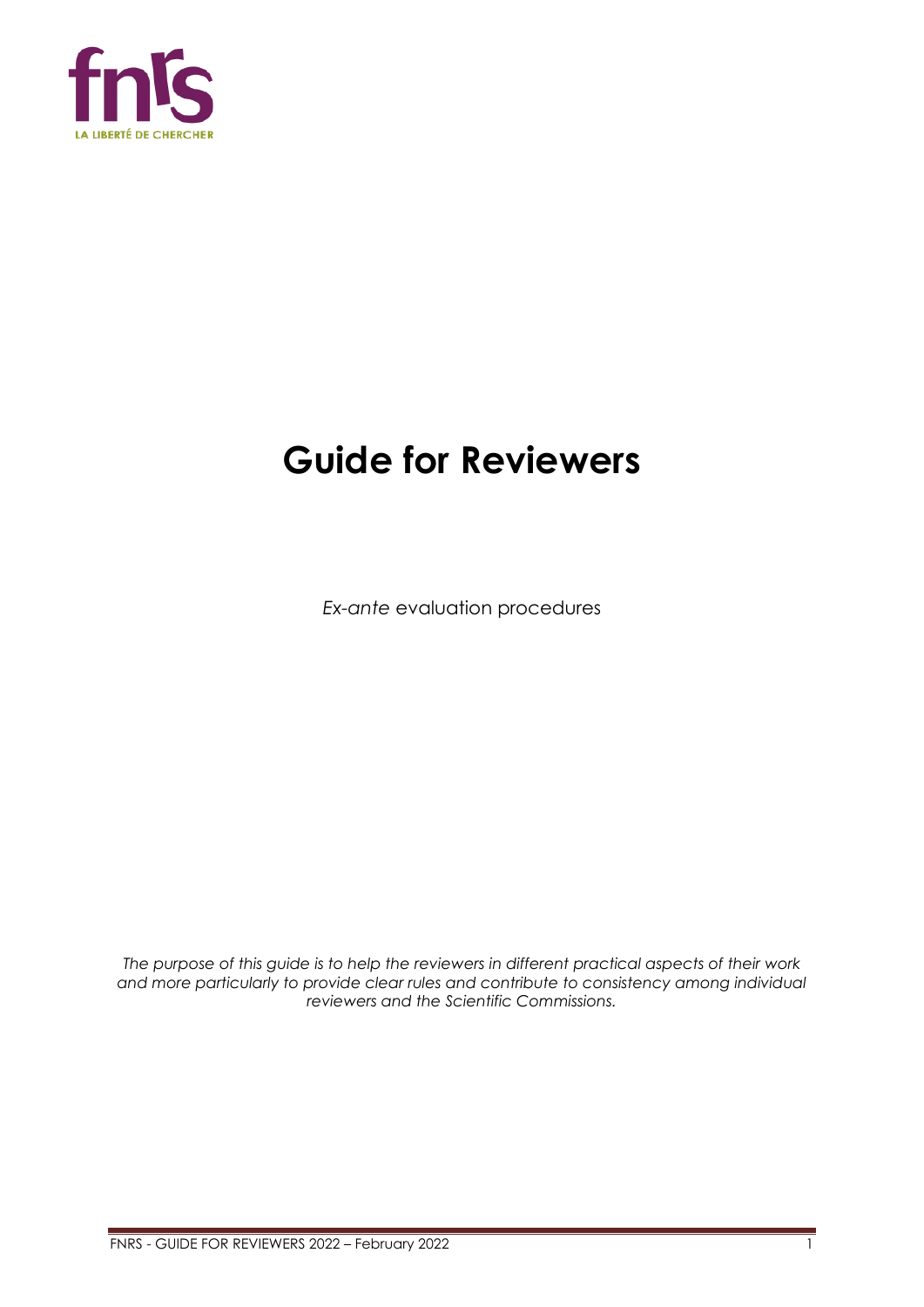# **TABLE OF CONTENTS**

| 1.1     |                                                                                                        |  |
|---------|--------------------------------------------------------------------------------------------------------|--|
| 1.2     |                                                                                                        |  |
| 1.3     |                                                                                                        |  |
| 1.4     |                                                                                                        |  |
| 1.5     |                                                                                                        |  |
| 1.6     |                                                                                                        |  |
|         |                                                                                                        |  |
| II.1    |                                                                                                        |  |
| II.2    |                                                                                                        |  |
| II.3    |                                                                                                        |  |
| II.4    | SELECTION OF THE SCIENTIFIC COMMISSION AND DESCRIPTOR FIELDS 11                                        |  |
| II.5    |                                                                                                        |  |
|         |                                                                                                        |  |
|         |                                                                                                        |  |
| III.1   |                                                                                                        |  |
| III.2   |                                                                                                        |  |
| III.2.1 |                                                                                                        |  |
| III.2.2 |                                                                                                        |  |
| III.2.3 |                                                                                                        |  |
| III.3   |                                                                                                        |  |
| III.3.1 |                                                                                                        |  |
| III.3.2 |                                                                                                        |  |
| III.3.3 |                                                                                                        |  |
| III.3.4 |                                                                                                        |  |
| III.3.5 |                                                                                                        |  |
| III.4   |                                                                                                        |  |
|         |                                                                                                        |  |
| III.4.2 |                                                                                                        |  |
| III.4.3 |                                                                                                        |  |
| III.4.4 |                                                                                                        |  |
| III.4.5 |                                                                                                        |  |
| III.5   |                                                                                                        |  |
| III.5.1 |                                                                                                        |  |
|         |                                                                                                        |  |
|         | APPENDIX 1: THE INSTRUMENTS UNDER GRANTS AND FELLOWSHIPS CALL 2022  22                                 |  |
|         |                                                                                                        |  |
|         |                                                                                                        |  |
|         |                                                                                                        |  |
|         | A.I.2.1 MEDICAL DOCTOR APPLICANT TO AN MSC AND A PH.D. (CSD - CANDIDAT SPÉCIALISTE DOCTORANT) 24       |  |
|         | A.I.2.2 FELLOWSHIP FOR CLINICAL MASTER SPECIALIST APPLICANT TO A PH.D. (SD - SPÉCIALISTE DOCTORANT) 24 |  |
|         | A.I.3 PART-TIME FELLOWSHIP FOR VETERINARY MD. PH.D. STUDENTS (VETE-CCD - VETERINAIRE                   |  |
|         |                                                                                                        |  |
|         |                                                                                                        |  |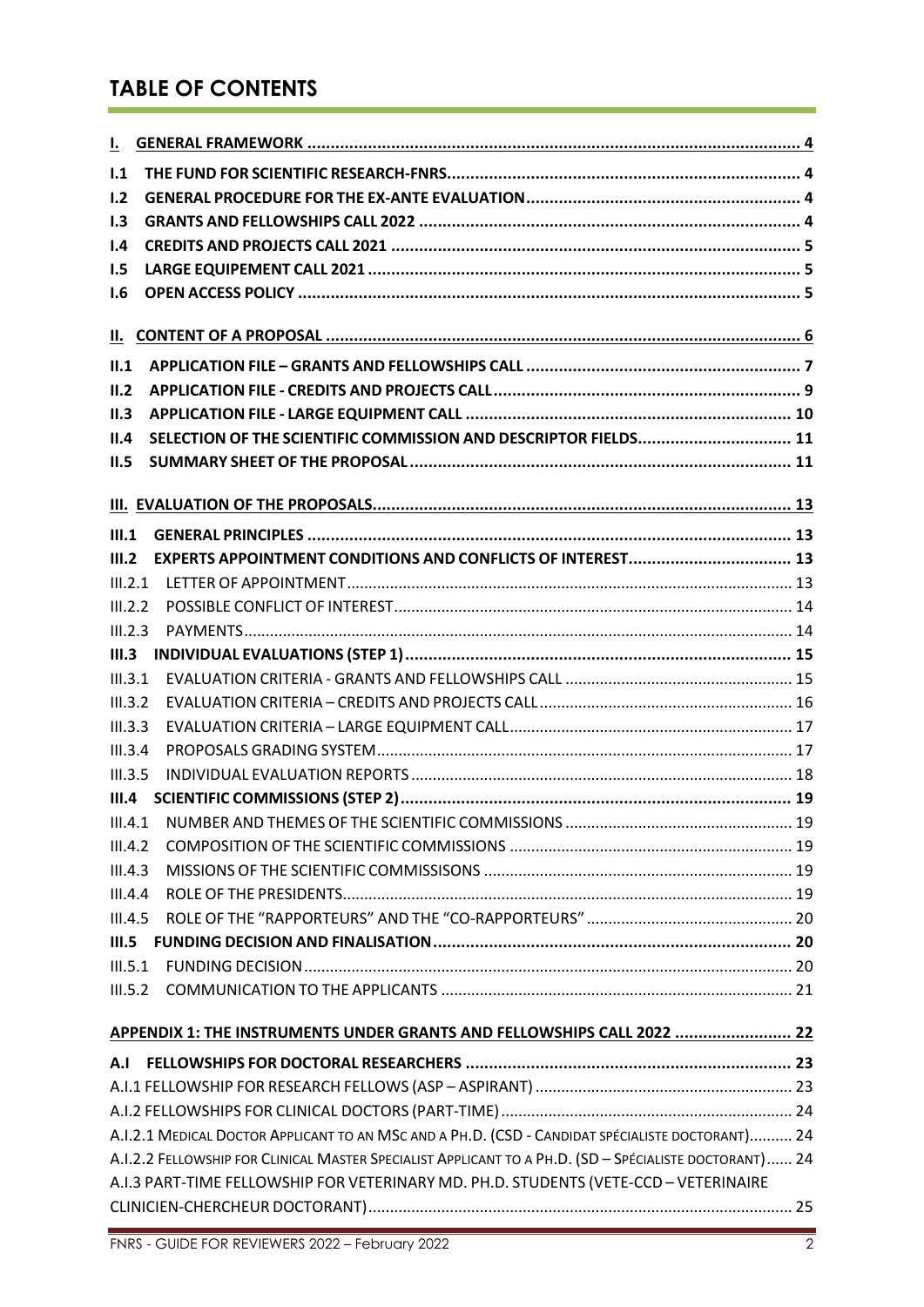| A.II  |                                                                                                         |  |
|-------|---------------------------------------------------------------------------------------------------------|--|
|       | A.II.1 FELLOWSHIP FOR POSTDOCTORAL RESEARCHERS (CR - CHARGÉ DE RECHERCHES)  27                          |  |
|       |                                                                                                         |  |
|       | A.II.2.1 FELLOWSHIP FOR POST-DOCTORATE CLINICAL MASTER SPECIALISTS (SPD - SPÉCIALISTE                   |  |
|       |                                                                                                         |  |
|       | A.II.2.2 FELLOWSHIP RENEWAL FOR POST-DOCTORATE CLINICAL MASTER SPECIALISTS (SPD-REN - SPÉCIALISTE       |  |
|       |                                                                                                         |  |
|       | A.II.2.3 CLINICAL RESEARCHER (CCL - CLINICIEN CHERCHEUR): 4-YEAR FELLOWSHIP RENEWABLE WITHOUT LIMITS 29 |  |
|       |                                                                                                         |  |
|       | A.III.1 FELLOWSHIP FOR RESEARCH ASSOCIATES (CQ - CHERCHEUR QUALIFIÉ)  30                                |  |
|       | A.III.2 PROMOTION: SENIOR RESEARCH ASSOCIATE (MR - MAÎTRE DE RECHERCHES)  31                            |  |
|       | A.III.3 PROMOTION: RESEARCH DIRECTOR (DR - DIRECTEUR DE RECHERCHES) 31                                  |  |
| A.IV  | MOVING IN THE FRENCH-SPEAKING COMMUNITY OF BELGIUM (CFB) 32                                             |  |
|       | A.IV.1 ULYSSE INCENTIVE GRANT FOR MOBILITY IN SCIENTIFIC RESEARCH (MISU - MANDAT                        |  |
|       |                                                                                                         |  |
|       |                                                                                                         |  |
|       | APPENDIX 2: THE INSTRUMENTS UNDER CREDITS AND PROJECTS CALL 2021  33                                    |  |
| A.I   | RESEARCH CREDIT (CDR) AND RESEARCH PROJECT (PDR) INSTRUMENTS 34                                         |  |
|       |                                                                                                         |  |
|       |                                                                                                         |  |
|       |                                                                                                         |  |
|       |                                                                                                         |  |
| A.III |                                                                                                         |  |
|       |                                                                                                         |  |
|       |                                                                                                         |  |
| A.I   |                                                                                                         |  |
|       |                                                                                                         |  |
|       |                                                                                                         |  |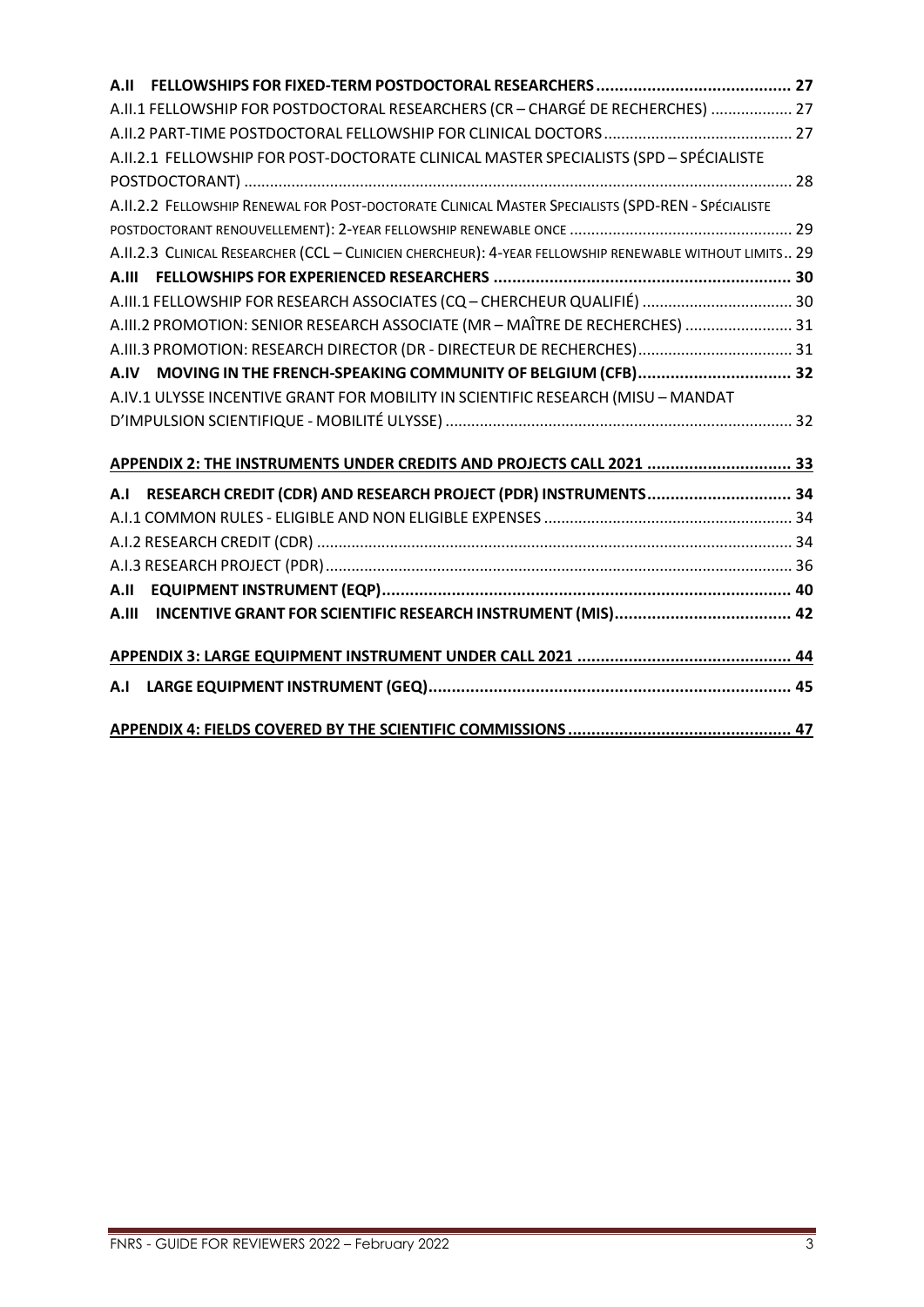# <span id="page-3-1"></span><span id="page-3-0"></span>**I.1 THE FUND FOR SCIENTIFIC RESEARCH-FNRS**<sup>1</sup>

The FNRS is a foundation of public interest funded at more than 90% from public funds which supports the development of fundamental research in the French-speaking Community of Belgium (CFB)<sup>2</sup>. To this end, the FNRS strengthens the training of individual researchers and funds research programmes in the universities of the CFB, in all fields of science [\(https://www.frs-fnrs.be/\)](https://www.frs-fnrs.be/).

The selection of files submitted to the FNRS for funding is performed according to scientific excellence, and depends on a peer review.

For this purpose, the Board of Trustees of the FNRS appoints independent experts who participate in the evaluation of the proposals.

Proposals, data, and the related documents communicated to the FNRS are considered confidential.

# <span id="page-3-2"></span>**I.2 GENERAL PROCEDURE FOR THE EX-ANTE EVALUATION**

For instruments related to calls for proposals, the Board of Trustees of the FNRS has adopted the principle of a one-phase and a two-step evaluation of the proposals. The entire process occurs in three successive parts, including key elements:

- **The administrative work:** for the instruments related to this type of evaluation, the FNRS receives proposals submitted through [e-space,](https://e-space.frs-fnrs.be/) a web-based management platform dedicated to the calls for proposals.
- **The evaluation** is divided in **two** different **steps** (except for some instruments). Step 1 consists in the remote individual evaluation and depends on experts selected by the FNRS and who are specialised in the field of the proposal. Step 2 depends on Scientific Commissions made up of experts who meet in sessions in order to set up a consolidated ranking and finalise the evaluation reports to be communicated to the applicant.
- **The funding decision** is made when the Board of Trustees of the FNRS approves the funding and provides the applicants and promoters (if any) with the result of their proposal and the final evaluation report. If applicable and depending on the instrument, applicants and promoters may receive the evaluation report issued by the first-step individual experts anonymously.

# <span id="page-3-3"></span>**I.3 GRANTS AND FELLOWSHIPS CALL 2022**

*<sup>1</sup>* In order for the document to be easier to read, the Fund for Scientific Research – FNRS (F.R.S.-FNRS) is *afterwards shortened to FNRS.*

*<sup>2</sup> In order for the document to be easier to read, the French-speaking Community of Belgium is afterwards shortened to CFB.*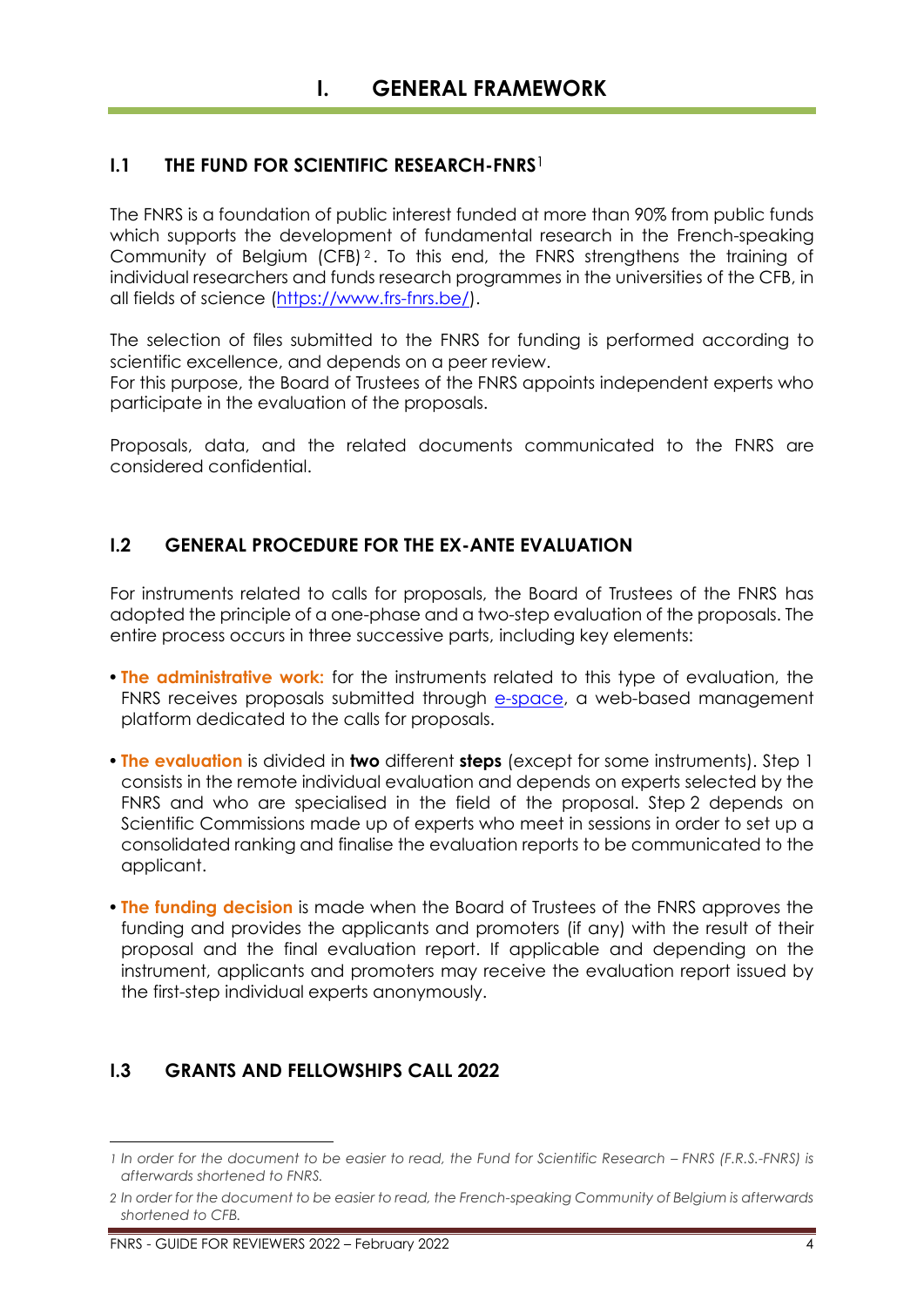The call was opened in mid-December 2021 and closed early March 2022. The "Researcher" instruments are covered in Appendix 1.

The "Researcher" instruments are part of the European Charter for Researchers and the Code of Conduct for the Recruitment of Researchers. They enable the researchers to be funded through fellowships, in the form of grants (doctoral researchers), fixedterm fellowships (postdoctoral researchers) or open-ended fellowships (experienced researchers).

Success rates may vary depending on the budget, the number and the quality of the applications. The rate is lower for open-ended research fellowships (less than 20%).

# <span id="page-4-0"></span>**I.4 CREDITS AND PROJECTS CALL 2021**

The call was opened mid-May and closed in mid-July 2021, in particular for the instruments covered in Appendix 2:

- Research Credit (CDR),
- Research Project (PDR),
- Equipment (EQP),
- Incentive Grant for Scientific Research (MIS).

# <span id="page-4-1"></span>**I.5 LARGE EQUIPEMENT CALL 2021**

The call was opened mid-May and closed in mid-July 2021. The Large Equipment instrument (GEQ) is covered in Appendix 3.

# <span id="page-4-2"></span>**I.6 OPEN ACCESS POLICY**

The FNRS endorses the principle of open access to scientific publications financed wholly or partly from the public funding. This support has led to the implementation of an institutional mandate providing Open Access to publications from FNRS funded research projects and by researchers under the "*Open Access Green Road*" business model.

The [Regulation](https://www.frs-fnrs.be/docs/Reglement_OPEN_ACCESS_EN.pdf) specifies the conditions under which the FNRS grant recipients shall store, when possible, all the funded research results of which they are authors or coauthors in their institution's repository.

Any scientific publication resulting partially or fully from a grant of the FNRS shall mention the source of the funding as follows: *"This work was supported by the Fonds de la Recherche Scientifique - FNRS under Grant(s) n° [ID number]"*.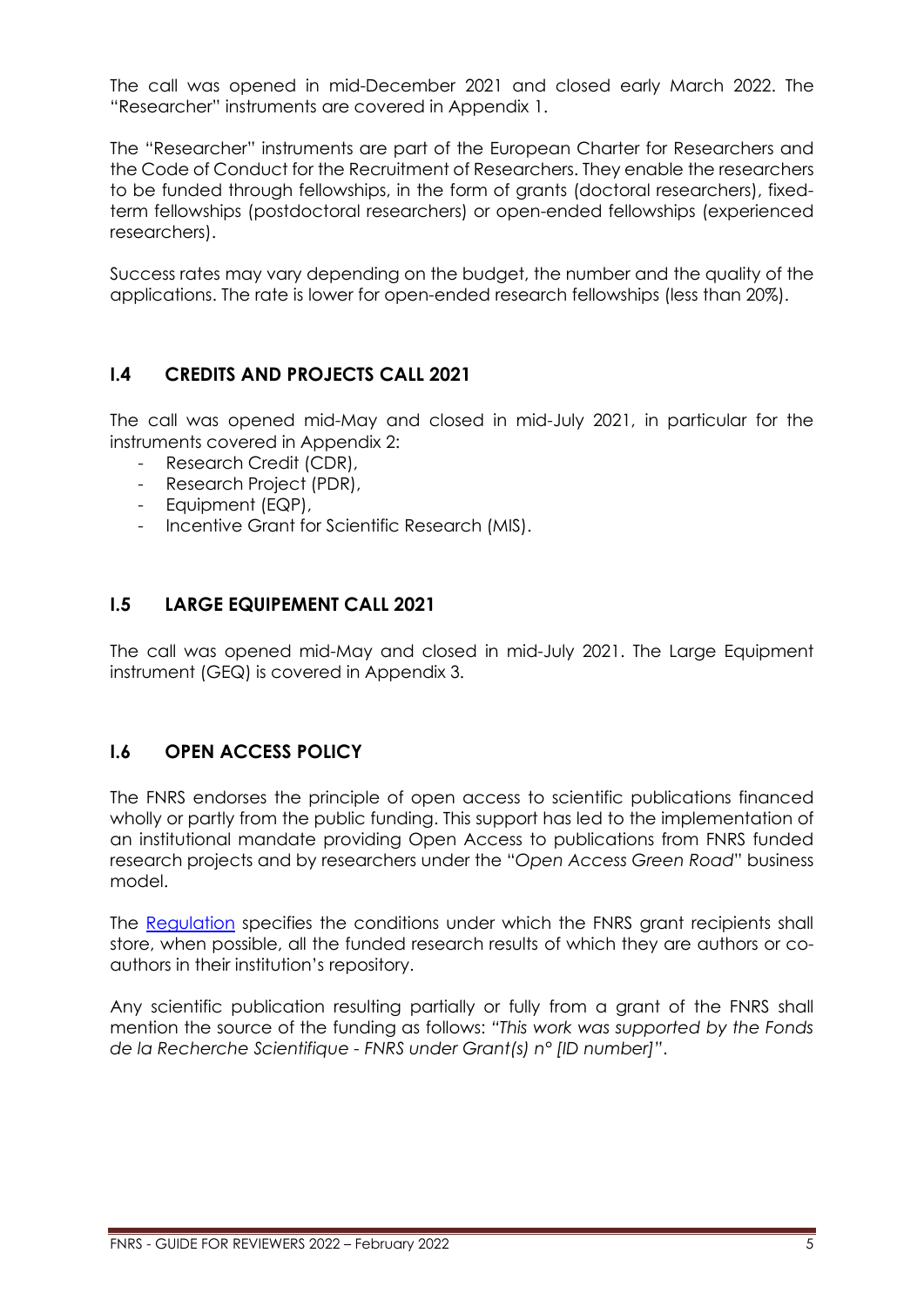<span id="page-5-0"></span>Applicants will have the choice of writing their proposal either in French or in English. For some fields, using English can broaden the number of experts likely to take part in the evaluations.

It is recommended to applicants who wish to have their application file assessed by [Scientific Commissions](https://www.frs-fnrs.be/docs/Reglement-et-documents/FRS-FNRS_Champs_descripteurs.pdf) dedicated to SEN (Exact and Natural Sciences) and SVS (Health and Life Sciences) fields, as well as the Scientific Commission SHS-2, to submit their application in English. Should the application file be submitted in French, the FNRS may require the applicant to provide a translation in English for the purpose of conducting the [ex-ante evaluation.](https://www.frs-fnrs.be/docs/Reglement-et-documents/FRS-FNRS_Guide_Evaluation_EN.pdf)

The FNRS insists on **strict compliance with the instructions given for each part of the proposal** (scientific section relevant to the instrument selected, number of pages allowed for documents to be enclosed with the application form…) and stresses again the sovereign consideration of the Scientific Commissions assessing the application file.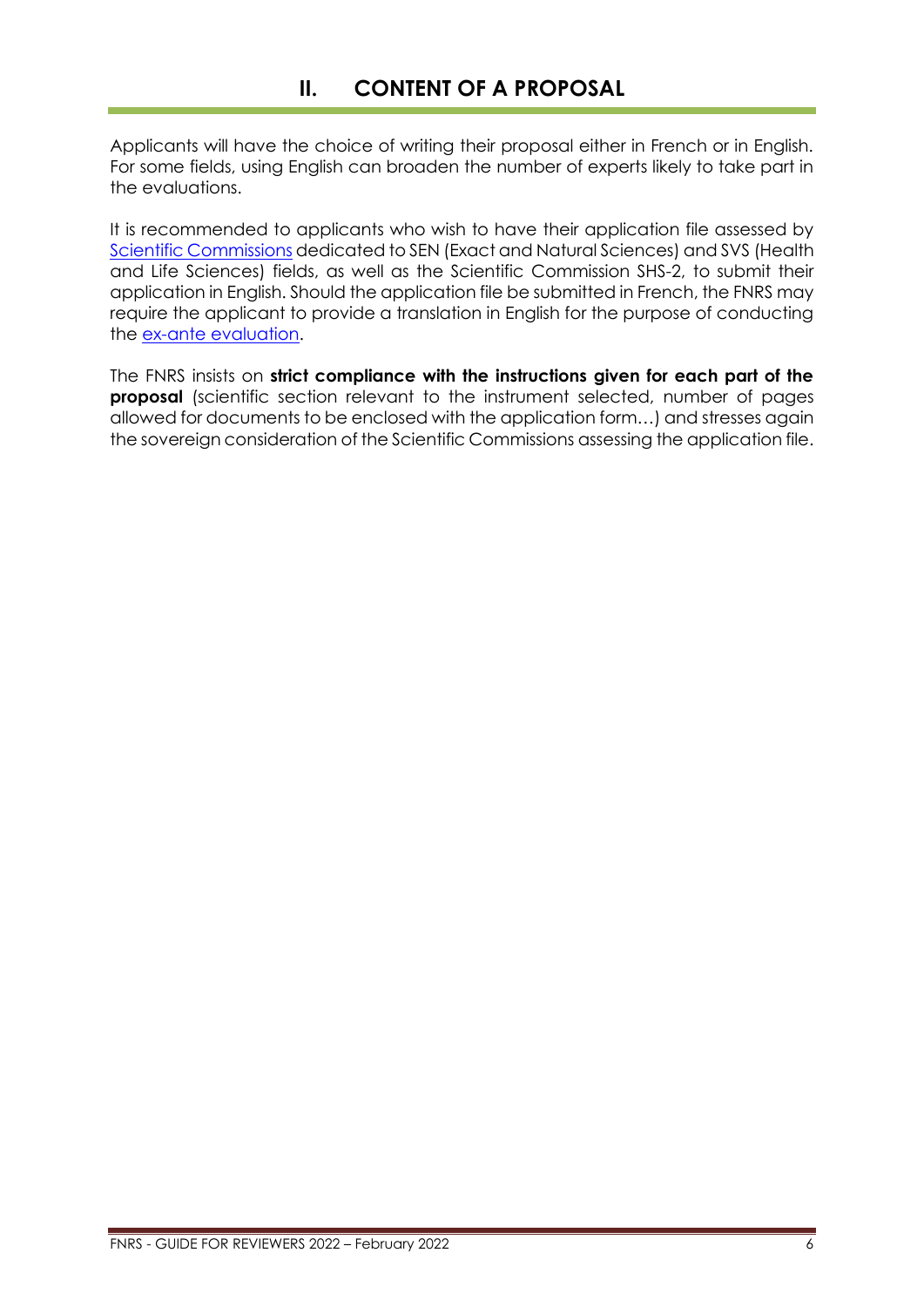# <span id="page-6-0"></span>**II.1 APPLICATION FILE – GRANTS AND FELLOWSHIPS CALL**

The application file contains the main sections detailed in the table below:

| <b>SECTIONS</b>   | <b>CONTENTS</b>                                                                                                                                                                                                                                                                                                                                                                                                                                                                                                                                                                                                                                                                                                                                                                                                                           |  |  |  |  |  |
|-------------------|-------------------------------------------------------------------------------------------------------------------------------------------------------------------------------------------------------------------------------------------------------------------------------------------------------------------------------------------------------------------------------------------------------------------------------------------------------------------------------------------------------------------------------------------------------------------------------------------------------------------------------------------------------------------------------------------------------------------------------------------------------------------------------------------------------------------------------------------|--|--|--|--|--|
| <b>Researcher</b> | Information that enables to verify whether the eligibility criteria are met (degrees,<br>graduation date, institution)                                                                                                                                                                                                                                                                                                                                                                                                                                                                                                                                                                                                                                                                                                                    |  |  |  |  |  |
|                   | Class of honours and ranking per cycle and per year of study                                                                                                                                                                                                                                                                                                                                                                                                                                                                                                                                                                                                                                                                                                                                                                              |  |  |  |  |  |
|                   | Awards and honours (max. 5)                                                                                                                                                                                                                                                                                                                                                                                                                                                                                                                                                                                                                                                                                                                                                                                                               |  |  |  |  |  |
|                   | The applicant's list of publications (published or accepted), attached in a PDF format and<br>structured according to the following categories:<br>1. Published works, as an author, a co-author or an editor<br>2. Book chapters where the applicant is an author or a co-author<br>3. Articles published in peer-review journals (or any equivalent category (to be<br>justified) in the relevant field)<br>4. Articles published in conference proceedings<br>5. Oral presentations during conferences including a review committee. Posters are<br>allowed for a doctoral fellowship (Research Fellow, Special Doctoral Grant,<br>Medical Doctor Applicant to an MSc and a Ph.D., Clinical Master Specialist<br>Applicant to a Ph.D., and Veterinary MD. Ph.D. student) or for a Postdoctoral<br>Researcher fellowship.<br>6. Patents |  |  |  |  |  |
|                   | For each category, the bibliographical information will appear according to the<br>institutional repository order. If the list is created manually it should keep the following order:<br>1. Author(s), title of the work, edition, city, year<br>2. Author(s), title of the chapter, title of the work, publisher(s), edition, city, year,<br>pages<br>3. and 4. Author(s), title of the article, journal or proceedings, year, volume, number,<br>pages<br>5. Author(s), title of the paper, conference, year, city, country<br>6. Inventor(s), title of the invention, year when the patent was registered, countries<br>covered                                                                                                                                                                                                       |  |  |  |  |  |
|                   | Applicants holding the academic degree of Doctor who have been working for 2<br>years at least in institutions of the French-speaking community of Belgium (CFB) that<br>have set up an <i>institutional repository (IR)</i> must absolutely submit their publications list<br>in a PDF format, directly created from this repository, and choose the appropriate<br>FNRS format.<br>In case of <b>publication accepted</b> after the validation deadline set for the applicant,                                                                                                                                                                                                                                                                                                                                                          |  |  |  |  |  |
|                   | applicants may add them to their application file by 1st May via a dedicated page at<br>https://e-space.frs-fnrs.be, as a follow-up of their application file.                                                                                                                                                                                                                                                                                                                                                                                                                                                                                                                                                                                                                                                                            |  |  |  |  |  |
|                   | <b>Bibliometric data</b> (except for applicants applying for a doctoral fellowship: Research<br>Fellow, Special Doctoral Grant, Medical Doctor Applicant to an MSc and a Ph.D., Clinical<br>Master Specialist Applicant to a Ph.D., and Veterinary MD. Ph.D. student):<br>Total number of publications, total number of citations, h-index, average number of<br>citations and indication of the source chosen for these bibliometric data).                                                                                                                                                                                                                                                                                                                                                                                              |  |  |  |  |  |
|                   | Professional experience: career path, professional stays abroad of more than 30 days,<br>academic positions, collaborations with other institutions (the 3 most important), main<br>funding obtained.                                                                                                                                                                                                                                                                                                                                                                                                                                                                                                                                                                                                                                     |  |  |  |  |  |
|                   | Applicants to a Postdoctoral Research fellowship who are planning one or several<br>research stays will be required to provide a letter of approval or emails exchanges<br>which demonstrate that formalities are being processed.                                                                                                                                                                                                                                                                                                                                                                                                                                                                                                                                                                                                        |  |  |  |  |  |
|                   | List of supervised master and doctoral thesis (only for applicants seeking a promotion as<br>Senior Research Associate or Research Director).                                                                                                                                                                                                                                                                                                                                                                                                                                                                                                                                                                                                                                                                                             |  |  |  |  |  |
|                   | Research project Title in French and in English (max. 200 characters each, including spaces) and,<br><b>Summary</b> in French and in English (max. 2,000 characters each, including spaces).                                                                                                                                                                                                                                                                                                                                                                                                                                                                                                                                                                                                                                              |  |  |  |  |  |
|                   | Funded proposals are released and made public on the <b>FNRS website.</b>                                                                                                                                                                                                                                                                                                                                                                                                                                                                                                                                                                                                                                                                                                                                                                 |  |  |  |  |  |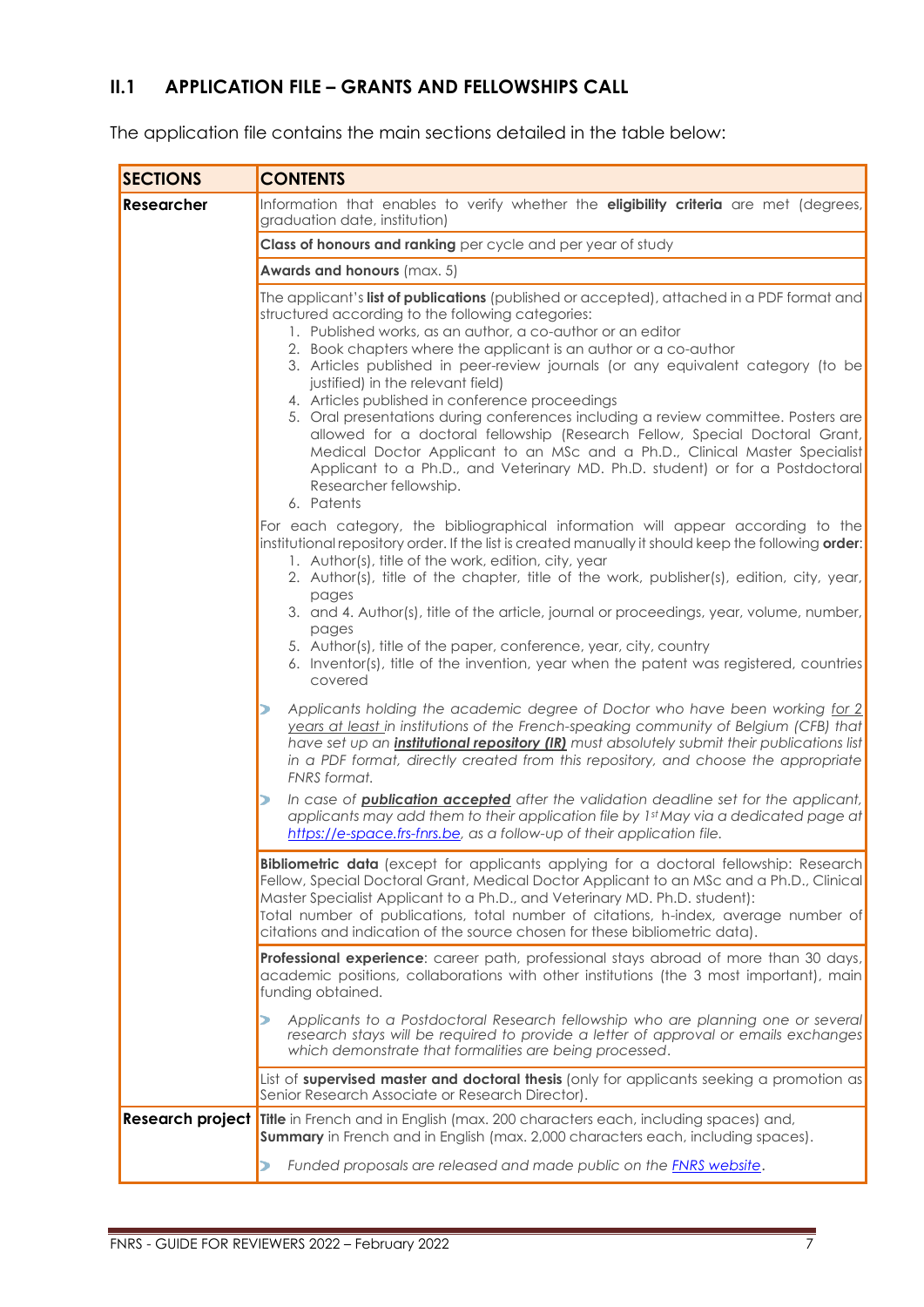| <b>SECTIONS</b>            | <b>CONTENTS</b>                                                                                                                                                                                                                                                                                                                                                                                                                                                                                                                                       |
|----------------------------|-------------------------------------------------------------------------------------------------------------------------------------------------------------------------------------------------------------------------------------------------------------------------------------------------------------------------------------------------------------------------------------------------------------------------------------------------------------------------------------------------------------------------------------------------------|
|                            | Selection of the Scientific Commission and selection of 2 to 6 descriptor fields in order of<br>relevance (at least 2 descriptor fields must be relevant to the Scientific Commission<br>selected), they can be completed by some unrestricted keywords.                                                                                                                                                                                                                                                                                              |
|                            | If applicants select only one descriptor field relevant to the Scientific Commission<br>⋗<br>selected, they shall justify the selection of the Scientific Commission in the application<br>form.                                                                                                                                                                                                                                                                                                                                                      |
|                            | Applicants who select the Scientific Commission FORESIGHT, dedicated to research<br>⋗<br>projects relating to sustainability through interdisciplinarity, must demonstrate the<br>"sustainability" aspect of their research project, including interdisciplinary aspects<br>(max. 2,000 characters, including spaces).                                                                                                                                                                                                                                |
|                            | It is mandatory to use the template available in French or in English.                                                                                                                                                                                                                                                                                                                                                                                                                                                                                |
|                            | Summary (max. 2 pages) of previous research achievements (non-compulsory for<br>⋗<br>Research Fellow applicants, Medical Doctor Applicant to an MSc and a Ph.D., Clinical<br>Master Specialist Applicant to a Ph.D. and Veterinary MD Ph.D. Students).                                                                                                                                                                                                                                                                                                |
|                            | For all candidates (except Senior Research Associate and Research Director),<br>⋗<br>description of the project divided in 4 parts (max. 4 pages) accompanied by a<br>reference bibliography (max. 1 page besides the 4 pages dedicated to the project):<br>Goals of the research<br>$\mathcal{L}$<br>State of the art<br>$II$ .<br>III. Research project<br>IV. Work plan                                                                                                                                                                            |
|                            | Graphs and charts may be added (max. 2 pages) in addition to the 4 pages.                                                                                                                                                                                                                                                                                                                                                                                                                                                                             |
|                            | For Senior Research Associate/Research Director promotion applicants, description of<br>⋗<br>planned general orientation for their research for the next 5 to 10 years (max. 2 pages).                                                                                                                                                                                                                                                                                                                                                                |
| <b>Work</b><br>environment | Facts allowing to assess whether the environment (the intellectual means and/or<br>equipment available to the applicant) is consistent with the aims of the research project.                                                                                                                                                                                                                                                                                                                                                                         |
|                            | Ь<br>Data can vary depending on the nature of the project, the scientific field and the<br>type of fellowship.                                                                                                                                                                                                                                                                                                                                                                                                                                        |
| Referees <sup>3</sup>      | Contact details (first name, surname, email) of 3 referees (only for applicants to a Research<br>Associate fellowship, as well as a Senior Research Associate, a Research Director and an<br>Ulysse Incentive Grant for Mobility in Scientific Research fellowship).                                                                                                                                                                                                                                                                                  |
|                            | Applicants shall contact the reference persons prior to mentioning their contact<br>⋗<br>details in the application form if they want to make sure that their referees are willing<br>to provide a reference letter as part of their application.<br>After submission of the application file, the FNRS will contact the referees indicated in<br>the application form and a reminder will be sent to each referee in due course. No<br>information will be communicated to the applicant on the receipt of the letters to<br>ensure confidentiality. |

<sup>3</sup> *For applicants to a fellowship for Research Fellow, Medical Doctor Applicant to an MSc and a Ph.D., Clinical Master Specialist Applicant to a Ph.D., Veterinary MD. Ph.D. Student, Postdoctoral Researcher, Post-doctorate Clinical Master Specialist and Research Associate, an opinion letter is requested from the promoter at the time of the validation.*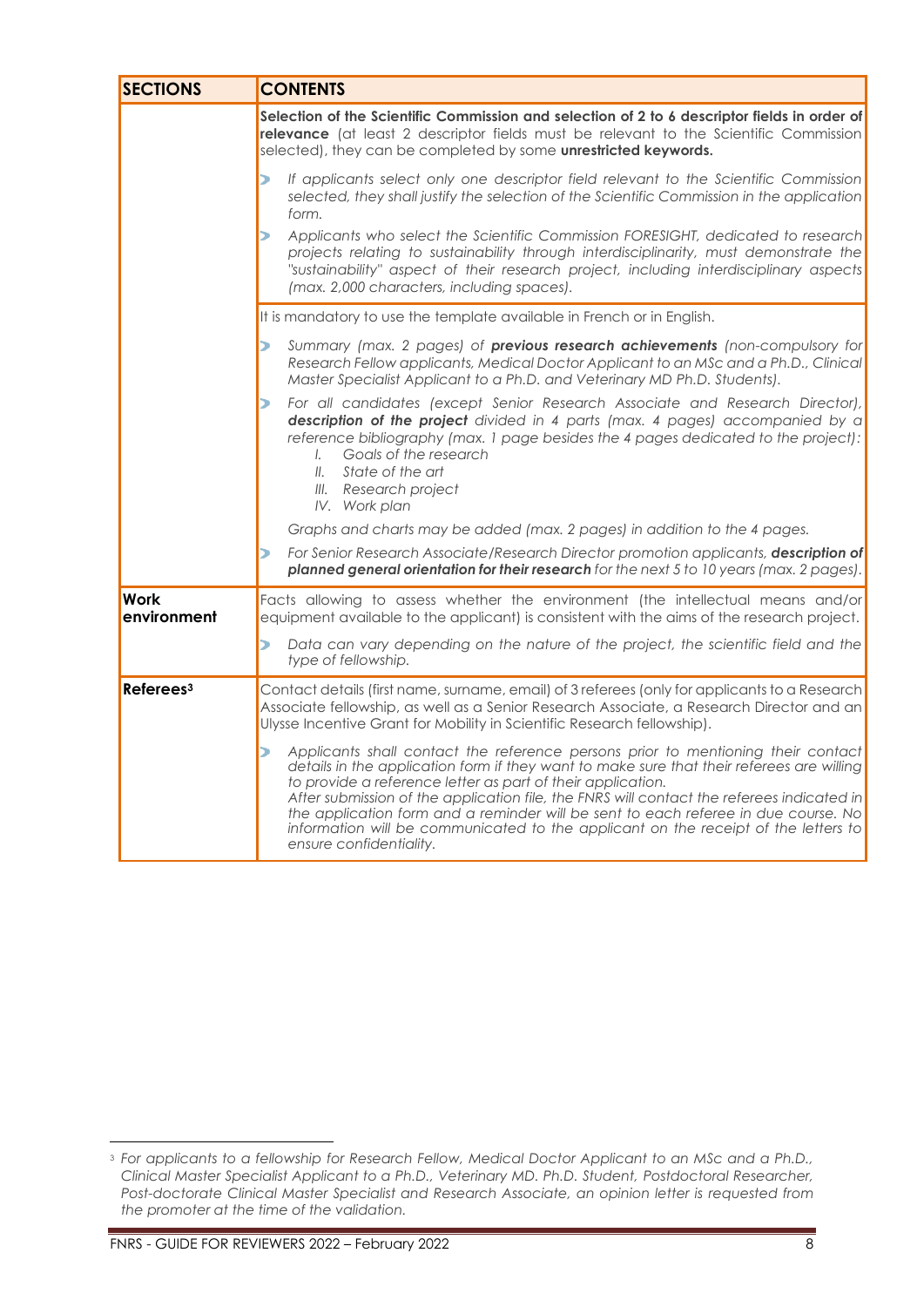# <span id="page-8-0"></span>**II.2 APPLICATION FILE - CREDITS AND PROJECTS CALL**

The application file contains the main sections detailed in the table below:

| <b>SECTIONS</b>  | <b>CONTENTS</b>                                                                                                                                                                                                                                                                                                   |  |  |  |  |
|------------------|-------------------------------------------------------------------------------------------------------------------------------------------------------------------------------------------------------------------------------------------------------------------------------------------------------------------|--|--|--|--|
| <b>Promoters</b> | Scientific Curricula vitae and list of publications.                                                                                                                                                                                                                                                              |  |  |  |  |
|                  | The promoters who have been working for 2 years at least in institutions that have set<br>⋗<br>up an <i>institutional repository (IR)</i> must absolutely submit their publications list in a PDF<br>format, directly created from this repository, and choose the appropriate FNRS format.                       |  |  |  |  |
|                  | <b>Bibliometric data:</b><br>Total number of publications, total number of citations, h-index, average number of<br>citations and indication of the source chosen for these bibliometric data).                                                                                                                   |  |  |  |  |
|                  | Research project Title in French and in English (max. 200 characters each, including spaces) and,<br><b>Summary</b> in French and in English (max. 2,000 characters each, including spaces).                                                                                                                      |  |  |  |  |
|                  | Funded proposals are released and made public on the <b>FNRS website.</b><br>⋗                                                                                                                                                                                                                                    |  |  |  |  |
|                  | Selection of the Scientific Commission and selection of 2 to 6 descriptor fields in order of<br>relevance (at least 2 descriptor fields must be relevant to the Scientific Commission<br>selected), they can be completed by some unrestricted keywords.                                                          |  |  |  |  |
|                  | If applicants select only one descriptor field relevant to the Scientific Commission<br>selected, they shall justify the selection of the Scientific Commission in the application<br>form.                                                                                                                       |  |  |  |  |
|                  | Applicants who select the Scientific Commission FORESIGHT, dedicated to research<br>projects relating to sustainability through interdisciplinarity, must demonstrate the<br>"sustainability" aspect of their research project, including interdisciplinary aspects<br>(max. 2,000 characters, including spaces). |  |  |  |  |
|                  | It is mandatory to use the template available in French or in English:                                                                                                                                                                                                                                            |  |  |  |  |
|                  | Report (max. 2 pages) of previous works, establishing a link with the new project<br>$\left  \cdot \right $                                                                                                                                                                                                       |  |  |  |  |
|                  | <b>Description of the project</b> (CDR <sup>4</sup> : max. 4 pages and PDR/EQP/MIS: max 4 pages)<br>2)<br>divided into 4 parts:<br>Goals of the research<br>L.<br>State of the art<br>$\mathbb{I}$ .<br>III.<br>Research project<br>IV. Work plan (to be described for the whole duration of the project)         |  |  |  |  |
|                  | Graphs and charts (max. 2 pages) are authorised in addition to the 4 pages.                                                                                                                                                                                                                                       |  |  |  |  |
|                  | A reference bibliography (max. 1 page) should be included and listed by order<br>of appearance in the text.                                                                                                                                                                                                       |  |  |  |  |
|                  | Publications and environment of the main promoter<br>3)                                                                                                                                                                                                                                                           |  |  |  |  |
|                  | For projects including several promoters:                                                                                                                                                                                                                                                                         |  |  |  |  |
|                  | Publications of the other promoters<br>$\left  \ \right $                                                                                                                                                                                                                                                         |  |  |  |  |
|                  | Interactions and distribution of the tasks between the main promoter and the co-<br>2)<br>promoters                                                                                                                                                                                                               |  |  |  |  |
|                  | <b>Requested or granted funding</b>                                                                                                                                                                                                                                                                               |  |  |  |  |

<sup>4</sup> *The character of the CDR project may of course not require the max. 3 pages allowed for the description or the max. 2 pages for graphs and tables.*

*As for FNRS permanent researchers, the CDR project may be composed of a part of the five-year report project that requires the requested resources, which have to be elaborated on as part of the project description.*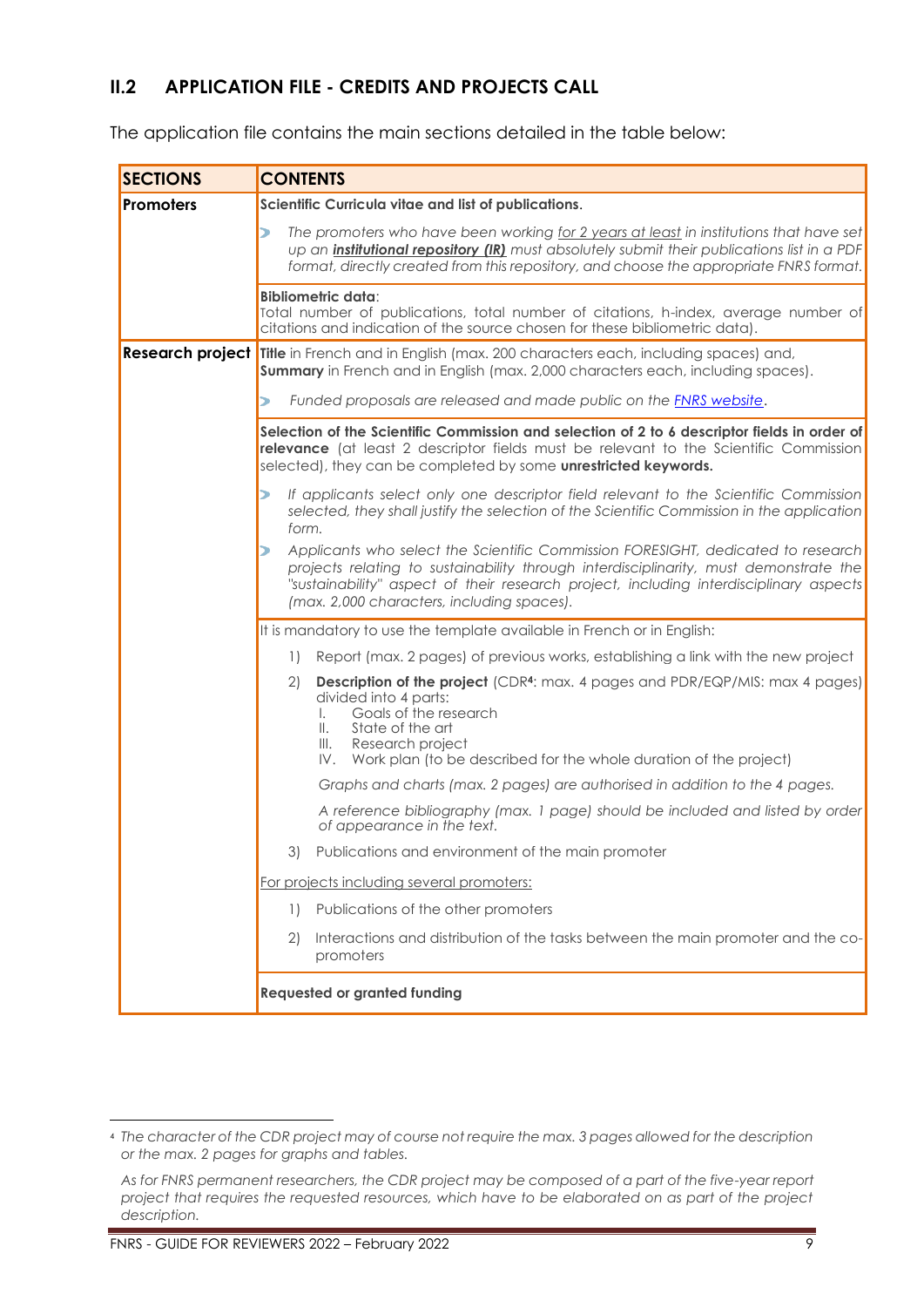# <span id="page-9-0"></span>**II.3 APPLICATION FILE - LARGE EQUIPMENT CALL**

The application file contains the main sections detailed in the table below:

| <b>SECTIONS</b>  | <b>CONTENTS</b>                                                                                                                                                                                                                                                                                                                                                                                                                                                                                                                                                                                                                                                                                            |  |  |  |  |
|------------------|------------------------------------------------------------------------------------------------------------------------------------------------------------------------------------------------------------------------------------------------------------------------------------------------------------------------------------------------------------------------------------------------------------------------------------------------------------------------------------------------------------------------------------------------------------------------------------------------------------------------------------------------------------------------------------------------------------|--|--|--|--|
| <b>Promoters</b> | Curriculm vitae (max. 5 pages) + list of publications of each promoter/co-promoter                                                                                                                                                                                                                                                                                                                                                                                                                                                                                                                                                                                                                         |  |  |  |  |
|                  | The promoters who have been working for 2 years at least in institutions that have set<br>כ<br>up an <i>institutional repository (IR)</i> must absolutely submit their publications list in a PDF<br>format, directly created from this repository, and choose the appropriate FNRS format.                                                                                                                                                                                                                                                                                                                                                                                                                |  |  |  |  |
|                  | <b>Bibliometric data:</b><br>Total number of publications, total number of citations, h-index, average number of<br>citations and indication of the source chosen for these bibliometric data).                                                                                                                                                                                                                                                                                                                                                                                                                                                                                                            |  |  |  |  |
| Project          | Title in French and in English (max. 200 characters each, including spaces) and,<br>Summary in French and in English (max. 2,000 characters each, including spaces).                                                                                                                                                                                                                                                                                                                                                                                                                                                                                                                                       |  |  |  |  |
|                  | Funded proposals are released and made public on the <b>FNRS website.</b><br>⋗                                                                                                                                                                                                                                                                                                                                                                                                                                                                                                                                                                                                                             |  |  |  |  |
|                  | Selection of 2 to 6 descriptor fields in order of relevance, they can be completed by some<br>unrestricted keywords.                                                                                                                                                                                                                                                                                                                                                                                                                                                                                                                                                                                       |  |  |  |  |
|                  | <b>Budget</b><br>Equipment requested (name and model)<br>$\bullet$<br>Characteristics of the equipment requested (choice in terms of technicality and<br>performance)<br>Equipment cost (total cost in euros VAT included)<br>$\bullet$<br>Financial participation charged to the FNRS<br>Price offers<br>$\bullet$<br>Scientific Section and Work Plan, it is mandatory to use the templates available in French<br>or in English.<br>Scientific Section:<br>1. Thematic research justifying the request<br>2. Information about the main promoter (Expert skill, most significant publications,<br>main research achievements, team composition)<br>3. Information about the co-promoters (Expert skill) |  |  |  |  |
|                  | Work Plan:<br>1. Institutional work plan<br>2. Work plan<br>3. Return on investment                                                                                                                                                                                                                                                                                                                                                                                                                                                                                                                                                                                                                        |  |  |  |  |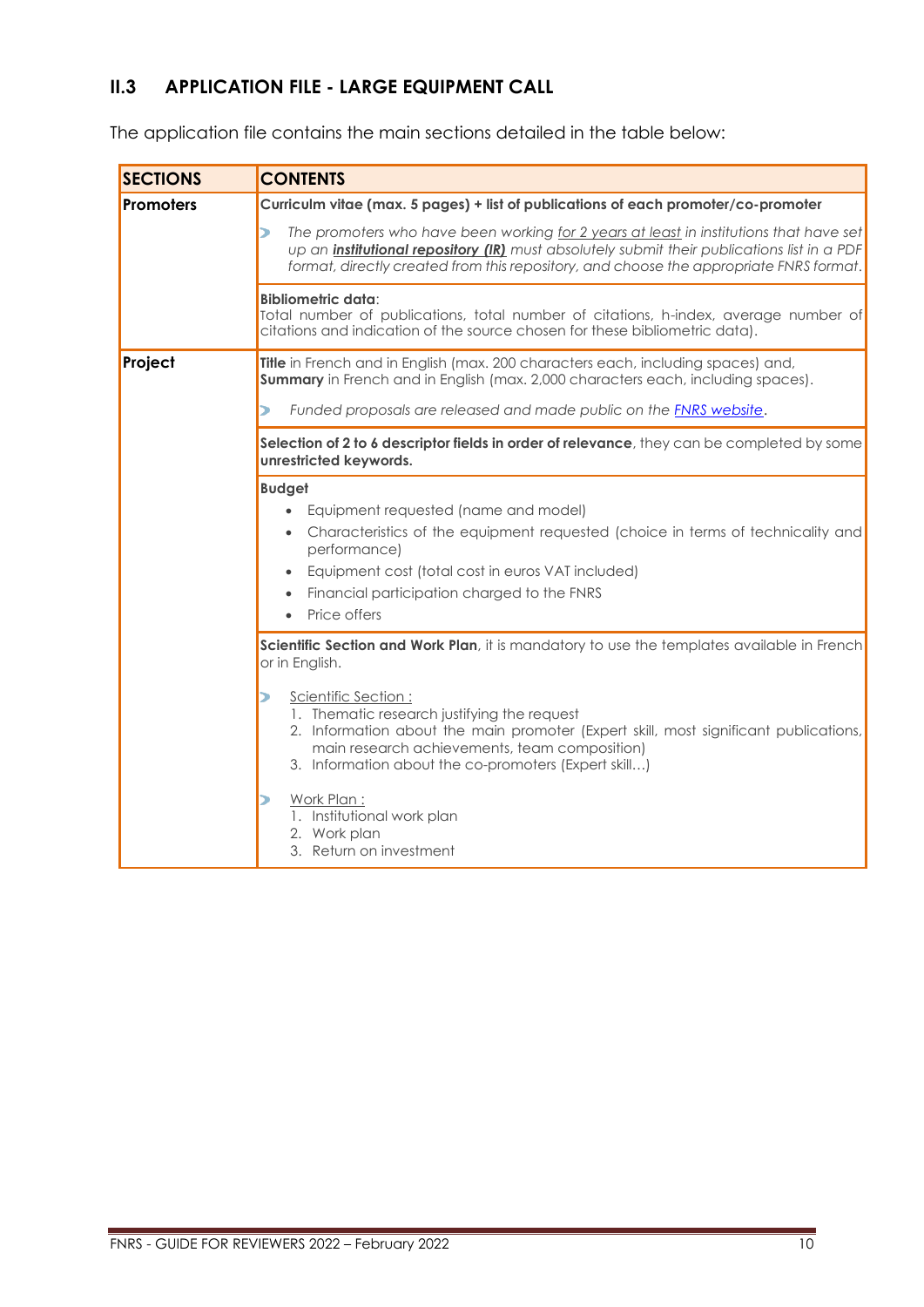# <span id="page-10-0"></span>**II.4 SELECTION OF THE SCIENTIFIC COMMISSION AND DESCRIPTOR FIELDS**

When submitting an application via E-SPACE, applicants select the Scientific Commission they would like the proposal to be evaluated by (except when there is a unique panel created for a specific call, such as the Large Equipment Call).

Then, they select 2 to 6 descriptor fields in order of relevance (at least 2 descriptor fields<sup>5</sup> must be relevant to the Scientific Commission of their choice) and, they may complete this selection by adding unrestricted keywords (if necessary).

When selecting the Scientific Commission, applicants should consider the various Scientific Commissions as a whole and make a choice while taking into account all the fields covered by the Scientific Commission desired.

The suggested descriptors which are used to define a proposal are based on the panels and descriptor fields used by the ERC (European Research Council), and to which some particular FNRS keywords have been added, in order to describe more accurately the specificities of research in human and social sciences carried out in the CFB.

https://www.frs-fnrs.be/docs/Reglement-et-documents/FRS-FNRS\_Champs\_descripteurs.pdf

# <span id="page-10-1"></span>**II.5 SUMMARY SHEET OF THE PROPOSAL**

Any proposal contains a summary that includes the identifiers of the proposal as well as a short description of the scientific project. Unlike other personal or administrative information and description of the project, the elements included in the summary sheet are not confidential.

The basic administrative identifiers of the proposal are the following:

- the unique number of the proposal, assigned either by E-SPACE or the administrative staff of the FNRS;
- the name(s) of the applicant(s) and of the possible promoter ("Researcher" instruments).

The scientific proposal is summarised in 3 elements:

- the title, in French and in English (max. 200 characters each, including spaces);
- the summary, in French and in English (max. 2,000 characters each, including spaces);
- the descriptors linked to the proposal.

Aims of the summary sheet and the descriptors:

The summary sheet of the proposal is used within three contexts:

• evaluation: on the basis of this sheet, possible experts in step 1 can assess whether they are in a position to evaluate the proposal;

<sup>5</sup> *In the case applicants select only one descriptor field relevant to the Scientific Commission selected, they shall justify the selection of the Scientific Commission in the application form.*

*Applicants who select the Scientific Commission FORESIGHT, dedicated to research projects relating to sustainability through interdisciplinarity, must demonstrate the "sustainability" aspect of their research project, including interdisciplinary aspects (max. 2,000 characters, including spaces).*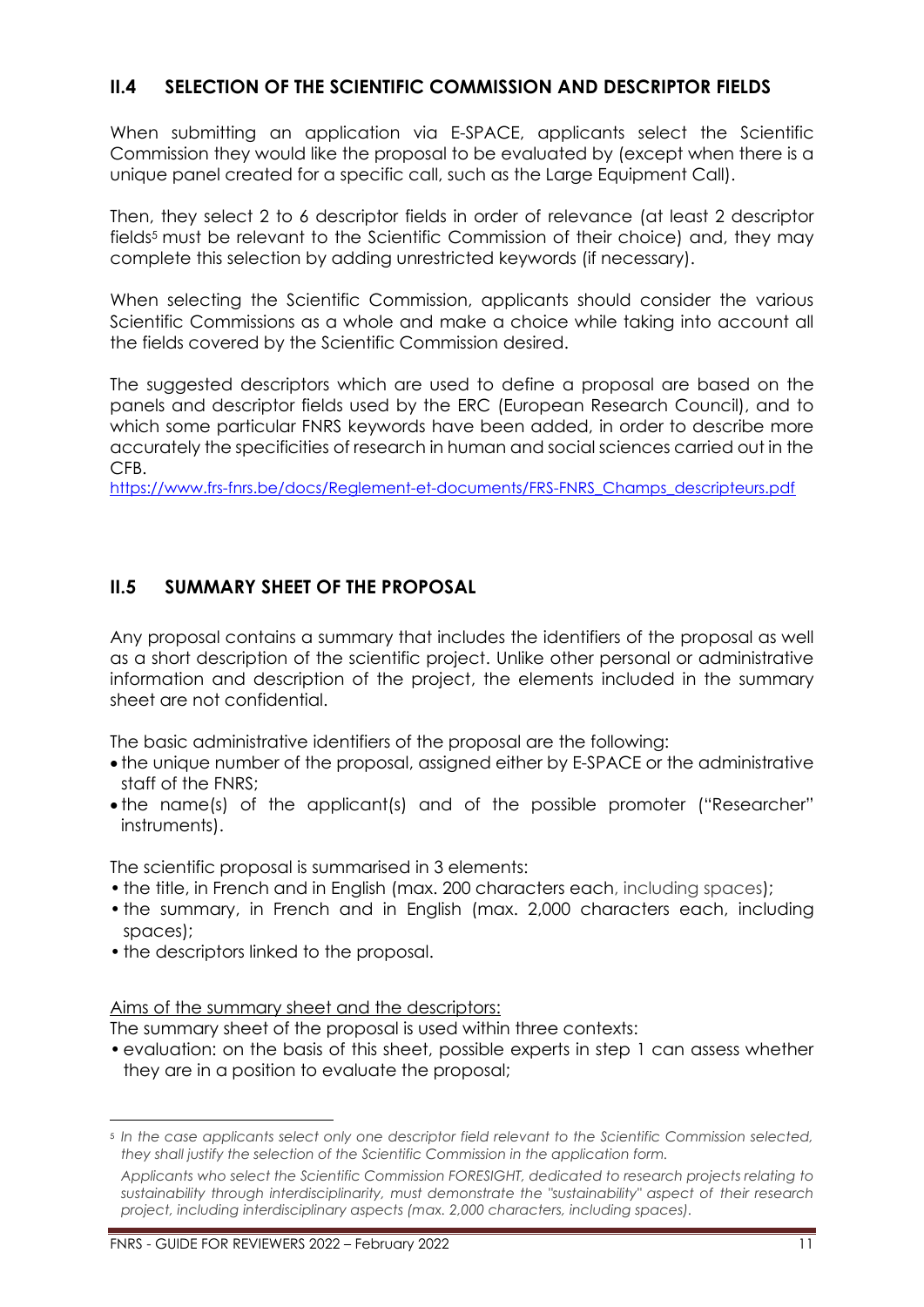- statistics: data are registered in a database, for instrument and programme analysis purposes;
- •accountability: for funded proposals, this information is made public through the [FNRS website.](https://admin.frs-fnrs.be/SITE2/Search/Recherche.cfm)

The title and summary of the research project must be not only understandable to non-experts, but also precise and explicit enough so that step 1 possible reviewers, who receive a summary sheet from the FNRS, are able to assess whether they are competent to evaluate the project.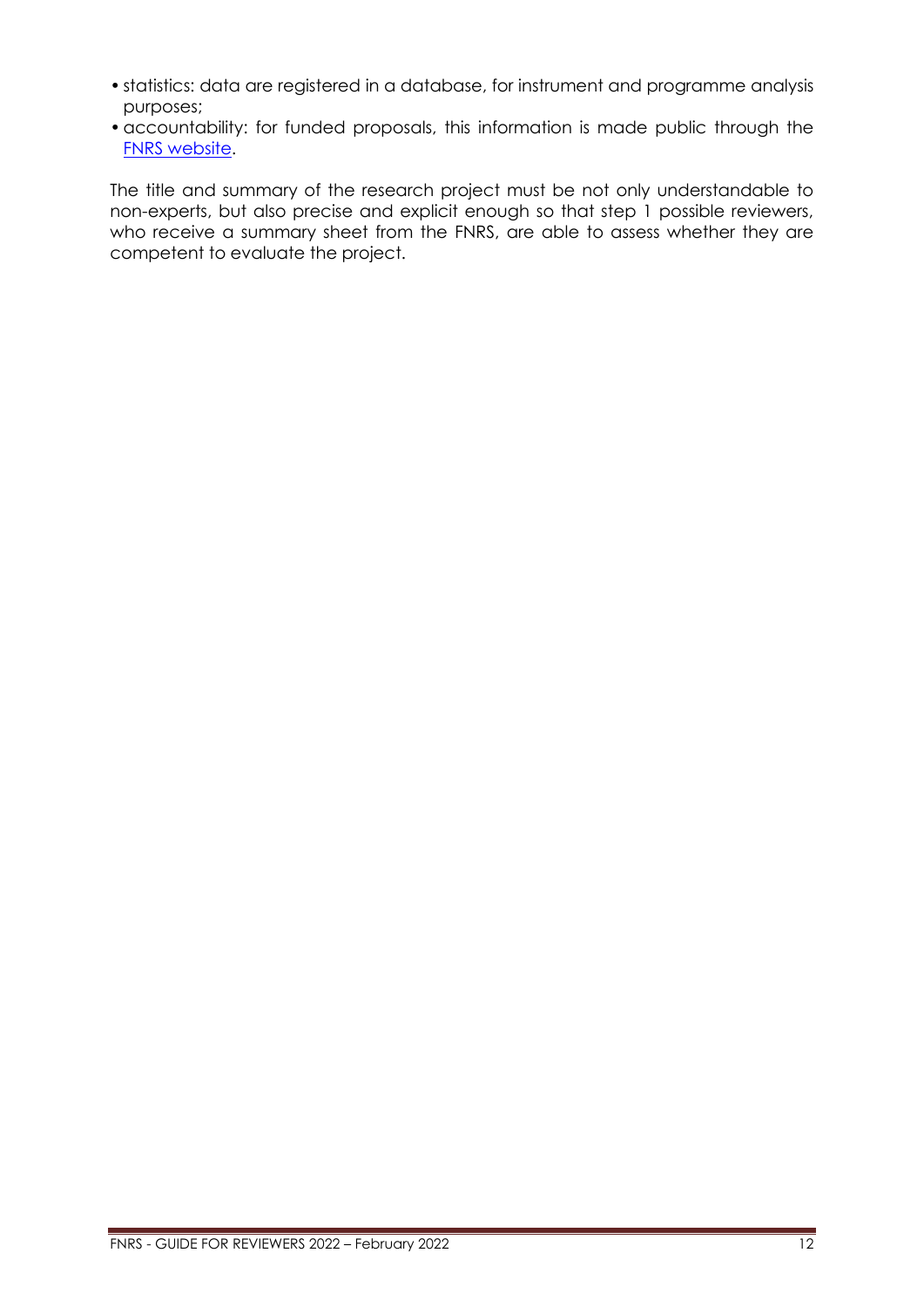# <span id="page-12-1"></span><span id="page-12-0"></span>**III.1 GENERAL PRINCIPLES**

Except for some instruments<sup>6</sup>, the Board of Trustees of the FNRS has adopted the principle of a two-step procedure: individual evaluations by first-step experts, followed by a consolidation performed in Scientific Commissions.

For instruments where referees<sup>7</sup> may be required to give their opinion on some of the applicant's qualities, the FNRS shall contact the persons the applicant has indicated and specify the information they will have to provide.

During the first step, the proposals are reviewed by several experts. Each expert shall work individually and remotely, and evaluate the proposal according to the evaluation criteria known to the applicants.

An expert is usually in charge of reviewing several proposals, which may depend on different instruments within the same call for proposals. However, the expert is not required to establish any ranking between them, as each proposal must be reviewed independently. A marking grid for the proposals is provided in section III.3.3, with the intention to standardise the grading system.

The composition of the Scientific Commissions is published on the [FNRS website.](https://www.frs-fnrs.be/commissions-scientifiques)

The names of the reviewers linked to a proposal remain undisclosed.

# <span id="page-12-3"></span><span id="page-12-2"></span>**III.2 EXPERTS APPOINTMENT CONDITIONS AND CONFLICTS OF INTEREST**

# III.2.1 LETTER OF APPOINTMENT

The FNRS shall send a letter of appointment to each selected expert, whether they are an individual reviewer or a member of a Scientific Commission. This letter constitutes an agreement between the FNRS and the expert, specifying the precise terms and conditions for the expert: it imposes respect of a code of conduct and lays down essential regulations in terms of confidentiality. It includes the description of tasks s/he is entrusted with, as well as the conditions for the remuneration and reimbursement of expenses.

<sup>6</sup> *Instruments intended for young researchers who expect to obtain a doctoral thesis do not provide for the participation of individual reviewers (step 1). Indeed, for such instruments, the proposal is assigned to two "rapporteurs", both members of the Scientific Commission selected by the applicant.*

*Moreover, for instruments which are not related to calls for proposals, or in case of a request for the renewal of a proposal that has already been reviewed in a previous session, the Board of Trustees of the FNRS bases the funding decision on opinions, which recommend or not the continuation of the funding for a new period. Depending on the instruments, opinions may come from academic authorities, a dedicated Commission, etc.*

<sup>7</sup> *Opinion letters from promoters as well as from referees are confidential and are intended to be for the use of members of the Scientific Commissions only.*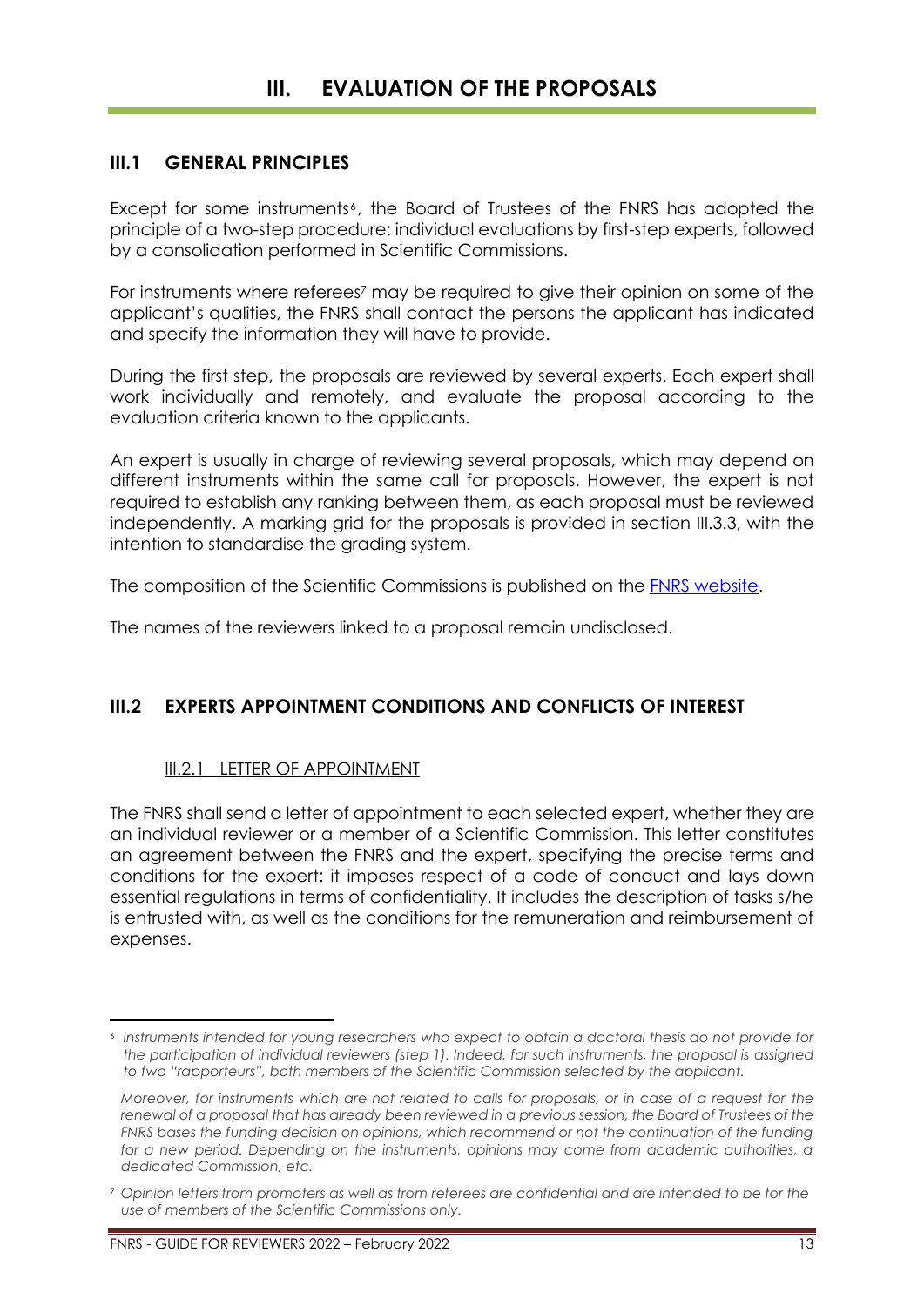Upon information provided by the experts, the FNRS has put in place a mechanism that ensures they do not face any conflict of interest regarding the proposals they are invited to evaluate. To that end, experts must sign a declaration stating that there is no conflict of interest at the time of the appointment and that they commit to informing the FNRS in case where such a conflict would arise during the fulfilment of their tasks.

# <span id="page-13-0"></span>III.2.2 POSSIBLE CONFLICT OF INTEREST

Experts must cease their work when they might, in any way, benefit from the acceptance or the rejection of a proposal.

Experts shall also withdraw from the evaluation in the following circumstances:

- they have an active collaboration with the applicant<sup>8</sup> (e.g. being co-author of a publication with the applicant, having participated in the writing of the proposal, or being involved in the publication or implementation of the possible results of the proposal during the last 3 years);
- they hold (or have held for the last 3 years) a hierarchic or directly subordinate position with regard to the applicant;
- they are currently competing with the applicant for the same position;
- they have introduced a funding application to the FNRS under the same call and as part of the same instrument;
- the applicant is a close person; the notion of closeness will be explained at the time of the appointment;
- they are cited as a referee<sup>9</sup> in an application file submitted by the applicant;
- they have been a member of the applicant's thesis jury and belong to the same university.

Experts shall cease their work in case where they face any other situation that may raise doubts as to their ability and impartiality to evaluate the proposal, or that could reasonably give an external third party this impression.

# <span id="page-13-1"></span>III.2.3 PAYMENTS

As stated in the letter of appointment, an expert is entitled to the payment of a lump sum in addition to the payment of expenses. This lump sum varies according to the type of application to be evaluated and the evaluation step in which they participate. The FNRS reserves the right to refuse the granting of such financial contribution in cases of non-performance or poor performance and/or breach of any significant duty, including the duty of confidentiality as well as any obligation described in the letter of appointment and in the declaration certifying that there is no conflict of interest.

<sup>8</sup> *Depending on the call in question, the term "applicant" shall be understood to mean:*

*<sup>-</sup> An applicant to a fellowship or the applicant's promoter/co-promoter,*

*<sup>-</sup> A promoter/co-promoter or the project leader of a funding request.*

<sup>9</sup> *A referee is a scientific scholar who has been chosen as a reference person by an applicant (solely for applications to Research Associate "CQ", Senior Research Associate "MR", Research Director "DR", Incentive Grant for Scientific Research "MIS" and Ulysse Incentive Grant for Mobility in Scientific Research "MISU" fellowships). The FNRS will send an email to referees inviting them to provide a support letter.*

*Opinion letters are confidential and intended to be for the use of members of the Scientific Commissions only.*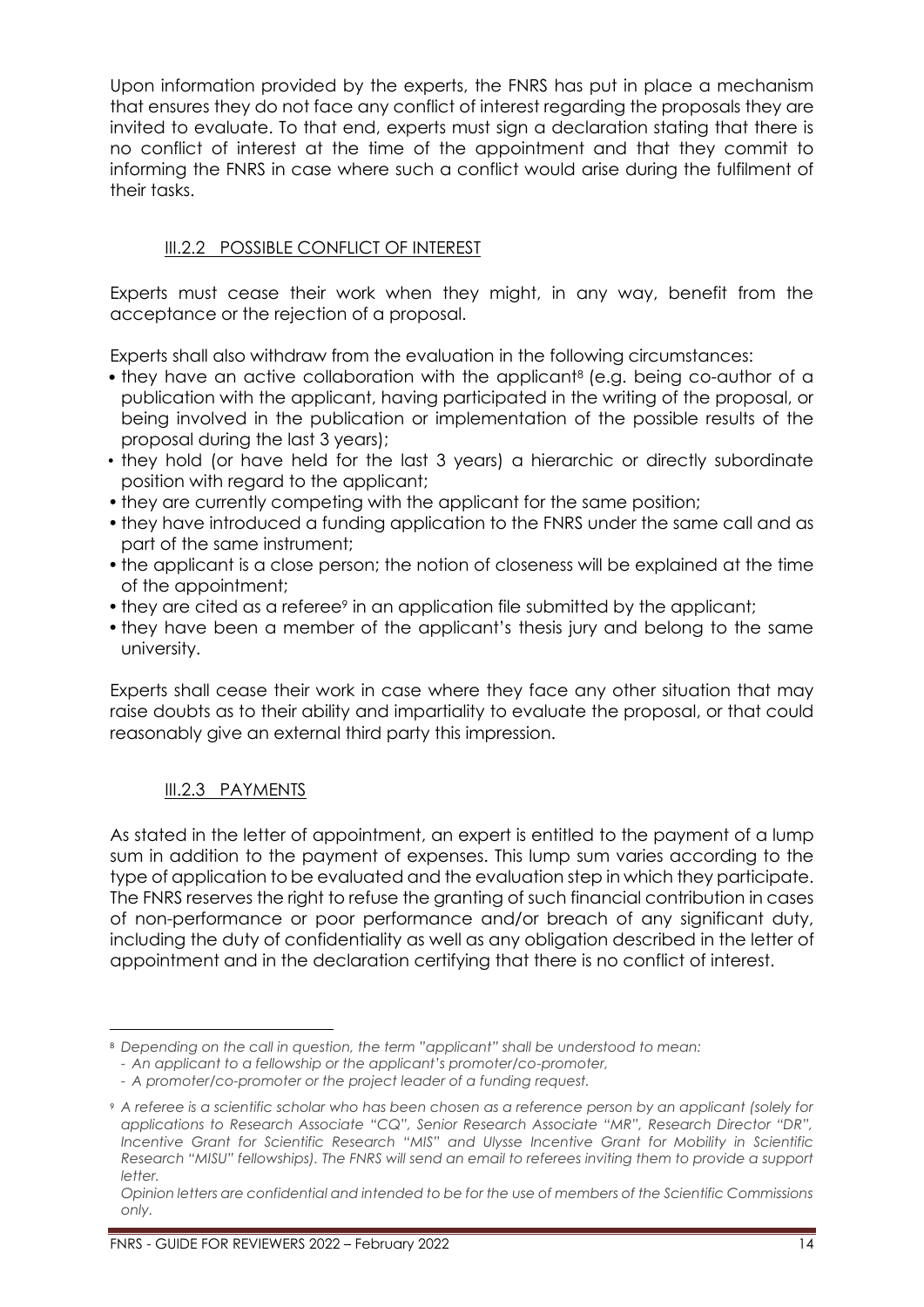The FNRS reserves the right to refuse the granting of a financial contribution for any report or other documents to be provided as stated in the letter of appointment and which are submitted after the date specified in the letter of appointment.

The FNRS reserves the right to recover financial contribution and to exclude an expert from further evaluations if s/he has breached the obligations stated in the declaration of confidentiality and in the one certifying that there is no conflict of interest as well as in the code of conduct specified in the letter of appointment.

# <span id="page-14-1"></span><span id="page-14-0"></span>**III.3 INDIVIDUAL EVALUATIONS (STEP 1)**

# III.3.1 EVALUATION CRITERIA - GRANTS AND FELLOWSHIPS CALL

The objectives of each instrument and their related evaluation criteria and possible weightings are presented in detail in Appendix 1.

For the main instruments of the Grants and Fellowships call, three general criteria are taken into account, i.e. the applicant, the project and the research environment<sup>10</sup>. The weightings applied to these criteria differ depending on the instrument. There is an additional fourth criterion for the Research Associate instrument, namely the international potential and recognition.

| <b>FELLOWSHIPS</b>                                                                                                                                                                                                                                    | <b>CRITERIA</b>                                                                                                    |        |  |
|-------------------------------------------------------------------------------------------------------------------------------------------------------------------------------------------------------------------------------------------------------|--------------------------------------------------------------------------------------------------------------------|--------|--|
| Research<br><b>Fellow</b><br>(Doctoral                                                                                                                                                                                                                | <b>Quality of the applicant:</b><br>• academic CV<br>• promoter's opinion (creativity, intellectual ability, etc.) | $60\%$ |  |
| researcher)                                                                                                                                                                                                                                           | Quality of the project:<br>• feasibility<br>• methodology<br>• originality<br>• potential impact                   | 25%    |  |
|                                                                                                                                                                                                                                                       | <b>Research environment</b>                                                                                        | 15%    |  |
| <b>Postdoctoral</b><br><b>Quality of the applicant:</b><br>• number and quality of the publications (journals, citations,<br><b>Researcher</b><br>etc.)<br>• promoter's opinion (creativity, intellectual ability,<br>independence, etc.)<br>• awards |                                                                                                                    | 40%    |  |

<sup>10</sup> *The research environment (included in the scientific section): the intellectual, human, equipment means, collaborative networks at the disposal of the researcher in order to carry out the project, in adequacy with the project submitted.*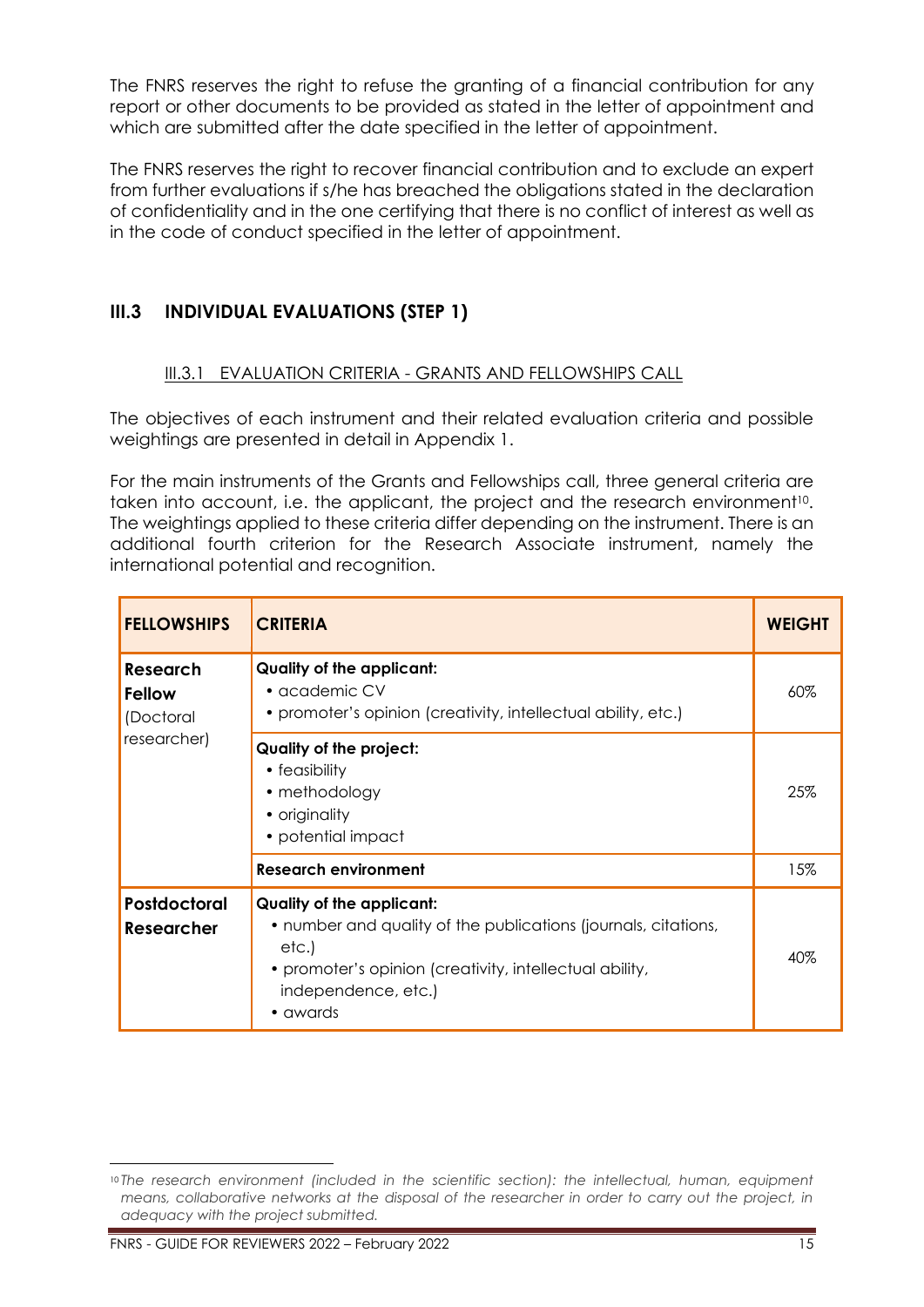| <b>FELLOWSHIPS</b>                                                 | <b>CRITERIA</b>                                                                                                                                                                                                                                                                                         |     |  |  |  |
|--------------------------------------------------------------------|---------------------------------------------------------------------------------------------------------------------------------------------------------------------------------------------------------------------------------------------------------------------------------------------------------|-----|--|--|--|
|                                                                    | Quality of the project:<br>• feasibility<br>• methodology<br>• originality<br>• potential impact                                                                                                                                                                                                        | 40% |  |  |  |
|                                                                    | <b>Research environment</b>                                                                                                                                                                                                                                                                             | 20% |  |  |  |
| <b>Research</b><br><b>Associate</b><br>(Experienced<br>researcher) | <b>Quality of the applicant:</b><br>• number and quality of the publications (journals, citations,<br>etc.)<br>· opinion of worldwide renowned referees (creativity,<br>international influence, ability to develop a team,<br>independence, etc.)<br>• funded projects and grants obtained<br>• awards | 40% |  |  |  |
|                                                                    | <b>Quality of the project:</b><br>• feasibility<br>• methodology<br>• originality<br>• potential impact                                                                                                                                                                                                 | 25% |  |  |  |
|                                                                    | <b>Research environment</b>                                                                                                                                                                                                                                                                             | 10% |  |  |  |
|                                                                    | International potential / recognition:<br>• long stays abroad <sup>11</sup><br>· invitations to international conferences<br>· active collaborations, participation in networks                                                                                                                         | 25% |  |  |  |

# <span id="page-15-0"></span>III.3.2 EVALUATION CRITERIA - CREDITS AND PROJECTS CALL

The following criteria are taken into consideration for the evaluation of the applications detailed in Appendix 2:

| <b>CRITERIA</b>                                                                                                     |  |  |  |
|---------------------------------------------------------------------------------------------------------------------|--|--|--|
| Quality of the promoter(s):<br>• CV and publications<br>• International recognition<br>• Main research achievements |  |  |  |
| Quality of the project:<br>• Feasibility<br>• Methodology and relevance<br>• Originality<br>• Collaboration         |  |  |  |

<sup>11</sup> *A long stay abroad is a key element adding value to the application file.*

FNRS - GUIDE FOR REVIEWERS 2022 – February 2022 16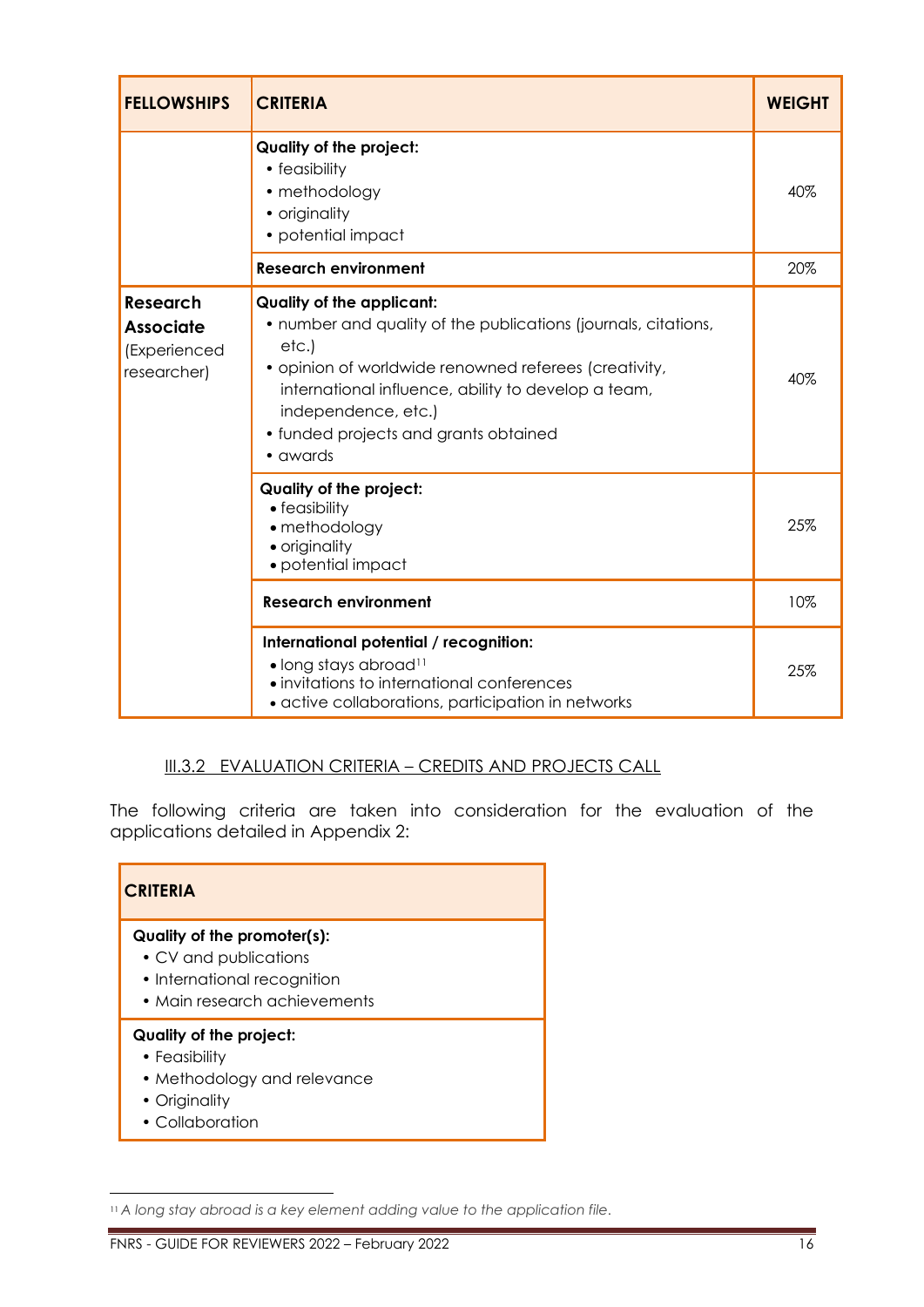The adequacy of the requested budget with regard to the submitted research programme will also be evaluated. The Scientific Commission may reduce the requested budget up to a maximum of 15%. If the adequacy between the research programme and the requested budget is not justified and appears to require a reduction of more than 15%, the research programme will not be deemed fundable.

# <span id="page-16-0"></span>III.3.3 EVALUATION CRITERIA - LARGE EQUIPMENT CALL

The following criteria are taken into consideration for the evaluation of the Large Equipment instrument (GEQ) detailed in Appendix 3:

| <b>CRITERIA</b>                                                                                                                                                                                                                                                                              |  |  |
|----------------------------------------------------------------------------------------------------------------------------------------------------------------------------------------------------------------------------------------------------------------------------------------------|--|--|
| Quality of the promoter(s) and potential equipment users:<br>• CV and publications<br>• International recognition<br>• Main research achievements                                                                                                                                            |  |  |
| Quality of the research programme(s):<br>• Feasibility<br>• Methodology and relevance<br>• Originality<br>• Collaboration                                                                                                                                                                    |  |  |
| <b>Requested equipment features:</b><br>• Choice in terms of technicality and performance<br>• The need, potential double use<br>• Usage (utilisation rate)<br>• Capability and Capacity (expertise, infrastructure)<br>• Correspondence between the price offer and the requested equipment |  |  |

# <span id="page-16-1"></span>III.3.4 PROPOSALS GRADING SYSTEM

The experts (individual experts as well as members of the Scientific Commissions) shall review the aspects to be considered for each evaluation criterion and classify them into three categories:

| <b>Categories</b> | Grades |             |
|-------------------|--------|-------------|
|                   | A+     | outstanding |
| A <sup>12</sup>   | A      | excellent   |
|                   | $A -$  | very good   |
|                   | B+     | good        |
| B                 | Β      | average     |

*<sup>12</sup> Fundable range, subject to budget availability.*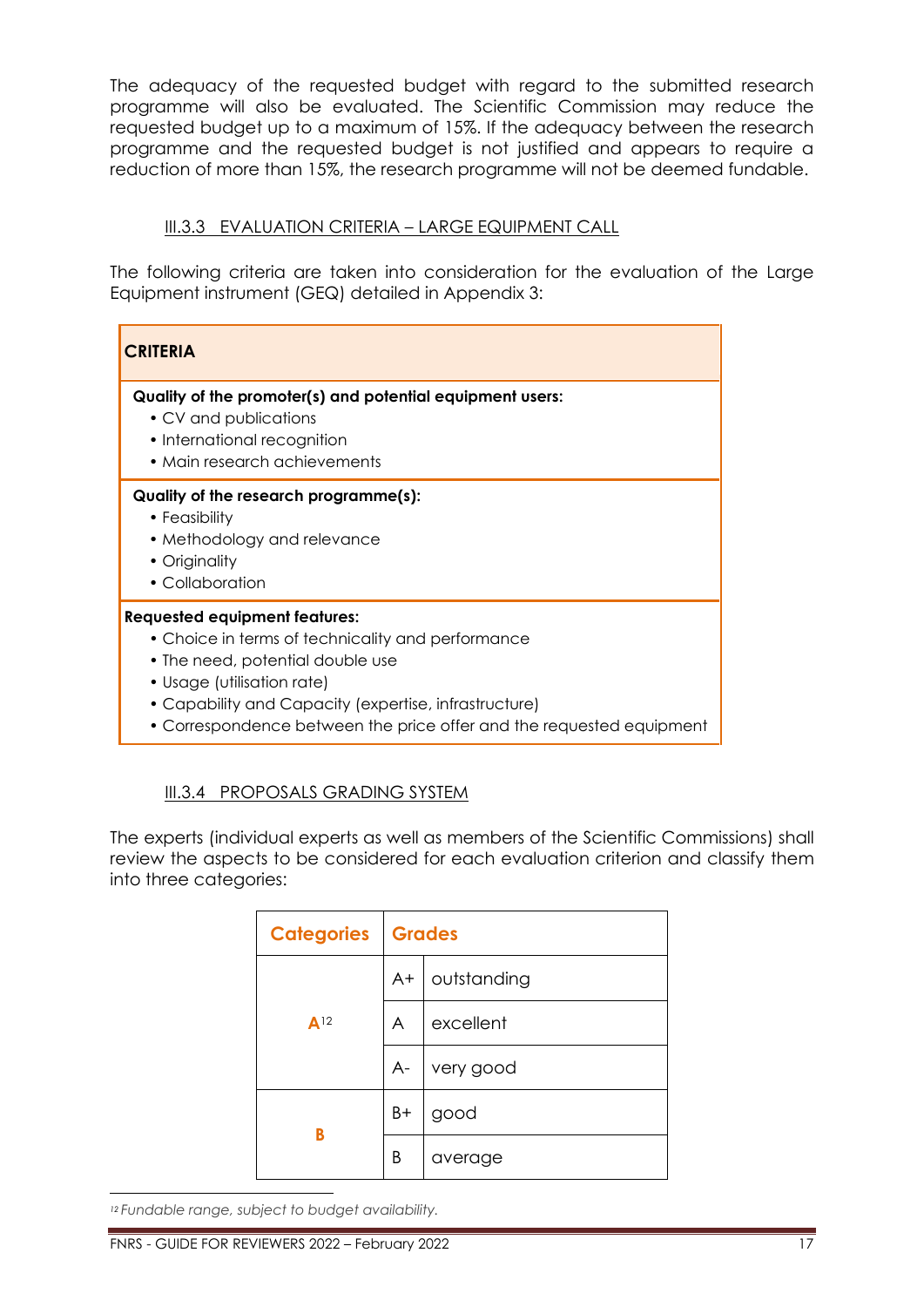| <b>Categories Grades</b> |              |              |
|--------------------------|--------------|--------------|
|                          | $B -$        | weak         |
|                          | $\mathsf{C}$ | insufficient |

# <span id="page-17-0"></span>III.3.5 INDIVIDUAL EVALUATION REPORTS

When assessing a proposal, experts shall work independently and draw up an individual evaluation report related to the proposal using the electronic form they are provided with.

These evaluation reports are subsequently sent to the applicants and promoters (if any) on an anonymous basis, notifying them of the FNRS Board of Trustees' decision.

Experts must provide comments - preferably in the language chosen by the applicant - (stressing on the strengths / the weaknesses / providing general comments) consistent with the grades assigned and that can be used to sustain the work of the "rapporteurs" of the Scientific Commissions and the final evaluation report to be sent to the applicant.

| <b>Project identification</b>   |                                   |                                   |
|---------------------------------|-----------------------------------|-----------------------------------|
| Name of the expert              |                                   |                                   |
| <b>CRITERIA</b>                 | <b>COMMENTS</b>                   | <b>CATEGORY</b>                   |
|                                 |                                   |                                   |
| <b>Quality of the applicant</b> | Strengths                         | $\circ$ A $/ \circ$ B $/ \circ$ C |
|                                 | $\cdots$                          |                                   |
|                                 |                                   |                                   |
|                                 | Weaknesses                        |                                   |
|                                 | $\cdots$                          |                                   |
|                                 |                                   |                                   |
|                                 | <b>General comments</b>           |                                   |
| Quality of the project          | Strengths                         | $\circ$ A $/ \circ$ B $/ \circ$ C |
|                                 | $\cdots$                          |                                   |
|                                 | Weaknesses                        |                                   |
|                                 |                                   |                                   |
|                                 | General comments                  |                                   |
| <b>Research environment</b>     | Strengths                         | $\circ$ A $/ \circ$ B $/ \circ$ C |
|                                 |                                   |                                   |
|                                 | Weaknesses                        |                                   |
|                                 |                                   |                                   |
|                                 | General comments                  |                                   |
| <b>Ethical issues</b>           | Has the applicant taken into      | Y/N                               |
|                                 | consideration the ethical aspects | not applicable                    |
|                                 | in her/his proposal?              |                                   |
| Degree of personal              | Choose one of the three levels    | Specialised                       |
| expertise in the field of       | and add comments if any           | Semi-specialised                  |
| the project                     |                                   | General                           |

The individual evaluation report of the expert cannot be subsequently changed. By validating the individual evaluation report, experts confirm that they are not in a situation of conflict of interest regarding the evaluation of the proposal.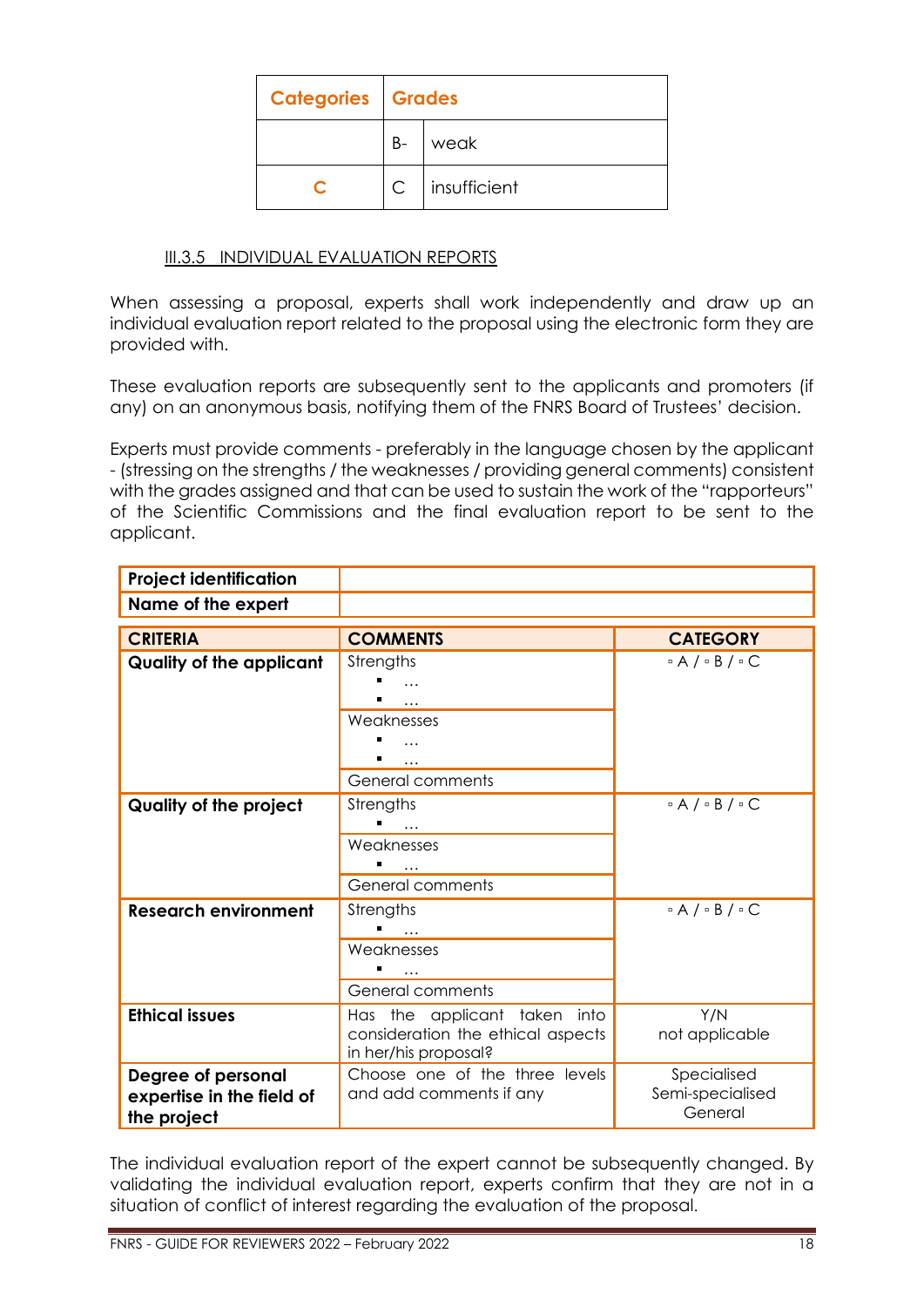# <span id="page-18-1"></span><span id="page-18-0"></span>**III.4 SCIENTIFIC COMMISSIONS (STEP 2)**

# III.4.1 NUMBER AND THEMES OF THE SCIENTIFIC COMMISSIONS

Fourteen [Scientific Commissions](https://www.frs-fnrs.be/docs/Reglement-et-documents/FRS-FNRS_REGL_CS_EN.pdf) are established. Their respective expertise is defined by descriptor fields available [here.](https://www.frs-fnrs.be/docs/Reglement-et-documents/FRS-FNRS_Champs_descripteurs.pdf)

These Scientific Commissions are divided as follows: 13 thematic Scientific Commissions, mainly built up from the ERC's fields (European Research Council): 4 dedicated to Exact and Natural Sciences (SEN-1 to SEN-4), 4 dedicated to Health and Life Sciences (SVS-1 to SVS-4) and 5 to Social Sciences and Humanities (SHS-1 to SHS-5).

A 14th Scientific Commission is competent to deal with the strategic and interdisciplinary field of Sustainable development (FORESIGHT).

# III.4.2 COMPOSITION OF THE SCIENTIFIC COMMISSIONS

<span id="page-18-2"></span>Each Scientific Commission (ad hoc panels excepted, within a particular framework, such as the Large Equipment Call) is made up of members selected from outside the CFB, including the President, and members chosen among the members of the academic institutions of the CFB (Professor and Lecturer) or among Research Associates, Senior Research Associates, and Research Directors of the FNRS.

# <span id="page-18-3"></span>III.4.3 MISSIONS OF THE SCIENTIFIC COMMISSISONS

The Scientific Commissions shall meet at the FNRS (Rue d'Egmont, 5 – 1000 Brussels) to establish a consolidated ranking of the proposals that will be suggested to the Board of Trustees of the FNRS. They also validate the final evaluation report to be sent to the applicant and to the possible promoter ("Researcher" instrument), along with the notification of the decision of the Board of Trustees of the FNRS.

In order to carry out their work, the Scientific Commissions have the application files, individual evaluation reports (if applicable) and consolidated draft reports prepared by the "rapporteurs" at their disposal. The Scientific Commissions base their decisions on the evaluation criteria, which are provided both to the applicants and the first-step reviewers.

# <span id="page-18-4"></span>III.4.4 ROLE OF THE PRESIDENTS

The President of a Scientific Commission is in charge of:

- Validating Step 1 experts to whom the administrative staff of the FNRS has assigned the submitted application files (fellowships and projects);
- Nominating "rapporteurs" and "co-rapporteurs" from among the members, and assigning them proposals related to their field of expertise while making sure to equally distribute the workload;
- Leading the work of the Scientific Commission, in an independent way;
- Organising a vote in which all members participate, if the "consensus" procedure is unsuccessful;
- Signing the final evaluation reports.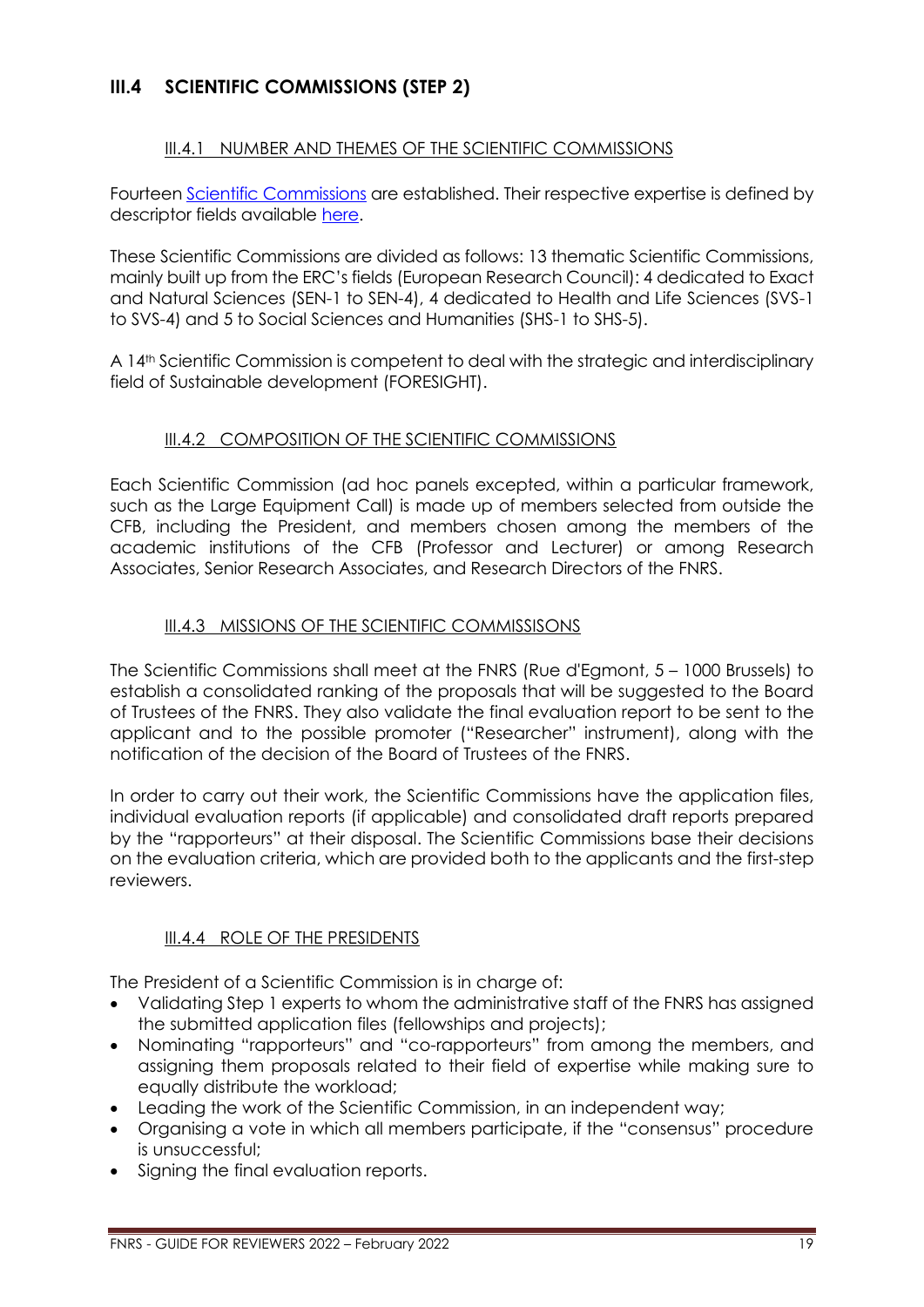# III.4.5 ROLE OF THE "RAPPORTEURS" AND THE "CO-RAPPORTEURS"

<span id="page-19-0"></span>For instruments aiming at obtaining a doctoral thesis, given that individual experts (step 1) are not involved, the weight of the "rapporteur" is thus crucial within the evaluation procedure. Therefore, a second "rapporteur" is designated. The "rapporteurs", both members of the Scientific Commission selected by the applicant, shall draw up a preliminary evaluation report individually in order to prepare the work and the debates of the Scientific Commission.

For the other instruments, each proposal is assigned to a single "rapporteur", who is assisted by a "co-rapporteur" for the task. Both are members of the Scientific Commission selected by the applicant.

- $\blacktriangleright$ The "rapporteur" shall prepare the work and the debates of the Scientific Commission, through the elaboration of a consolidated evaluation draft report, based on individual evaluations. The draft report will afterwards be reviewed by the Scientific Commission.
- The "co-rapporteur" is not required to draw up any evaluation report but shall examine it by ticking off the appropriate box. During the meeting of the Scientific Commission, the "co-rapporteur" will be invited to express his/her opinion on the proposal and may bring, when appropriate, a complementary perspective or a different point of view.

If the instrument provides for the participation of individual experts (step 1), and if a major disagreement arises concerning their reports, the "rapporteur" can organise a debate (by email) before the meeting of the Scientific Commission to reach a consensus, in which s/he will act as a moderator.

At the end of the meeting, the designated "rapporteur" shall draw up the final evaluation report intended for the applicant on the basis of preliminary reports and considering the discussions held by the Scientific Commission.

# <span id="page-19-1"></span>**III.5 FUNDING DECISION AND FINALISATION**

The funding decision (granting or rejection) is within the competence of the Board of Trustees of the FNRS.

### <span id="page-19-2"></span>III.5.1 FUNDING DECISION

At the end of the evaluation, the decision on the funding will be taken by the Board of Trustees of the FNRS, depending on the budget available, and on the basis of the final grading and final consolidated reports elaborated by each Scientific Commission. The Board of Trustees shall decide on the granting or rejection, as well as on the granted amounts, if necessary.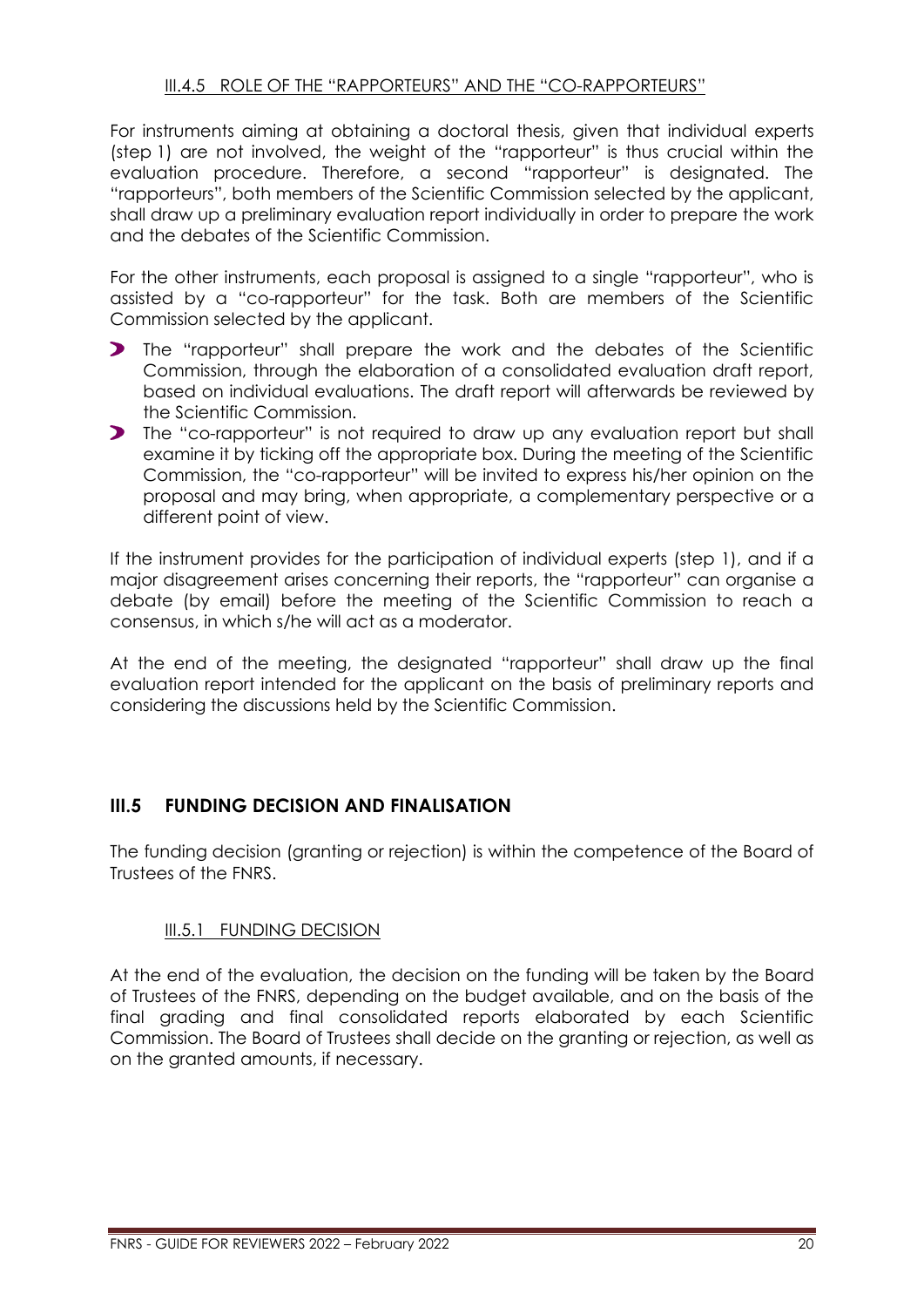# <span id="page-20-0"></span>III.5.2 COMMUNICATION TO THE APPLICANTS

The administrative staff of the FNRS informs the applicant(s) about the funding decision for their proposal. Within 15 days following the Board of Trustees meeting (the month is specified in the mini-guide of the concerned call), the administration transfers to the applicant(s), and to the promoter(s) if applicable:

- the final evaluation report and,
- the evaluation reports by the first-step individual experts on an anonymous basis if provided for in the instrument process.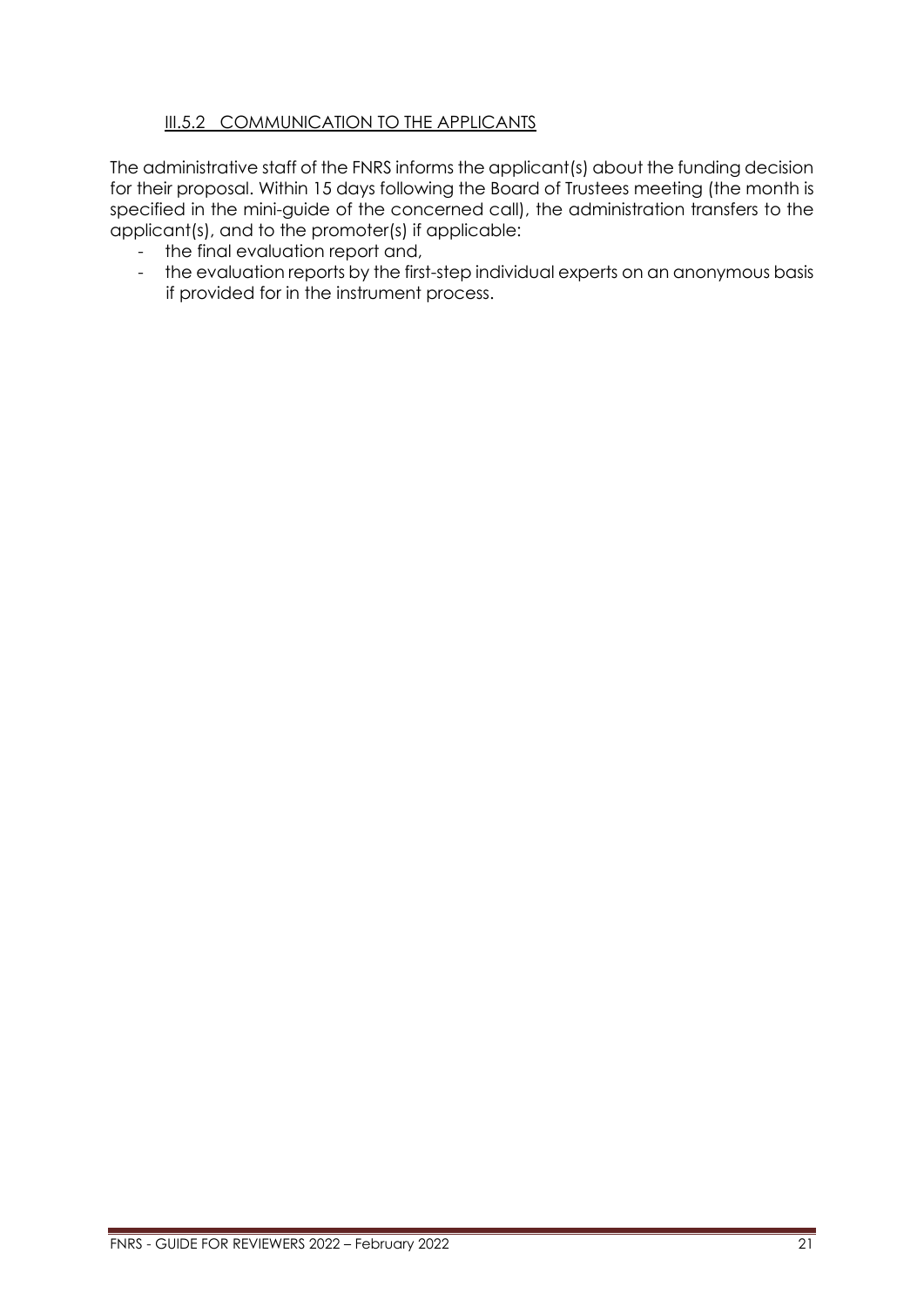# <span id="page-21-0"></span>**APPENDIX 1: THE INSTRUMENTS UNDER GRANTS AND FELLOWSHIPS CALL 2022**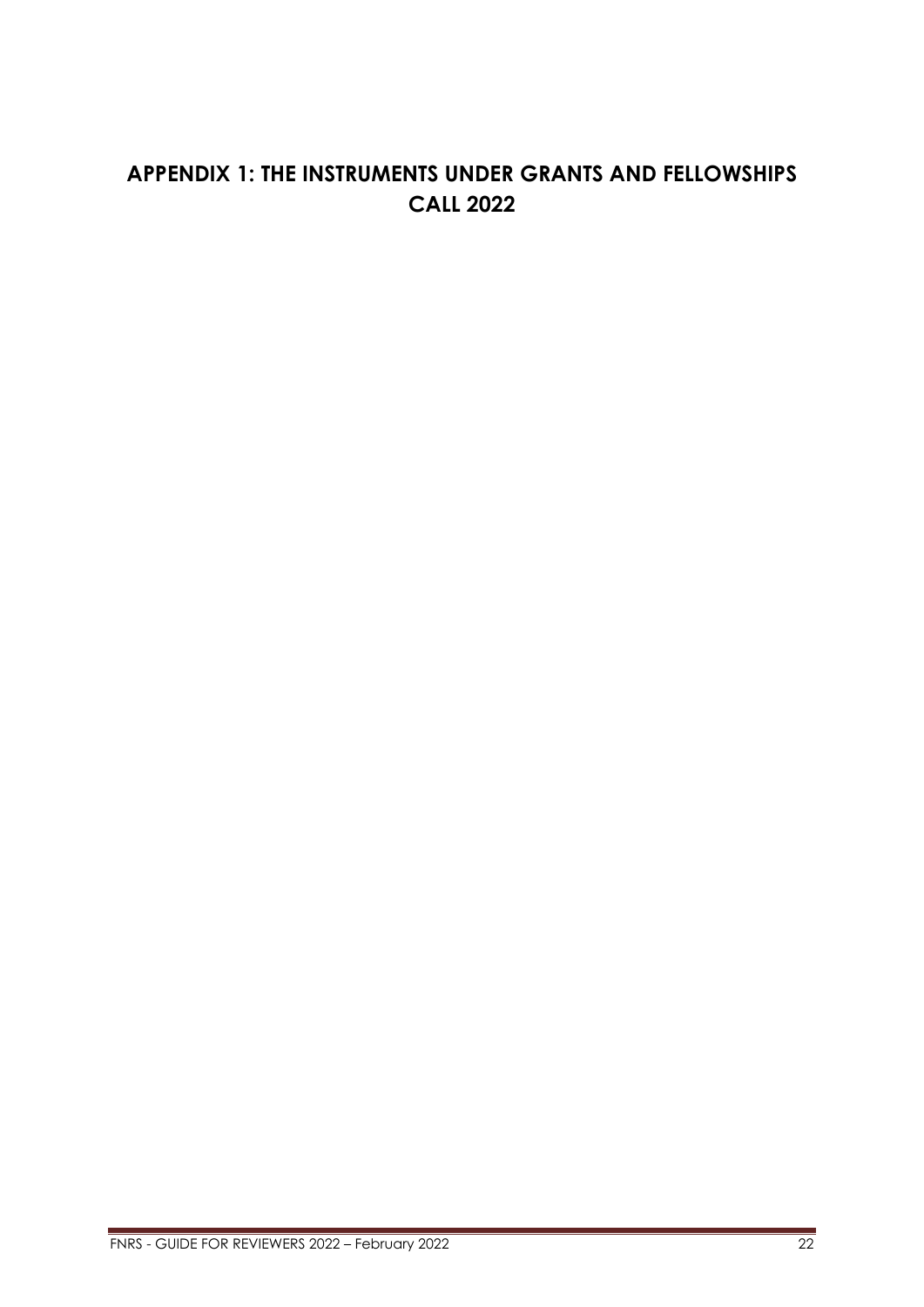# <span id="page-22-0"></span>**A.I FELLOWSHIPS FOR DOCTORAL RESEARCHERS**<sup>13</sup>

# **Goals of the instruments:**

The purpose of these fellowships is the training of young researchers who wish to obtain a doctoral thesis.

# **General eligibility criteria:**

Applicants to a doctoral fellowship must hold a  $2<sup>nd</sup>$  cycle degree which allows them to access doctoral studies.

# <span id="page-22-1"></span>A.I.1 FELLOWSHIP FOR RESEARCH FELLOWS (ASP – ASPIRANT)

# **Operational conditions of the fellowship:**

- The Research Fellow fellowship (ASP *Aspirant*) aims at the completion of a Ph.D. within 4 years. The fellowship appears in the form of a 2-year grant, which may be renewed for maximum 2 years, subject to the approval of the competent academic body.
- **The doctor who is granted with an ASP fellowship shall decide to suspend a** complementary Master degree/medical specialisation during the whole duration of the fellowship.
- Holders of an ASP fellowship receive an operating credit under the responsibility of their promoter, which enables them to conduct their research.

# **Eligibility criteria:**

An applicant to an ASP fellowship must hold a  $2<sup>nd</sup>$  cycle degree (Master's) for maximum 3 years (for no more than the duration of the specialisation for doctors and veterinarian applicants who have been undertaking a medical or veterinary specialty training14), by the validation deadline set for the rector of the host university at the latest.

Year extension possibility: an additional year per childbirth or adoption.

Students enrolled in a Belgian university in their (Master's) graduation year giving access to doctoral studies may also submit an application file, provided that the graduation date is prior to the starting date of the requested fellowship (1st October of the year of the considered Grants and Fellowships Call).

*When awarded, these degrees must be accompanied with the grade obtained at the end of the cycle.* 

*Three different grades levels can be awarded:*

- *LPGD: "La plus Grande Distinction" The Highest Distinction (18 to 20/20)*
- GD: "Grande Distinction" High Distinction (16 to 18/20)
- *D: "Distinction" (14 to 16/20)*

*An S grade, which stands for "Satisfaction" designates a pass with no honours /distinction.*

<sup>13</sup> *University studies are organised into a 1st cycle Bachelor's degree (3 years) and a 2nd cycle Master's degree for didactic, knowledge improvement or specialisation purposes (usually 2 years, or 3 years in veterinary medicine and 4 years in medicine). These studies may be completed with a 2nd cycle complementary Master's degree (1 or 2 years).*

*The marking scale is given only as a rough estimate since these ranges may slightly vary between universities and between faculties of the same university. It is also common that a jury grants a LPGD grade as from 17.5/20.*

<sup>14</sup> *Applicants in this situation are required to enclose to their application file a registration document concerning the specialty in question.*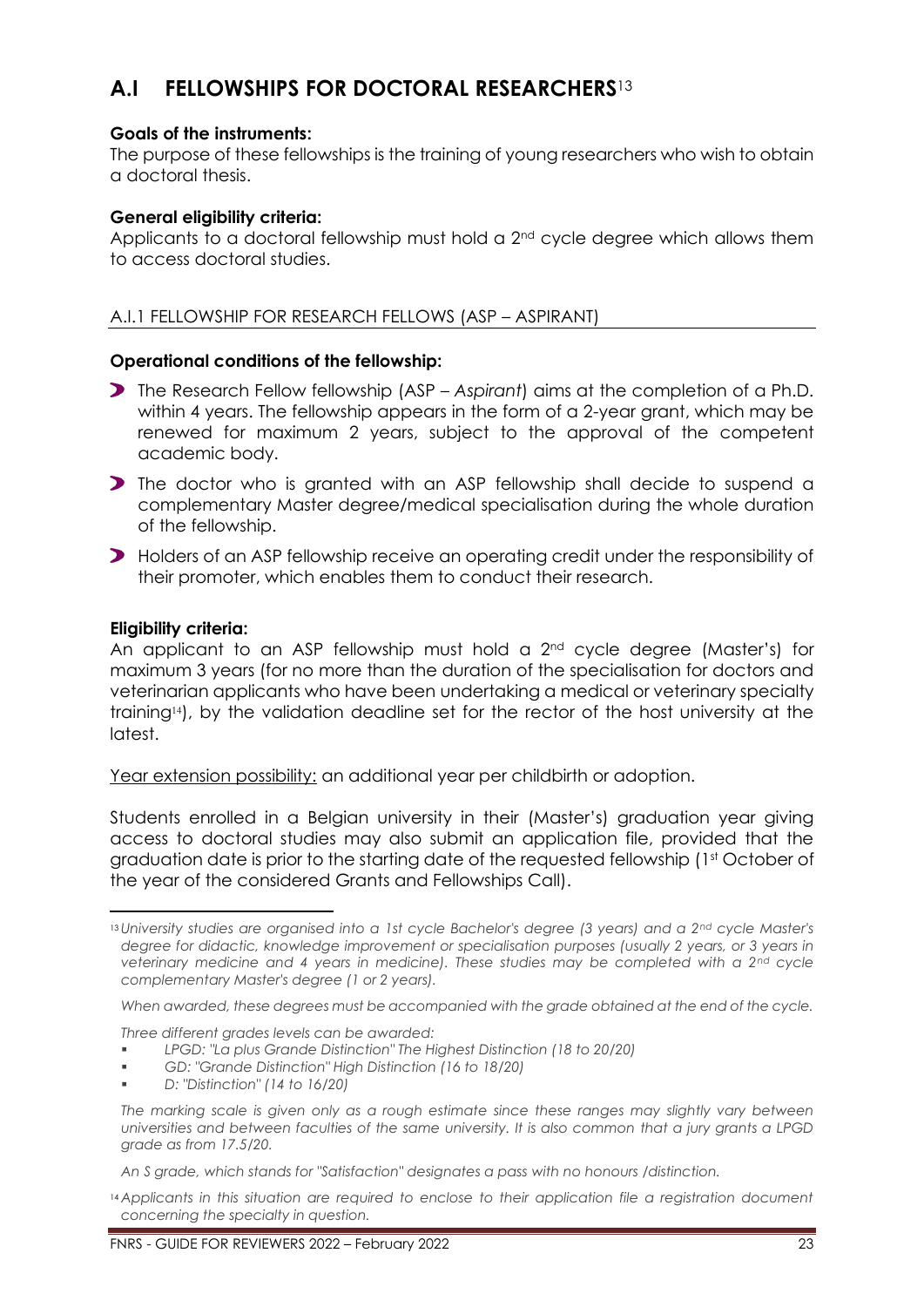# **Content and evaluation of the proposal:**

The content consists of 3 parts relevant to the "Researcher" instruments. Each part is assigned a weight in order to calculate the overall grade of the proposal:

- quality of the applicant (60%): academic CV, promoter's opinion (creativity, intellectual abilities, etc.);
- quality of the project (25%): feasibility, methodology, originality, potential impact;
- research environment (15%).

# <span id="page-23-0"></span>A.I.2 FELLOWSHIPS FOR CLINICAL DOCTORS (PART-TIME)

This category is restricted to clinical doctors who wish to dedicate themselves to fundamental research while pursuing a part-time hospital activity.

The promoter of an applicant to a Medical Doctor Applicants to an MSc and a Ph.D. (CSD – *Candidat spécialiste doctorant*) or a Clinical Master Specialist Applicants to a Ph.D. (SD – *Spécialiste doctorant*) fellowships shall be appointed in a CFB university which has a faculty of medicine offering a complete curriculum.

### **Operational conditions of the fellowship:**

Clinical doctors keep on receiving their hospital salary (full-time position). The FNRS transfers a (capped) compensation directly to the hospital employing the clinical doctor, as a reimbursement for the clinical activities that are not performed during the time dedicated to research.

<span id="page-23-1"></span>A.I.2.1 Medical Doctor Applicant to an MSc and a Ph.D. (CSD - Candidat spécialiste doctorant)

### **Characteristics of the fellowship:**

This fellowship is intended for doctors in order to carry out a Ph.D. in one of the fields of the health sector and complete an Advanced Master's degree simultaneously.

The duration of this part-time fellowship is applicable for 2 years maximum, renewable three times (equivalent to a duration of 8 years maximum).

A part-time fellowship for Medical Doctor Applicants to an MSc and a Ph.D. (CSD – *Candidat spécialiste doctorant*) can start anytime during the specialisation but shall end 4 years after the end of the specialisation at the latest.

### **Eligibility criteria:**

The applicant to a CSD fellowship must hold the academic degree of medical doctor at the latest on 1st October of the year when the fellowship is granted and shall start.

### **Content and evaluation of the proposal:**

The content consists of 3 parts relevant to the "Researcher" instruments. Each part is assigned a weight in order to calculate the overall grade of the proposal:

- •quality of the applicant (60%): academic CV, promoter's opinion (creativity, intellectual abilities, etc.);
- •quality of the project (25%): feasibility, methodology, originality, potential impact;
- research environment (15%).

<span id="page-23-2"></span>A.I.2.2 Fellowship for Clinical Master Specialist Applicant to a Ph.D. (SD – Spécialiste doctorant)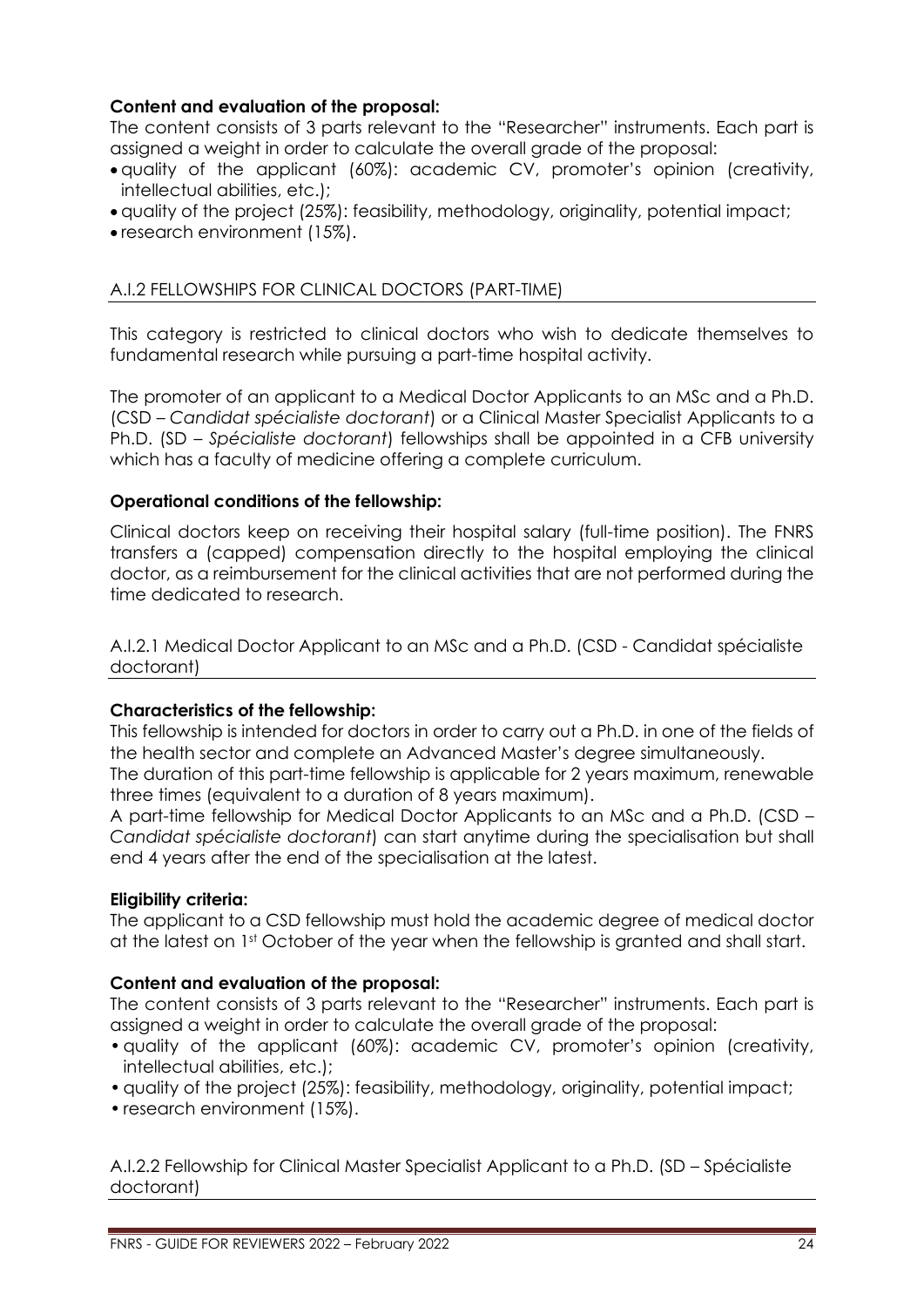# **Characteristics of the fellowship:**

This fellowship is intended for accredited medical specialists in order to carry out a Ph.D. in one of the fields of the health sector.

The duration of this part-time fellowship is applicable for 2 years maximum, renewable once (equivalent to a duration of 4 years maximum).

# **Eligibility criteria:**

The SD fellowship is opened to applicants holding the academic degree of Doctor and who have a medical specialisation degree, at the latest on 1st October of the year when the fellowship is granted and shall start.

# **Specific application rule:**

Applicant to a SD fellowship must have received the accreditation of medical specialist from one of the three Communities responsible for accreditation for maximum 3 years. This period expires on 1<sup>st</sup> October of the year when the fellowship is granted and shall start.

Year extension possibility**:** an additional year per childbirth or adoption.

# **Content and evaluation of the proposal:**

The content consists of 3 parts relevant to the "Researcher" instruments. Each part is assigned a weight in order to calculate the overall grade of the proposal:

- •quality of the applicant (60%): academic CV, promoter's opinion (creativity, intellectual abilities, etc.);
- quality of the project (25%): feasibility, methodology, originality, potential impact;
- research environment (15%).

<span id="page-24-0"></span>A.I.3 PART-TIME FELLOWSHIP FOR VETERINARY MD. PH.D. STUDENTS (VETE-CCD – VETERINAIRE CLINICIEN-CHERCHEUR DOCTORANT)

This category is restricted to veterinary doctors in the course of a clinical specialisation in order to enable them to prepare and present a doctoral thesis, while pursuing a part-time activity, within the framework of their clinical training.

### **Operational conditions of the fellowship:**

- Clinicians keep on receiving their hospital salary (full-time position). The FNRS transfers a (capped) compensation directly to the university to which they are attached, as a reimbursement for the clinical activities that are not performed during the time dedicated to research.
- **This part-time research fellowship is applicable for 2 years maximum, renewable** once (equivalent to a maximum duration of 4 years).
- Applicants who receive a Veterinary MD. Ph.D. Students (VETE-CCD *Vétérinaire Clinicien-Chercheur Doctorant*) fellowship must be enrolled in the Doctoral School in veterinary sciences attached to the FNRS at the latest by the time of the granting.

### **Eligibility criteria:**

In addition to general criteria applicable to doctoral fellowships, the following criteria are specific to the fellowship for Veterinary MD Ph.D. Students (VETE-CCD – *Vétérinaire Clinicien-Chercheur Doctorant*):

- •Hold the academic degree of Veterinary Doctor,
- •Be less than 35 years old by the validation deadline set for the academic authorities (rectors) to validate the application,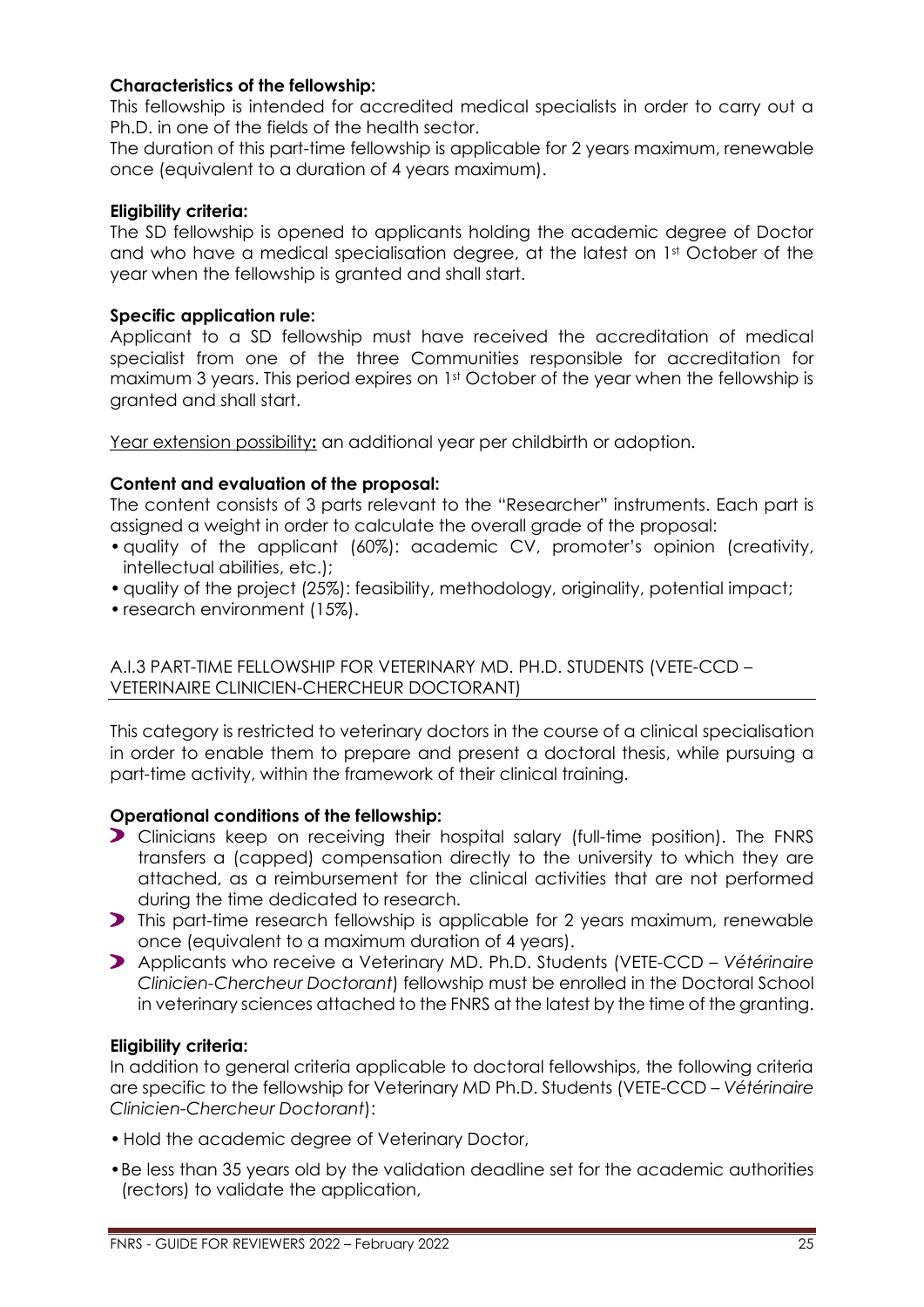•Have been enrolled for at least 2 years in a "Residency training programme" (including internship) approved by the European bodies (European Colleges recognised by the European Board of Veterinary Specialisation), by 1st October of the year during which the fellowship is granted and should start, at the latest.

# **Content and evaluation of the proposal:**

The content consists of 3 parts relevant to the "Researcher" instruments. Each part is assigned a weight in order to calculate the overall grade of the proposal:

- quality of the applicant (60%): academic CV, promoter's opinion (creativity, intellectual abilities, etc.);
- quality of the project (25%): feasibility, methodology, originality, potential impact;
- research environment (15%).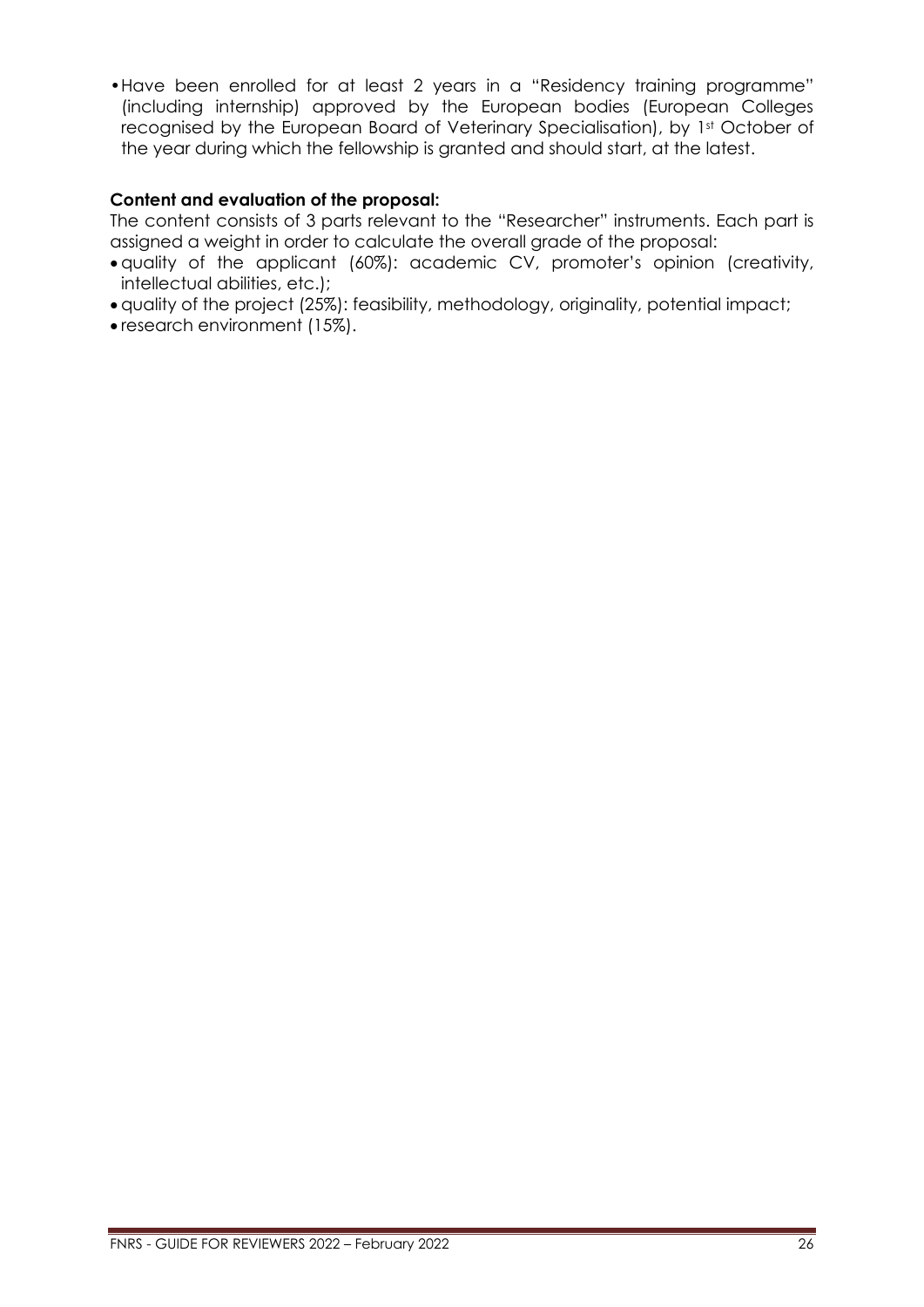# <span id="page-26-0"></span>**A.II FELLOWSHIPS FOR FIXED-TERM POSTDOCTORAL RESEARCHERS**

# **Goals of the instruments:**

These fellowships are intended for researchers holding the academic degree of Doctor (with thesis) in order to further develop their research experience.

Within the framework of the "Researcher" call, two instruments are available for postdoctoral researchers:

- the fellowship for Postdoctoral Researchers, which is a full-time research fellowship (all fields);
- the fellowship for Post-doctorate Clinical Master Specialists, which is a part-time research fellowship intended for accredited specialist doctors.

<span id="page-26-1"></span>A.II.1 FELLOWSHIP FOR POSTDOCTORAL RESEARCHERS (CR – CHARGÉ DE RECHERCHES)

# **Operational conditions of the fellowship:**

- The Postdoctoral Researcher fellowship (CR *Chargé de recherche*s) is applicable for 3 years. Any Postdoctoral Researcher has the possibility to spend 3 years of the fellowship out of a 6-year cycle to carry out a postdoctoral research outside the CFB, provided that they find an external funding.
- Postdoctoral Researchers benefit from an operating credit, which enables them to conduct their research.

# **Eligibility criteria:**

Applicants to a CR fellowship must meet one of the two following conditions:

•to hold a doctoral degree (Ph.D.) for maximum 5 years by the validation deadline set for the academic authorities (rectors) at the latest

**or** 

• to hold this degree at the latest by 1<sup>st</sup> May of the year of the considered Grants and Fellowships Call (in such case the applicant must upload a sworn statement in the application file).

Year extension possibility**:** an additional year per childbirth or adoption.

# **Content and evaluation of the proposal:**

The content consists of 3 parts relevant to the "Researcher" instruments. Each part is assigned a weight in order to calculate the overall grade of the proposal:

- quality of the applicant (40%): number and quality of publications (journals, citations, etc.), promoter's opinion (creativity, intellectual abilities, independence, etc.), awards;
- quality of the project (40%): feasibility, methodology, originality, potential impact;
- research environment (20%).

# <span id="page-26-2"></span>A.II.2 PART-TIME POSTDOCTORAL FELLOWSHIP FOR CLINICAL DOCTORS

This category is restricted to Postdoctoral accredited specialist clinical doctors who wish to dedicate themselves to fundamental research while pursuing a part-time hospital activity.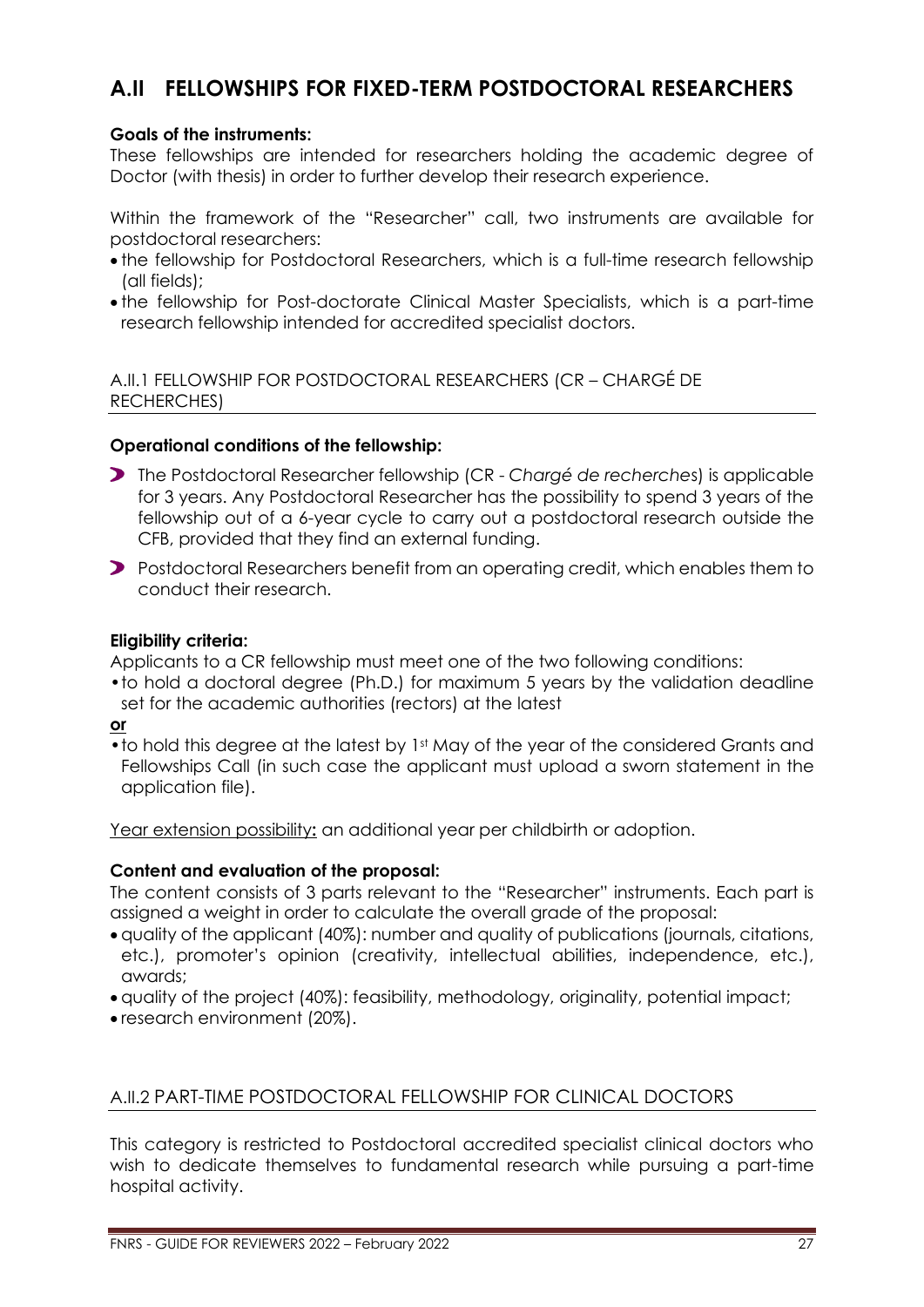The promoter of the applicant to a part-time Post-doctorate Clinical Master Specialist (SPD) fellowship shall be appointed in a CFB university which has a faculty of medicine offering a complete curriculum.

# **Operational conditions of the fellowship:**

- Clinical doctors keep on receiving their hospital salary (full-time position). The FNRS transfers a (capped) compensation directly to the hospital employing the clinical doctor, as a reimbursement for the clinical activities that are not performed during the time dedicated to research.
- The part-time SPD fellowship consists of a 6-year probation period divided in three 2-year fellowships followed by 4-year fellowships that can be renewed without limits. As from the first 4-year renewal, the name of the fellowship becomes Clinical Researcher (CCL – *Chercheur Clinicien*).

| <b>Evolution of career and scientific evaluation cycles</b>     |                 |                                                    |                                                                                                                  |
|-----------------------------------------------------------------|-----------------|----------------------------------------------------|------------------------------------------------------------------------------------------------------------------|
| Period                                                          | <b>Duration</b> | <b>Requested fellowship</b>                        | <b>Scientific evaluation</b>                                                                                     |
| $1st$ period<br>$(6 \text{ years})$                             | 2 years         | Post-doctorate Clinical<br>Master Specialist (SPD) | Two-step procedure:<br>- Individual evaluation by remote experts<br>- Evaluation by a Scientific Commission (CS) |
|                                                                 | 2 years         | SPD 1st Renewal                                    | Non applicable (renewal on request)                                                                              |
|                                                                 | 2 years         | SPD 2 <sup>nd</sup> Renewal                        | Evaluation by a CS                                                                                               |
| 2 <sup>nd</sup> period*<br>(yearly<br>reports of<br>activities) | 4 years         | Clinical Researcher (CCL)                          | Evaluation by a CS                                                                                               |
|                                                                 | 4 years         | CCL 1st Renewal and<br>following                   | Evaluation by a CS                                                                                               |

**\*** In case the fellowship holder switches to another hospital, service or research topic during the fellowship, they must inform the FNRS who will re-evaluate the file.

# <span id="page-27-0"></span>A.II.2.1 FELLOWSHIP FOR POST-DOCTORATE CLINICAL MASTER SPECIALISTS (SPD – SPÉCIALISTE POSTDOCTORANT)

# **Eligibility criteria:**

Applicants to a fellowship for Post-doctorate Clinical Master Specialists (SPD – *Spécialiste postdoctorant*) must meet the 2 following conditions:

- hold the academic degree of medical specialist;
- •hold a doctoral degree (Ph.D.) in one of the fields of the health sector for maximum 5 years by the validation deadline set for the academic authorities (rectors) at the latest

**or**

to hold this degree at the latest by 1<sup>st</sup> May of the year of the considered Grants and Fellowships Call (in such case the applicant must upload a sworn statement in the application file).

Year extension possibility**:** an additional year per childbirth or adoption.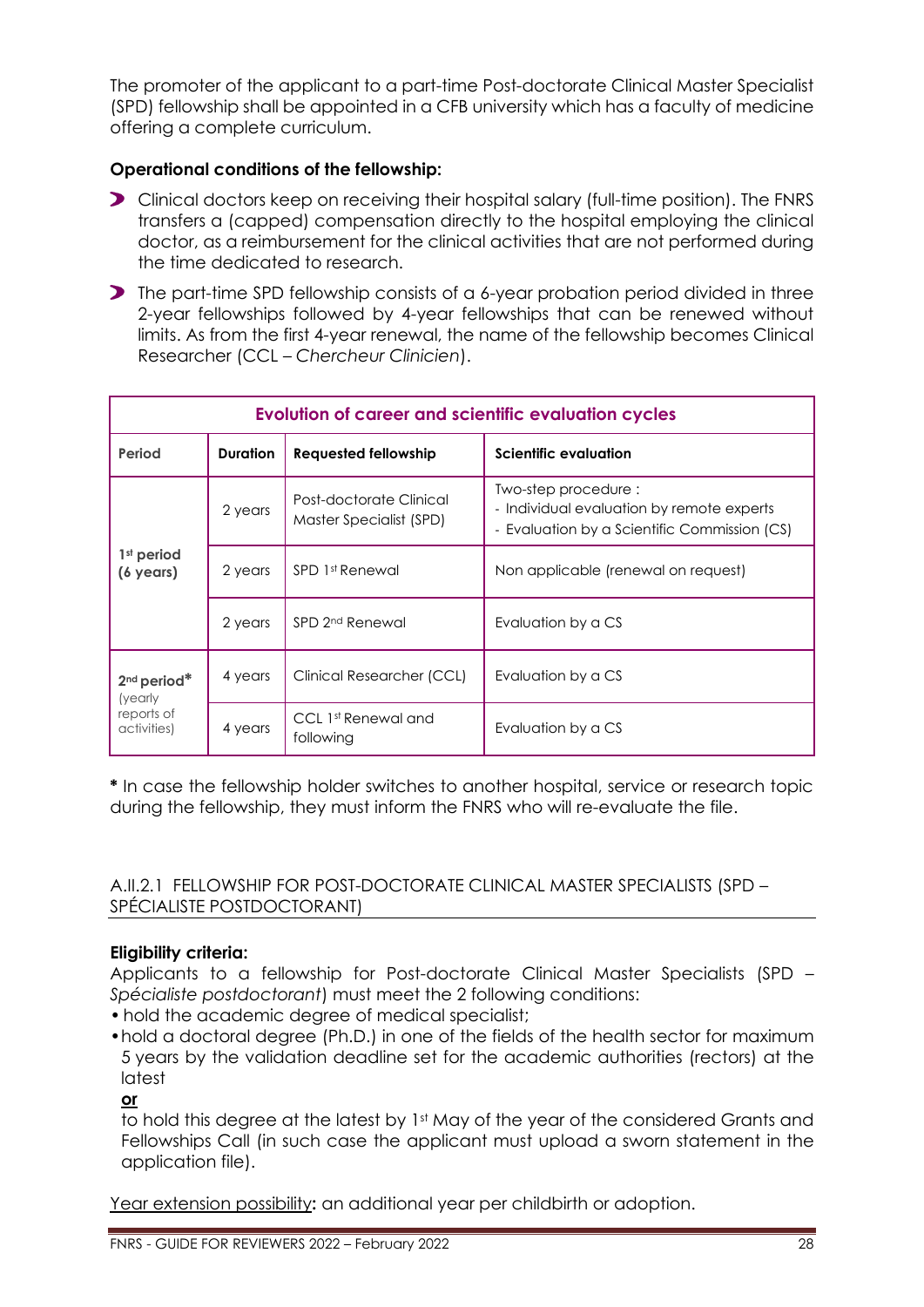# **Content and evaluation of the proposal:**

The content consists of 3 parts relevant to the "Researcher" instruments. Each part is assigned a weight in order to calculate the overall grade of the proposal:

- quality of the applicant (40%): number and quality of the publications (journals, citations, etc.) promoter's opinion (creativity, intellectual abilities, independency, etc.), awards;
- quality of the project (40%): feasibility, methodology, originality, potential impact;
- research environment (20%).

<span id="page-28-0"></span>A.II.2.2 Fellowship Renewal for Post-doctorate Clinical Master Specialists (SPD-REN - Spécialiste postdoctorant renouvellement): 2-year fellowship renewable once

# **Evaluation of the proposal:**

The first renewal of the Post-doctorate Clinical Master Specialist fellowship shall be requested during the second year of the fellowship and simply upon request by the applicant.

The second renewal will be assessed by the relevant Scientific Commission.

### **Content and evaluation of the proposal as from the second renewal:**

The content consists of 3 parts specific to the "Researcher" instruments. Each part is assigned a weight in order to calculate the overall grade of the proposal:

- •quality of the applicant (40%): number and quality of the publications (journals, citations, etc.) promoter's opinion (creativity, intellectual abilities, independency, etc.), awards;
- •quality of the project (40%): feasibility, methodology, originality, potential impact;
- research environment (20%).

<span id="page-28-1"></span>A.II.2.3 Clinical Researcher (CCL – Clinicien chercheur): 4-year fellowship renewable without limits

### **Evaluation of the proposal:**

The fellowship will be assessed by the relevant Scientific Commission.

### **Content and evaluation of the proposal of the second renewal:**

The content is structured around 3 parts specific to the "researcher" instruments. Each category is assigned a weight in order to calculate the overall grade of the proposal:

- •quality of the applicant (40%): number and quality of the publications (journals, citations, etc.) promoter's opinion (creativity, intellectual abilities, independency, etc.), awards;
- •quality of the project (40%): feasibility, methodology, originality, potential impact;
- •research environment (20%).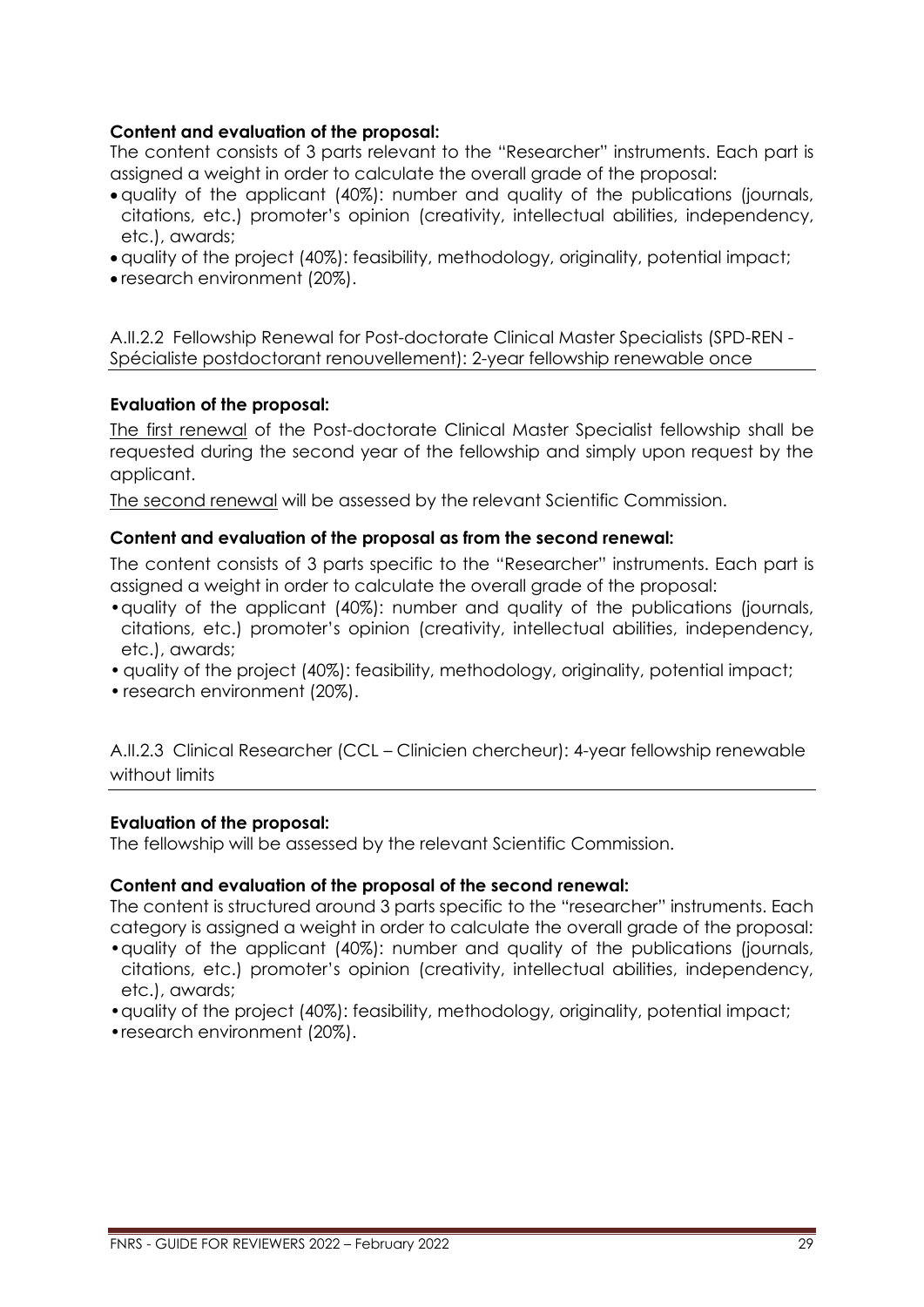# <span id="page-29-0"></span>**A.III FELLOWSHIPS FOR EXPERIENCED RESEARCHERS**<sup>15</sup>

The fellowship for experienced researchers is an instrument enabling researchers to dedicate themselves to research. This open-ended fellowship includes 3 levels:

- the fellowship for Research Associates (CQ *Chercheur qualifié*);
- the fellowship for Senior Research Associates (MR *Maître de recherches*), a promotion of the CQ fellowship based on merit;
- the fellowship for Research Directors (DR *Directeur de recherches*), a promotion of the MR fellowship based on merit.

# <span id="page-29-1"></span>A.III.1 FELLOWSHIP FOR RESEARCH ASSOCIATES (CQ – CHERCHEUR QUALIFIÉ)<sup>16</sup>

# **Eligibility criteria:**

Applicants to a Research Associate fellowship (CQ – *Chercheur qualifié*) must hold the academic degree of Doctor, obtained after the defence of a thesis, and issued by an academic institution for maximum 10 years by the validation deadline set for the academic authorities (rectors) at the latest.

Year extension possibility**:** an additional year per childbirth or adoption.

# **Operational conditions of the fellowship:**

Research Associates benefit from an operating credit during the first 3 years of the fellowship.

# **Content and evaluation of the proposal:**

The content is structured around 3 parts specific to the "Researcher" instruments, to which the notion of "international potential/recognition" is added. Each category is assigned a weight in order to calculate the overall grade of the proposal:

- quality of the applicant (40%): number and quality of the publications (journals, citations, etc.), opinion of the promoter and of 3 worldwide renowned referees (creativity, international influence, ability to develop a team, independency, etc.), funded projects, grants, and awards obtained;
- quality of the project (25%): feasibility, methodology, originality, potential impact;
- research environment (10%);
- international potential/recognition (25%): long stays abroad<sup>17</sup>, invitations to international conferences, active collaborations, participation in networks.

<sup>15</sup> *The number of positions assigned to permanent researchers currently stands at 416, and is divided among the universities of the CFB. These permanent researchers' positions are essential to the development of research. They allow already experienced and brilliant researchers to freely develop their research thematic, without being overwhelmed by significant administrative constraints and pedagogical duties.*

*A number of these positions are annually freed, due to the retirement and the integration of some*  researchers into the academic staff in universities, and enables the hiring of new permanent researchers, thus ensuring a renewal of the scientific potential in the CFB. However, the number of *vacant positions is limited.*

*<sup>16</sup> As for Research Associate fellowships, the Scientific Commissions will not suggest the Board of Trustees a ranking but a list of maximum 4 applicants ranked A, who may be nominated during the same year. No recruitment other than among the 4 applicants will be allowed. Thus, the Scientific Commissions make recruitment suggestions and the final selection is made by the Board of Trustees of the FNRS, guided by the opinion of the Scientific Commissions, on the one hand, and by the respective institutional strategies and permanent positions availabilities assigned to the universities, on the other hand.*

*<sup>17</sup> A long stay abroad is a key element adding value to the application file.*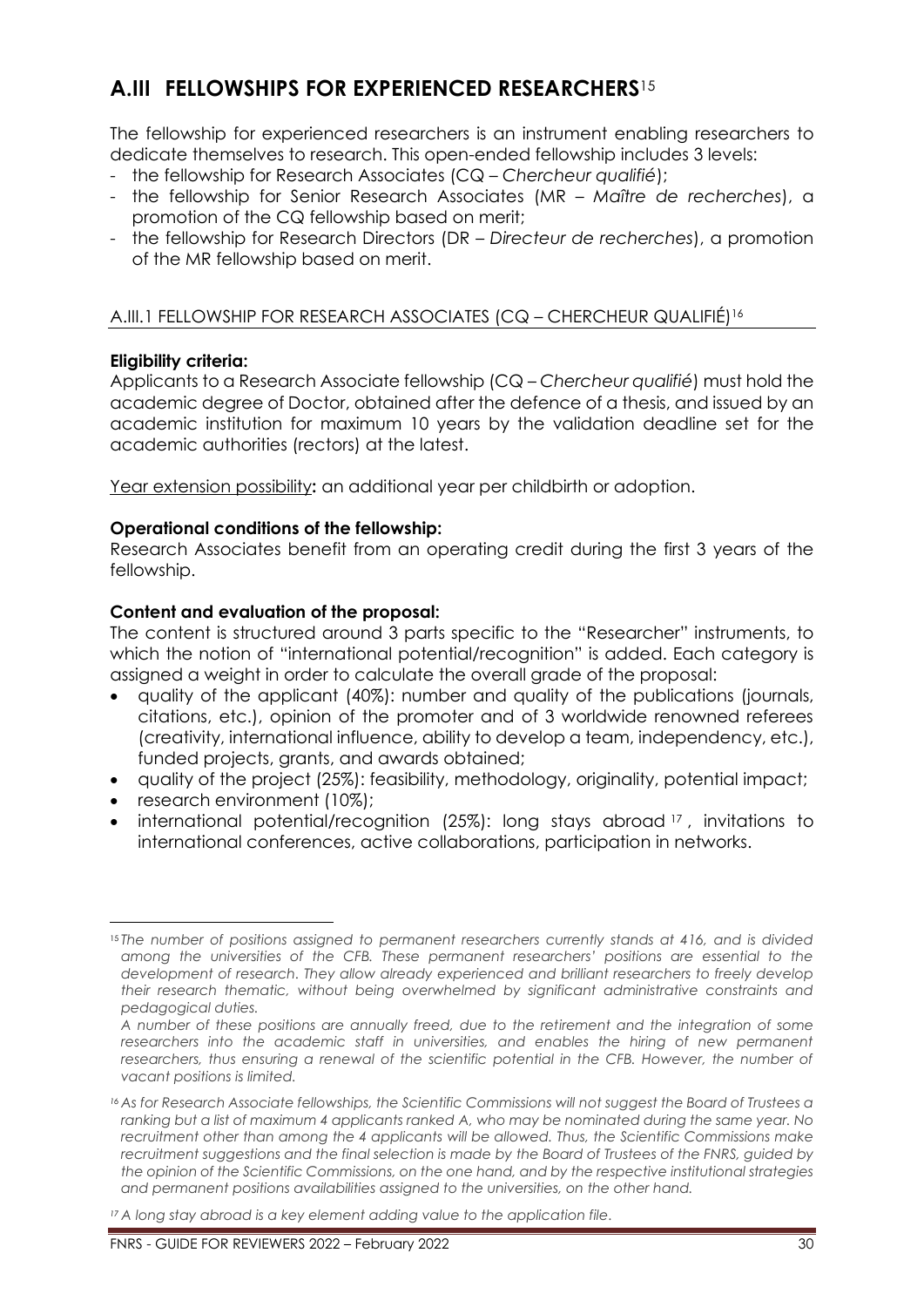# <span id="page-30-0"></span>**Eligibility criteria:**

In accordance to Article 10 §1 of the Rules and Regulations:

Holders of a FNRS Research Associate fellowship (CQ – *Chercheur qualifié*) may seek promotion to the title of Senior Research Associate (MR – *Maître de recherches*) as from the beginning of the 8<sup>th</sup> academic year following their appointment, provided that they carry out a fundamental research for those 8 years.

# **Content and evaluation of the proposal:**

The content provided is used to evaluate the relevance of the promotion requested by the applicant:

- quality of the applicant: number and quality of the publications (journals, citations, etc.), opinion of 3 worldwide renowned referees (creativity, international influence, ability to develop a team, independency, etc.), funded projects, grants, and awards obtained;
- research orientation:
- international potential/recognition: long stays abroad, invitations to international conferences, active collaborations, participation in networks, list of supervised Master dissertations and Ph.D. theses.

# <span id="page-30-1"></span>A.III.3 PROMOTION: RESEARCH DIRECTOR (DR - DIRECTEUR DE RECHERCHES)

# **Eligibility criteria:**

Senior Research Associates (MR – *Maître de recherches*) who genuinely assume the function and duties of their position may seek promotion to the title of Research Director (DR – Directeur de recherches) as from the beginning of the 4<sup>th</sup> year of the Senior Research Associate fellowship (MR).

# **Content and evaluation of the proposal:**

The content provided is used to evaluate the relevance of the promotion requested by the applicant:

- quality of the applicant: number and quality of publications (journals, citations, etc.), opinion of 3 worldwide renowned referees (creativity, international influence, ability to develop a team, independency, etc.), funded projects, grants, and awards obtained;
- research orientation;
- international potential/recognition: long stays abroad, invitations to international conferences, active collaborations, participation in networks, list of supervised Master dissertations and Ph.D. theses.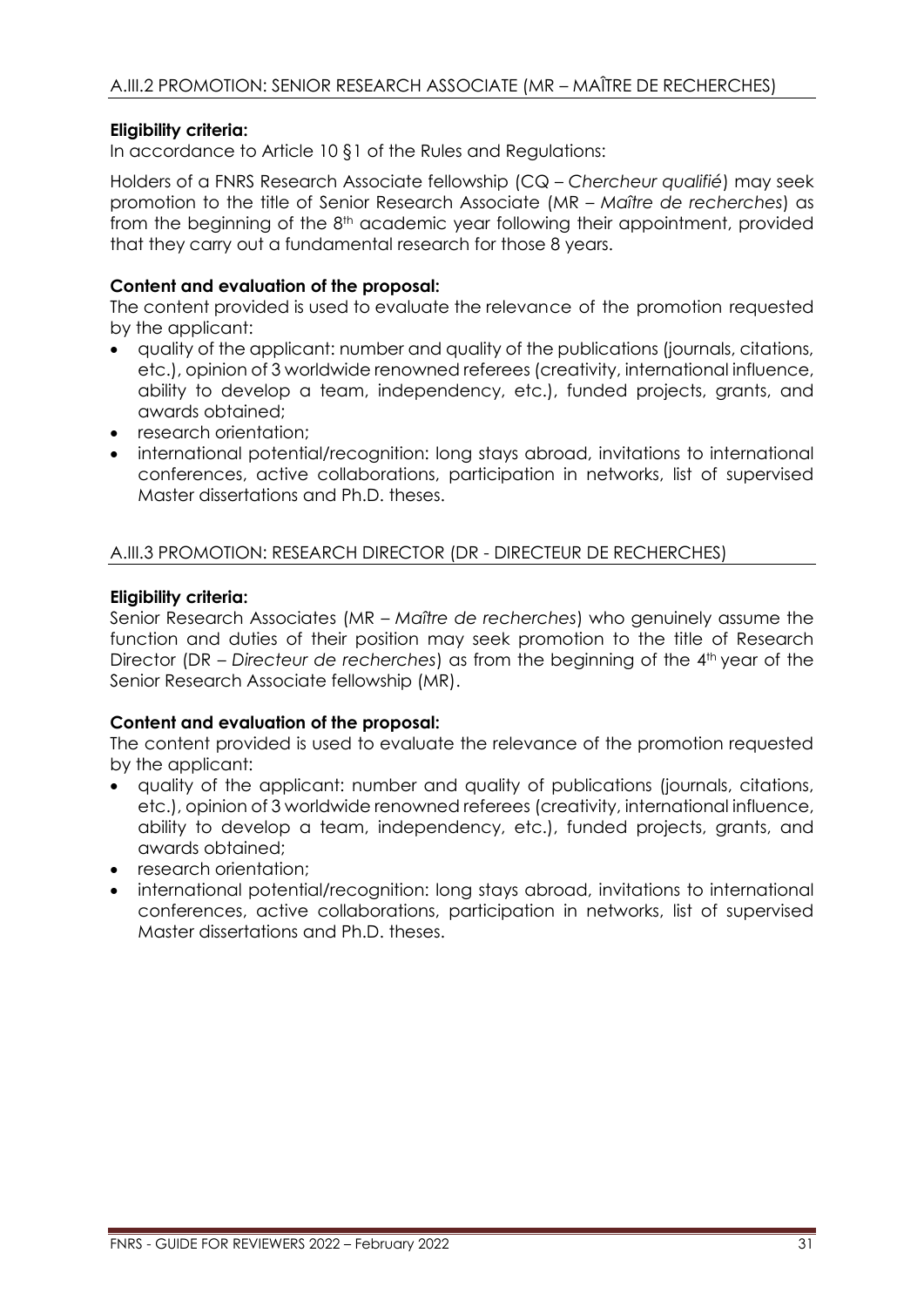# <span id="page-31-0"></span>**A.IV MOVING IN THE FRENCH-SPEAKING COMMUNITY OF BELGIUM (CFB)**

The goal of the funding granted within the framework of the Ulysse Incentive Grant for Mobility in Scientific Research (MISU - *Mandat d'Impulsion Scientifique – Mobilité ULYSSE*) consists of supporting highly-qualified Belgian or foreign researchers, who have a scientific research activity abroad and are paid abroad, to come and pursue their career in a university of the CFB.

The MISU promoter is remunerated by the host university and receives an annual credit of € 200,000- based on an annual average, which can be allocated to cover personnel, operating or equipment costs. The duration of the fellowship is applicable for 2 years, renewable for 1 year.

### <span id="page-31-1"></span>A.IV.1 ULYSSE INCENTIVE GRANT FOR MOBILITY IN SCIENTIFIC RESEARCH (MISU – MANDAT D'IMPULSION SCIENTIFIQUE - MOBILITÉ ULYSSE)

# **Eligibility criteria:**

When submitting their application, applicants must not hold a FNRS fellowship.

Applicants must meet the following conditions at the latest by the validation deadline set for the academic authorities (rectors):

- •have a full-time scientific research activity and be paid abroad since at least five years;
- •may have completed maximum 12 months put together of research stays in Belgium during the last five years.

# **Applicant's profile:**

The applicant must be an active researcher who has an excellent career track record during the past ten years, demonstrating significant research results. They must have the required skills for leading a research team and enjoy an international scientific recognition.

### **Criteria taken into account for the evaluation of the proposal:**

- $\blacktriangleright$ Originality and novelty of the project;
- $\blacktriangleright$ Possibility to launch a new research unit;
- Scientific autonomy with respect to any existing research unit or laboratory in the host university;
- $\blacktriangleright$ Future-oriented theme (development prospect of the field of study);
- 3 recommendations from scientific experts;
- Scientific experience of the applicant.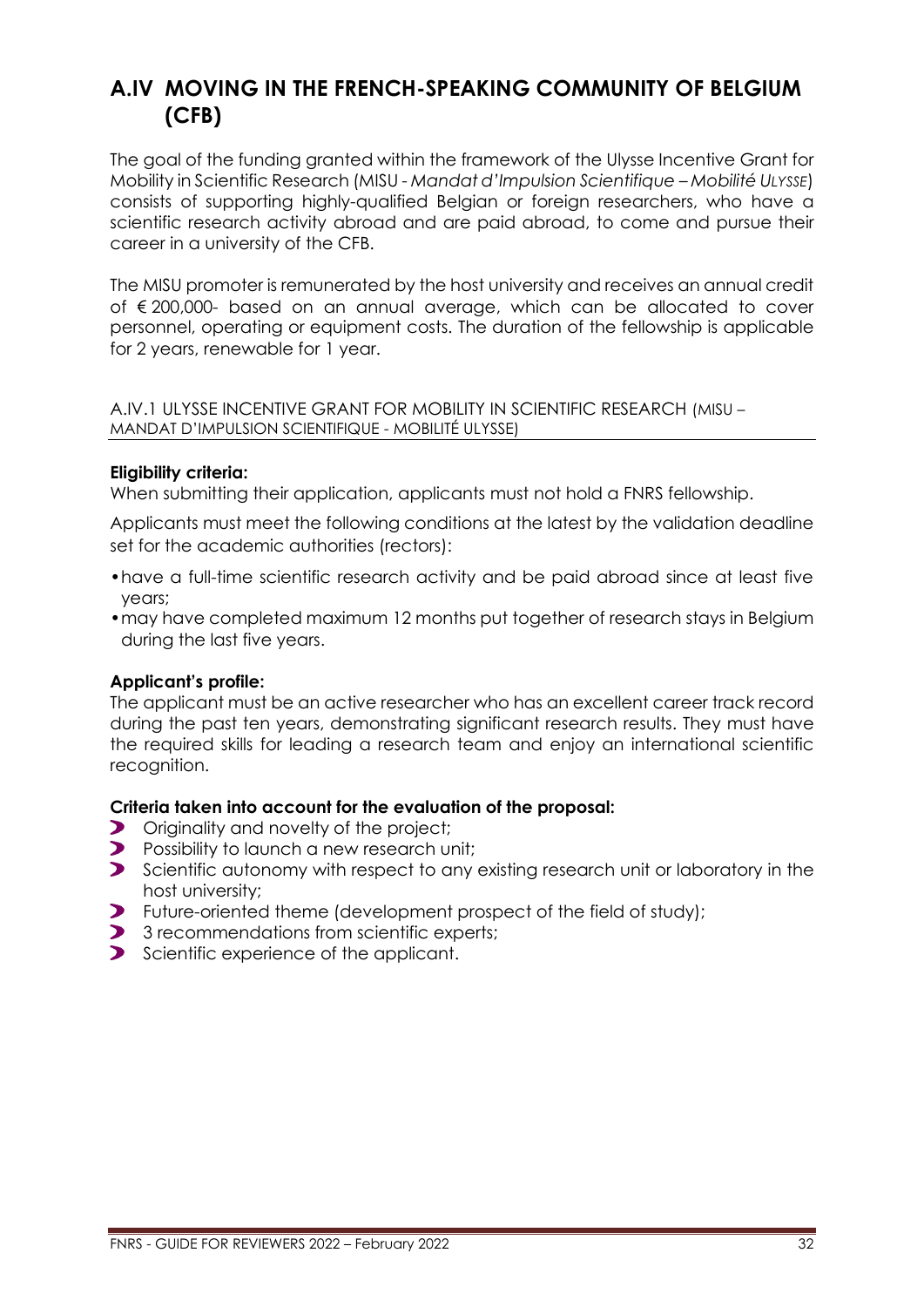# <span id="page-32-0"></span>**APPENDIX 2: THE INSTRUMENTS UNDER CREDITS AND PROJECTS CALL 2021**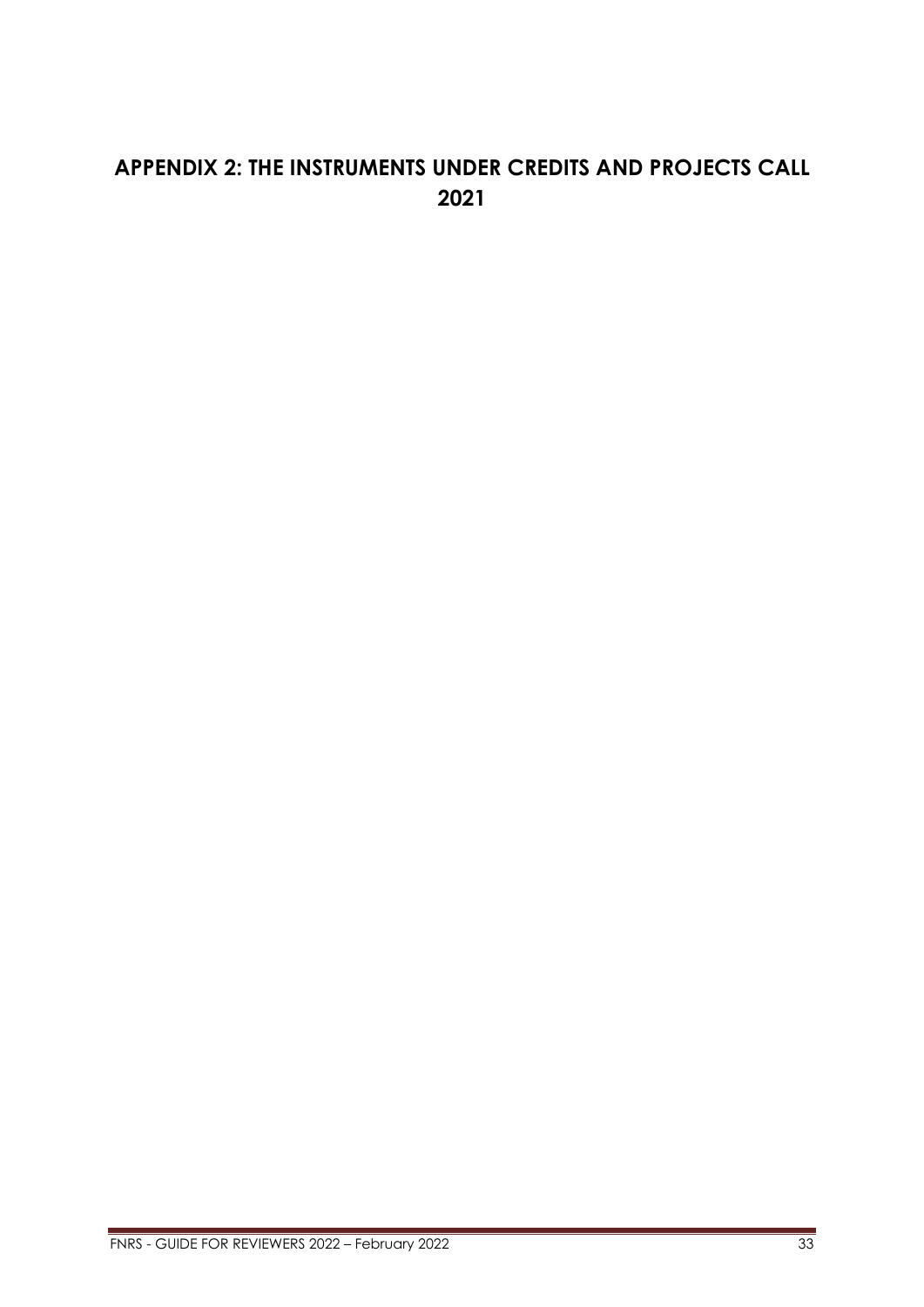# <span id="page-33-0"></span>**A.I RESEARCH CREDIT (CDR) AND RESEARCH PROJECT (PDR) INSTRUMENTS**

<span id="page-33-1"></span>A.I.1 COMMON RULES - ELIGIBLE AND NON ELIGIBLE EXPENSES

# **Support operating costs:**

For each institution involved in the funding application, support operating costs are limited to  $\epsilon$  5,000- per year, and are allowed for the following expenses:

- Creating a book
- Creating a dictionary
- Purchasing a book
- Encoding
- Software licence rental
- Reaistration for a congress
- Computer
- Scan
- Travel expenses

# **Specific costs:**

Some expenses are capped:

- MRI ≤ 3 Tesla at € 350/hour
- MRI > 3 Tesla at  $\epsilon$  500/hour
- MFG at  $\notin$  300/hour

### **Non-eligible costs:**

The following operating costs are not authorised:

- Payment and reimbursement of rents
	- Payment of the heating, light and telephone
	- Costs for facilities maintenance and building costs
	- Costs for equipment maintenance and repairing
	- Costs for furniture
	- Office supply costs (except for justified computer or computer equipment costs)
	- Restaurant costs and expenses for foodstuffs (coffee, sugar, softs…) not related to missions or shift trips
	- Visa fees for residence permits
	- Insurance for appliance(s) or vehicle(s) belonging to the institution
	- Thesis related expenses (printout, jury's invitation)

# <span id="page-33-2"></span>A.I.2 RESEARCH CREDIT (CDR)

Research Credit (CDR): a funding instrument for operating costs and small equipment intended for an individual researcher (or their team). This instrument not only ensures the funding of basic research, ongoing research activities, and exploratory research, but also promotes the development of new research themes and researchers.

The CDR instrument is intended for individual researchers.

### **Eligibility criteria:**

The promoter-applicant to a CDR must be: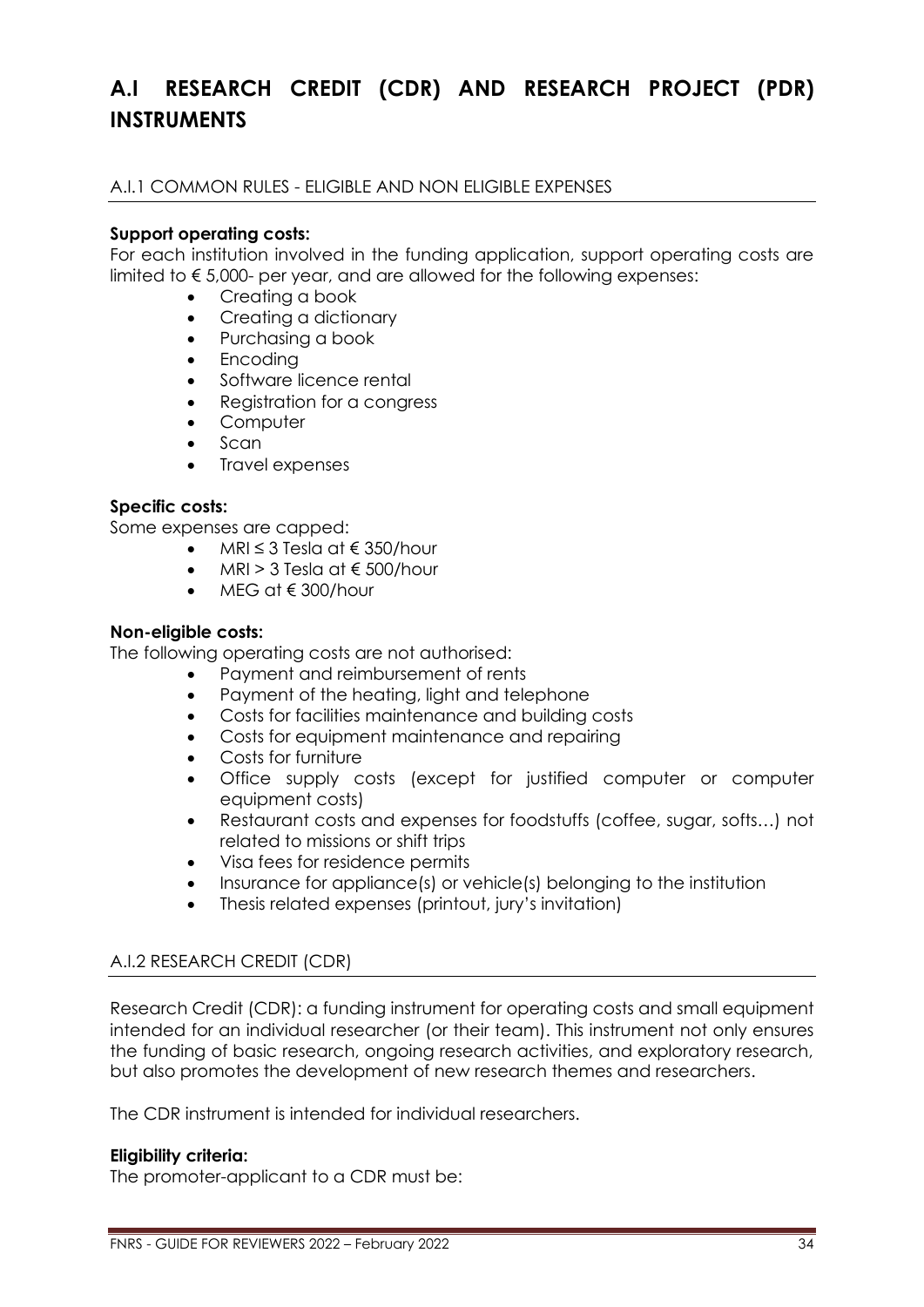- Either a Research Associate, a Senior Research Associate or a Research Director of the FNRS and assuming the function and duties of such position at the latest by  $15<sup>th</sup>$ November of the year when submitting the application.
- Or a researcher appointed in a university of the CFB and must meet the following conditions altogether:
	- Be permanently\* appointed to an academic or scientific position or on probation in that university.
	- This appointment must have a final and conclusive assent from the competent body to legitimize this appointment in accordance with the Law or the university regulations at the latest by 15<sup>th</sup> November of the year when submitting the application.
	- This academic or scientific position must be effective at the latest by 15<sup>th</sup> November of the year when submitting the application.

*\*Research logisticians of rank A, as defined by the Royal Decree of 31st October 1953 fixing 'le statut des agrégés, des répétiteurs et des membres du personnel scientifique des universités de l'État', are not eligible for the instrument CDR.*

If the promoter-applicant who is appointed permanently accesses the legal age of retirement / becomes professor emeritus after the validation deadline set for the academic authorities (rectors) and before the end of the funding scheme in case of granting, the submission of the application shall be subject to prior approval by the Head of institution where the research will be carried out.

The promoter-applicant permanently appointed who will access the legal age of retirement / become professor emeritus by the validation deadline set for the academic authorities (rectors) is not eligible.

### **Nature of the eligible costs:**

As part of the CDR the allocated fund can cover 3 types of expenses:

- Operating
- Support
- **Equipment**

Employment of personnel cannot be requested within the framework of the CDR instrument.

### **Duration:**

The CDR is applicable for two years $18$ .

The CDR starting date is set for 1st January and the ending date for 31st December.

### **Budgetary limits:**

A CDR application enables to apply for funding ranging from € 5,000- to € 30,000- per year maximum, including support operating costs (as detailed in section A.I.1) of maximum € 5,000- per year.

### **Content and evaluation of the proposal:**

The content consists of 2 parts relevant to the Credits and Projects instruments:

•quality of the promoter: CV and publications, international recognition, main research achievements;

<sup>18</sup> *Expenses may be spread over a 4-year period.*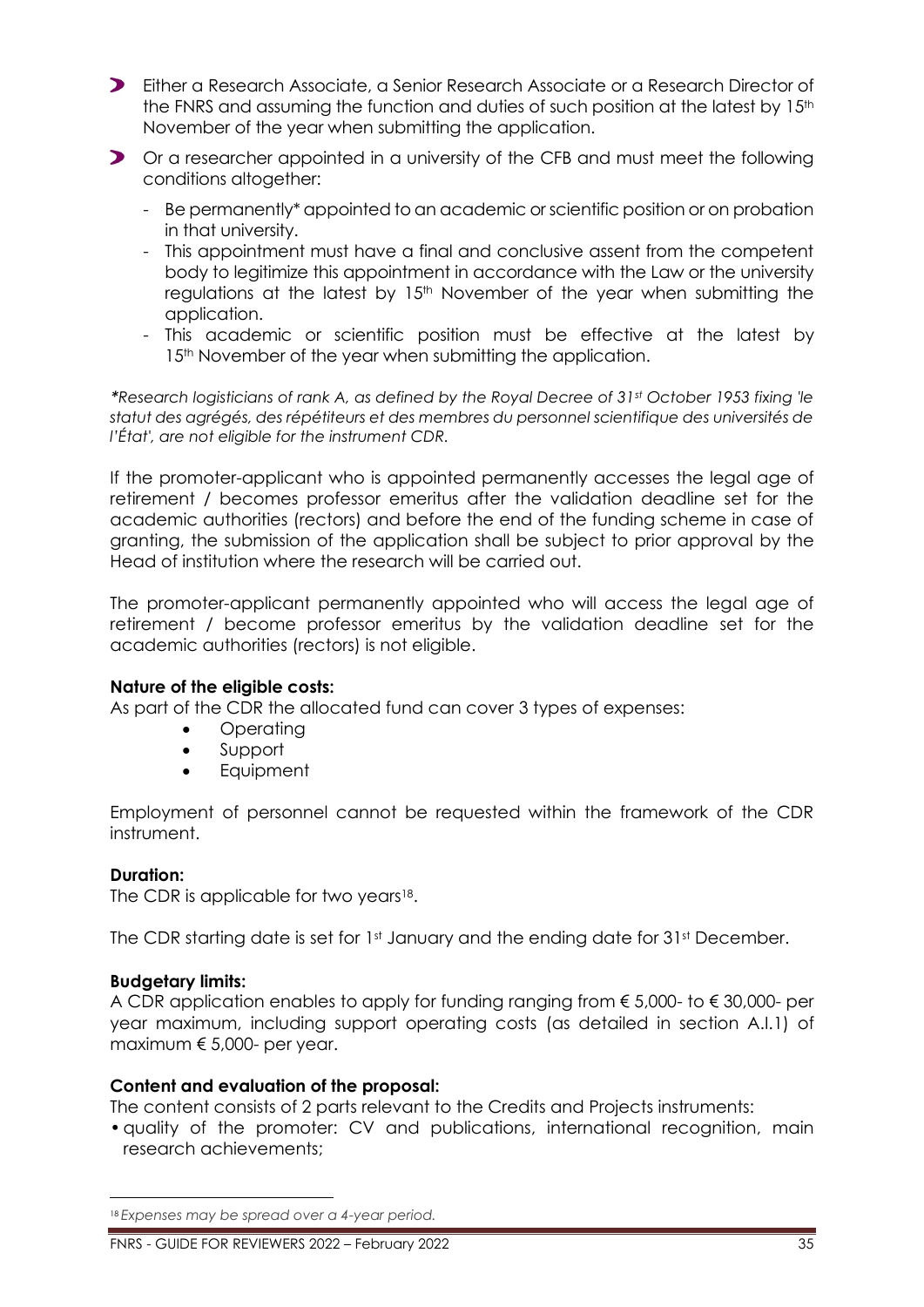•quality of the research programme: feasibility, methodology and relevance, originality, collaborations.

The adequacy of the requested budget with regard to the submitted research programme will also be evaluated. The Scientific Commission may reduce the requested budget up to a maximum of 15%. If the adequacy between the research programme and the requested budget is not justified and appears to require a reduction of more than 15%, the research programme will not be deemed fundable.

# <span id="page-35-0"></span>A.I.3 RESEARCH PROJECT (PDR)

Research Project (PDR): a funding instrument for single or cross-university research projects, supported by a main promoter-applicant, and including operating, personnel and small equipment costs. The promoter is responsible for choosing the personnel to hire.

From 2021 onwards, some European research funding agencies mutually open their project funding instruments to research teams from partner agencies of the Weave network. Researchers from the French-speaking Community of Belgium (CFB) can therefore include partners from another partner agency in the PDR instrument of the FNRS. 19

**Main promoter:** Researcher responsible for the submission of the application. They can ask for budget related to the tasks of which they will be in charge during the accomplishment of the project.

**Co-promoter:** Researcher who takes part in the preparation of the application and in the accomplishment of the project in case of granting. As such, they can ask for a budget related to the tasks of which they will be in charge.

**Project initiator:** Researcher whose skills and/or knowledge will be useful for the accomplishment of the project but who will not be in charge of any tasks. They can not ask for a budget.

### **Eligibility criteria:**

The main promoter-applicant to a PDR must be:

- Either a Research Associate, a Senior Research Associate or a Research Director of the FNRS and assuming the function and duties of such position at the latest by 15<sup>th</sup> November of the year when submitting the application.
- Or a researcher appointed in a university of the CFB and must meet the following conditions altogether:
	- Be permanently\* appointed to an academic or scientific position or on probation in that university.
	- This appointment must have a final and conclusive assent from the competent body to legitimize this appointment in accordance with the Law or the university regulations at the latest by 15<sup>th</sup> November of the year when submitting the application.

<sup>19</sup> *In 2021, the FNRS offers the possibility to submit collaborative project proposals, as part of the PDR instrument within the framework of the Credits and Projects Call 2021, with Luxembourg research institutions eligible to the FNR Luxembourg and/or Swiss research institutions eligible to the SNSF Switzerland.*

*Luxembourg partners must comply with the guidelines of the [INTER programme](https://www.fnr.lu/funding-instruments/inter/) of the FNR. Swiss partners must comply with the guidelines as mentioned on the [SNSF Weave page.](http://www.snf.ch/fr/encouragement/projets/weave-lead-agency/weave/Pages/default.aspx)*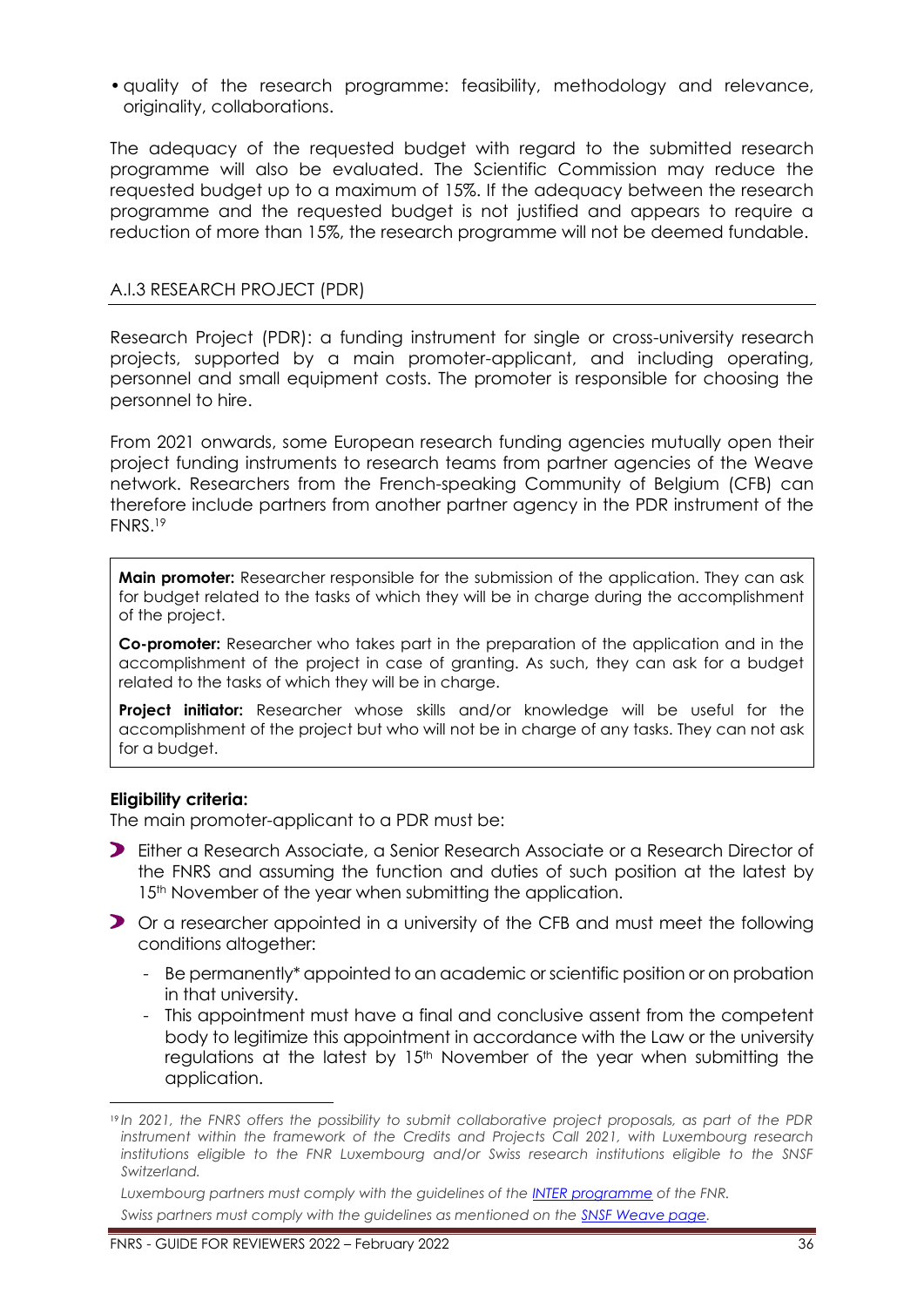- This academic or scientific position must be effective at the latest by  $15<sup>th</sup>$ November of the year when submitting the application.

*\*Research logisticians of rank A, as defined by the Royal Decree of 31st October 1953 fixing 'le statut des agrégés, des répétiteurs et des membres du personnel scientifique des universités de l'État', are allowed to be co-promoter-applicant provided they hold a Ph.D.*

If the main promoter-applicant who is appointed permanently accesses the legal age of retirement / becomes professor emeritus after the validation deadline set for the academic authorities (rectors) and before the end of the funding scheme in case of granting, the submission of the application shall be subject to prior approval by the Head of institution where the research will be carried out.

The promoter-applicant permanently appointed who will access the legal age of retirement / become professor emeritus by the validation deadline set for the academic authorities (rectors) is not eligible.

The project initiator is not subjected to any eligibility rule.

The **Cross-university PDR** provides for the participation of one co-promoter-applicant per institution, provided that they are not from the main promoter-applicant's institution. Any co-promoter-applicant involved in a Cross-university PDR shall also meet the same eligibility criteria as provided for the main promoter-applicant.

# **Nature of the eligible costs:**

As part of the PDR the allocated fund can cover 4 types of expenses:

- Personnel
- Operating
- Support operating
- **Equipment**

### **Duration:**

The duration of PDR is either 2 or 4 years.

The PDR starting date is set for the 1st January and the ending date for the 31st December.

### **Funding characteristics and provisions:**

A **Single-university PDR** application enables to apply for funding ranging from:

€ 30,000- to € 80,000-, on **an annual average**.

Personnel costs (non-mandatory) amount to:

1 full-time equivalent (FTE) **maximum**, on an annual average for the duration of the project.

Concerning Single-university PDR (€ 80,000- maximum limit on an annual average):

- Personnel total costs are limited to a maximum of € 50,000-, **on an annual average** for the duration of the project (to be justified in the application file), and,
- Operating, Support operating and Equipment costs are limited to € 30,000- **on an annual average** for the duration of the project. This limit can be extended up to a maximum of € 60,000- **on an annual average** for the duration of the project in case there is no request for Personnel in the PDR.

A **Cross-university PDR** application enables to apply for funding ranging from: € 30,000- to € 115,000-, **on an annual average**.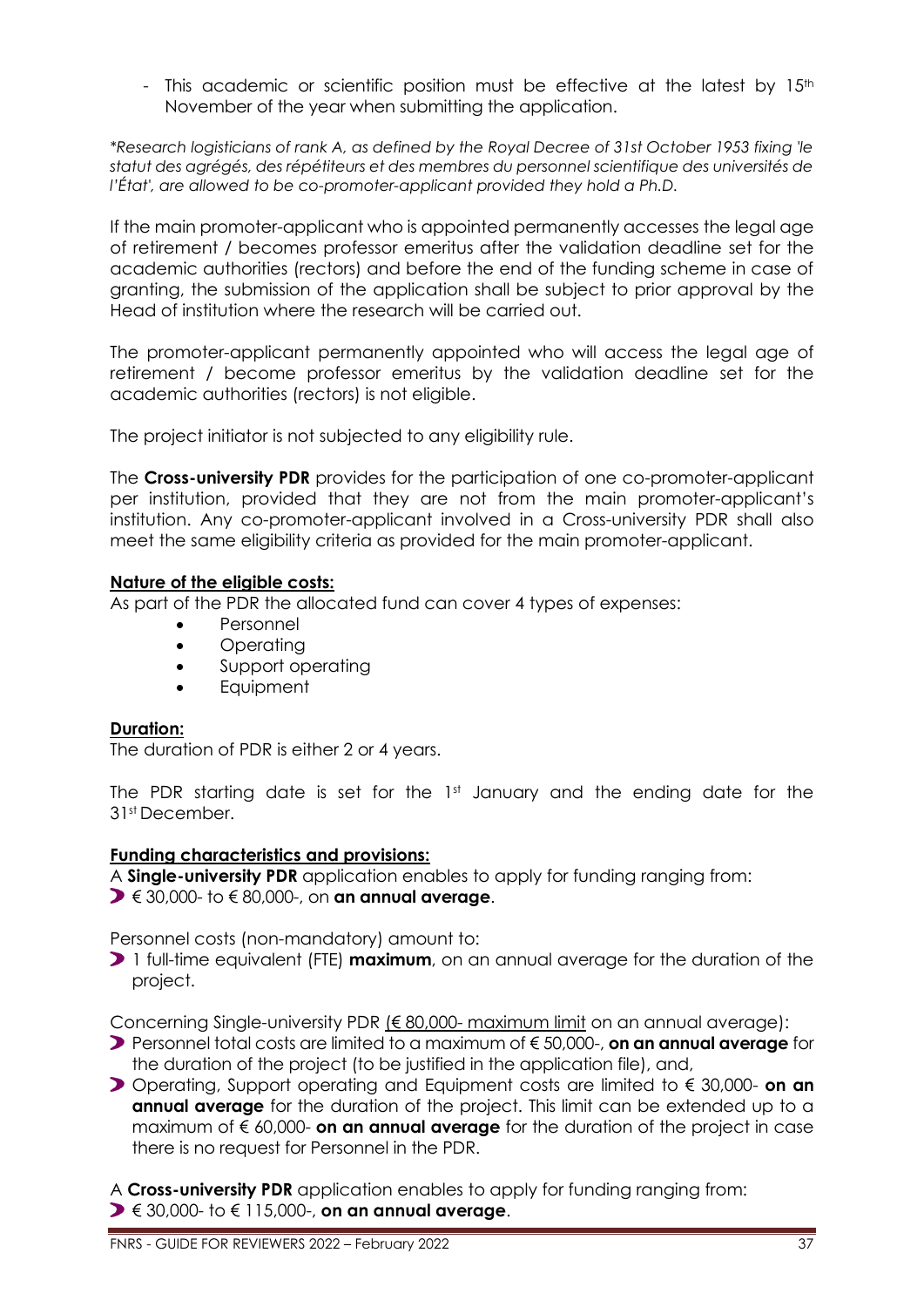Personnel costs (non-mandatory) amount to:

2 full-time equivalent (FTE) **maximum**, on an annual average for the duration of the project.

Concerning Cross-university PDR (€ 115,000- maximum limit on an annual average):

- Personnel total costs are limited to a maximum of € 100,000-, **on an annual average** for the duration of the project (to be justified in the application file), and,
- Operating, Support operating and Equipment costs are limited to € 15,000- **on an annual average** for the duration of the project. This limit can be extended up to a maximum of € 60,000- **on an annual average** for the duration of the project in case Personnel costs are minimised. (Requirement: the maximum limit of € 115,000- on an annual average for the duration of the project must be adhered).

Support operating costs (as detailed in section A.I.1) are included in the budgetary limitation of the Single or Cross-university PDR and the maximum amount is of:

**D** € 5,000- **on an annual average** for the duration of the project, and per institution involved in the funding application.

|                                                     | <b>Activity</b> |           |
|-----------------------------------------------------|-----------------|-----------|
| <b>Categories</b>                                   | Part time       | Full time |
| Doctoral Researcher - Grant <sup>21</sup> or Salary | X               | х         |
| Postdoctoral Researcher <sup>22</sup>               | X               |           |
| Non-doctoral Researcher - Salary (capped)           | X               |           |
| Technician - Salary (capped)                        |                 |           |

# **Categories of personnel**20:

 $n/a$  = not applicable

Promoters are allowed to recruit personnel **for a minimum of one month** and the duration may not exceed the maximal duration of the funding agreement.

The identity of the personnel is not required when submitting a PDR application; however, the personnel category must be specified.

# **Content and evaluation of the proposal:**

The content consists of 2 parts relevant to the Credits and Projects instruments:

- quality of the promoter(s): CV and publications, international recognition, main research achievements;
- •quality of the research programme: feasibility, methodology and relevance, originality, collaborations.

<sup>20</sup> *For all personnel, the promoter shall contact the relevant department of their host institution to determine their status and obtain an estimate of the total personnel costs involved based on the scientific seniority.*

*Those amounts cannot be changed after submitting the application.*

*Non-doctoral Researcher and Technician categories are subject to an annual limit, calculated in proportion to the number of days worked. Limitations in force for the first year of funding are detailed in the Credits and Projects Call mini-guide.*

<sup>21</sup> *In case of a grant, the Doctoral Researcher must only be hired on a full-time basis.*

<sup>22</sup> *The promoter shall contact the relevant department of their host institution in order to determine the Postdoctoral Researcher's status (Mobility situation, grant, employee…) and the work time.*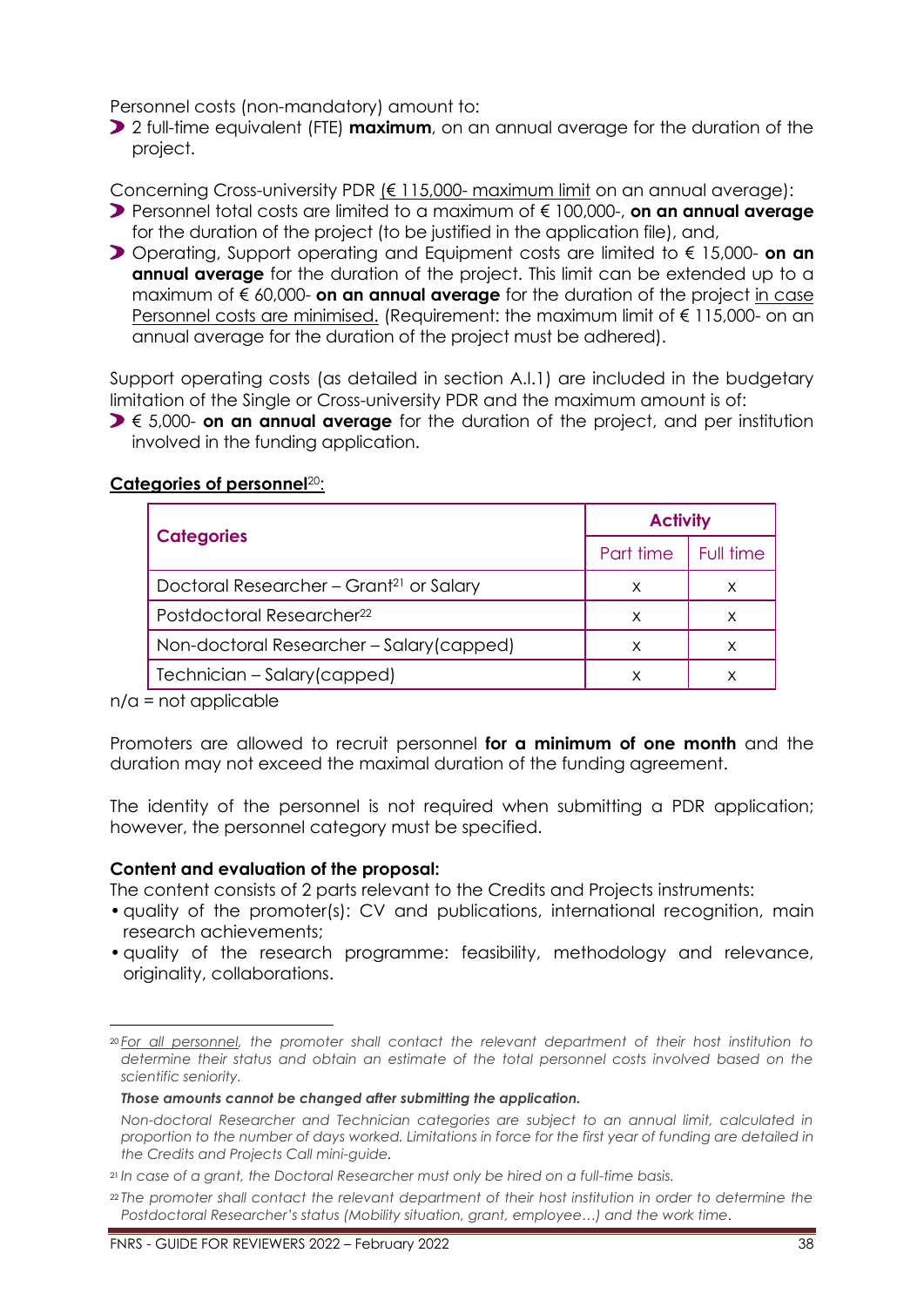The adequacy of the requested budget with regard to the submitted research programme will also be evaluated. The Scientific Commission may reduce the requested budget up to a maximum of 15%. If the adequacy between the research programme and the requested budget is not justified and appears to require a reduction of more than 15%, the research programme will not be deemed fundable.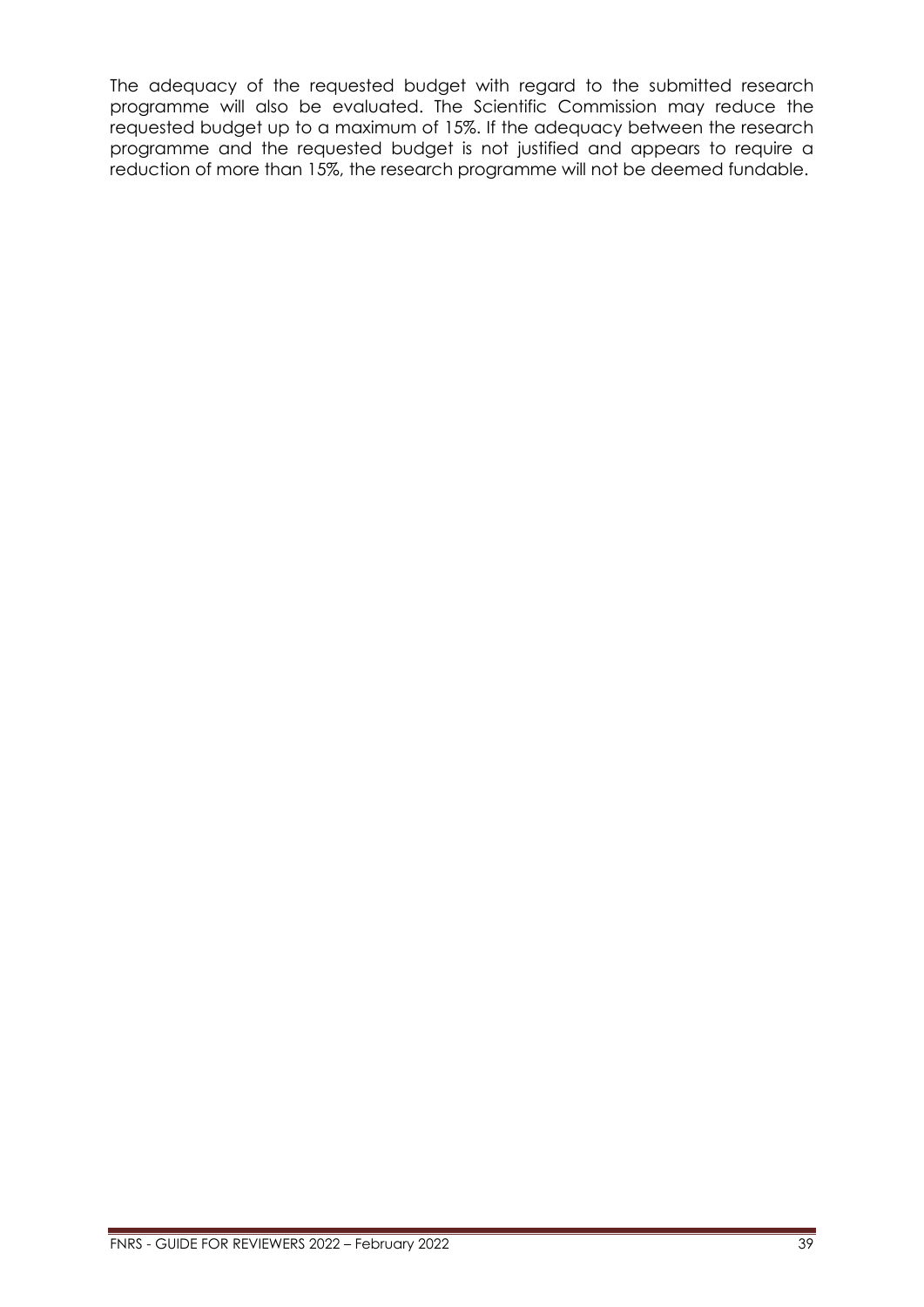# <span id="page-39-0"></span>**A.II EQUIPMENT INSTRUMENT (EQP)**

Equipment (EQP): a funding instrument for single or cross-university research programmes, supported by a main promoter-applicant and including only equipment costs. Application for this instrument can be built around a specific project or general research themes of a group.

**Main promoter:** Researcher responsible for the submission of the application. They can ask for budget related to the tasks of which they will be in charge during the accomplishment of the project.

**Co-promoter:** Researcher who takes part in the preparation of the application and in the accomplishment of the project in case of granting. As such, they can ask for a budget related to the tasks of which they will be in charge.

### **Eligibility criteria:**

The EQP instrument includes **single and cross-university EQP**, and provides for the participation of co-promoters.

Both main promoter and co-promoter-applicants applying for a Single or a Crossuniversity EQP must be:

- $\blacktriangleright$ Either a Research Associate, a Senior Research Associate or a Research Director of the FNRS and assuming the function and duties of such position at the latest by 15<sup>th</sup> November of the year when submitting the application.
- $\blacktriangleright$ Or a researcher appointed in a university of the CFB and must meet the following conditions altogether:
	- Be permanently\* appointed to an academic or scientific position or on probation in that university.
	- This appointment must have a final and conclusive assent from the competent body to legitimize this appointment in accordance with the Law or the university regulations at the latest by 15<sup>th</sup> November of the year when submitting the application.
	- This academic or scientific position must be effective at the latest by 15<sup>th</sup> November of the year when submitting the application.

\**Research logisticians of rank A, as defined by the Royal Decree of 31st October 1953 fixing 'le statut des agrégés, des répétiteurs et des membres du personnel scientifique des universités de l'État', are only allowed to be co-promoter-applicant provided they hold a Ph.D.*

If the main promoter-applicant who is appointed permanently accesses the legal age of retirement / becomes professor emeritus after the validation deadline set for the academic authorities (rectors) and before the end of the funding scheme in case of granting, the submission of the application shall be subject to prior approval by the Head of institution where the research will be carried out.

The promoter-applicant permanently appointed who will access the legal age of retirement / become professor emeritus by the validation deadline set for the academic authorities (rectors) is not eligible.

### **Nature of the eligible costs:**

Only equipment costs and upgrades are eligible.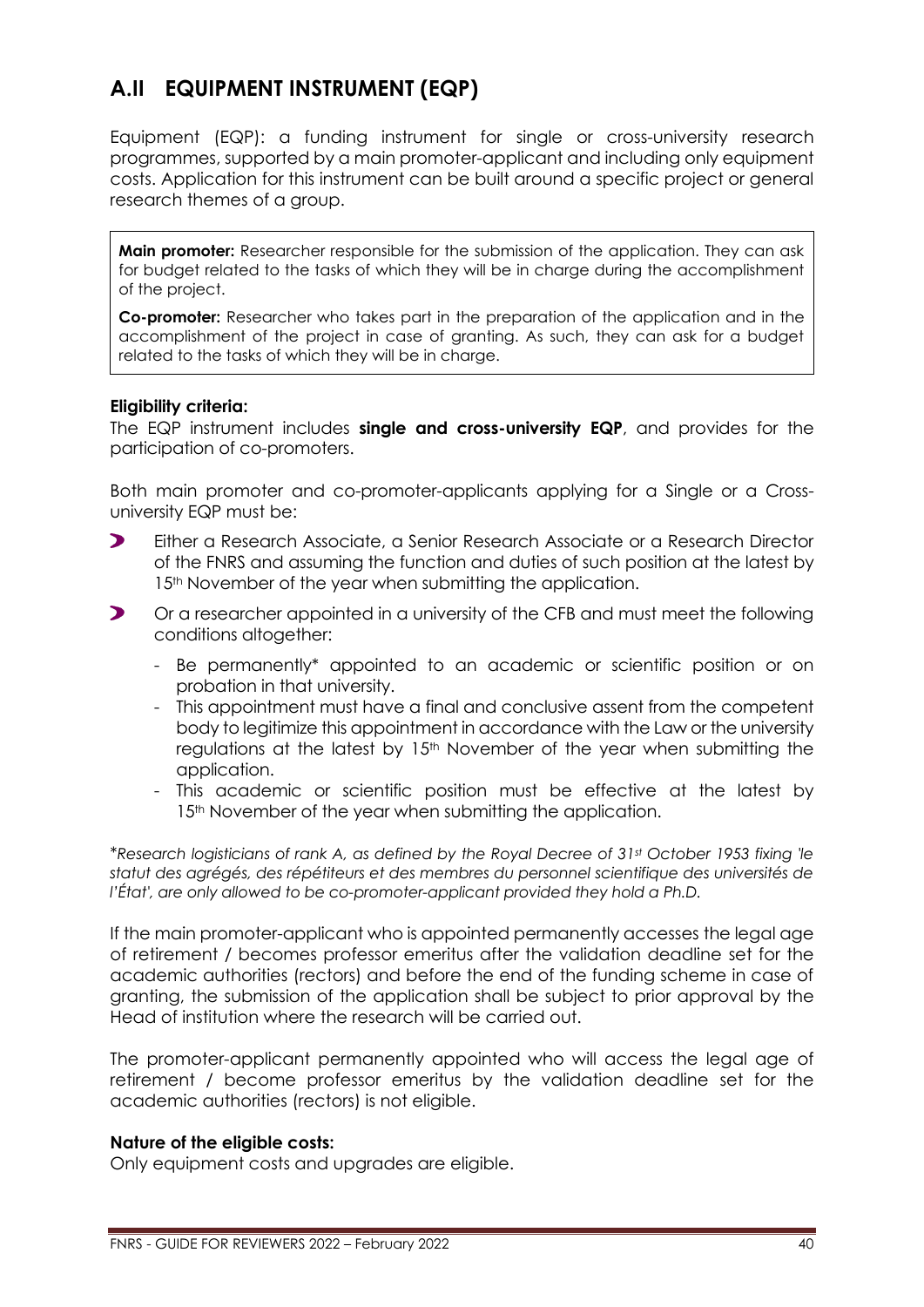# **Duration:**

The EQP is applicable for 2 years.

The EQP starting date is set for the 1st January and the ending date for the 31st December.

# **Budgetary limits:**

An EQP application enables to apply for funding for the purchase of equipment or an experimental device, whose VAT-included cost is over € 30,000 and is equal to or lower than € 200,000.

Any equipment whose VAT-included cost is over € 200,000- must be requested under the "Large Equipment" Call.

# **Content and evaluation of the proposal:**

The content consists of 2 parts relevant to the Credits and Projects instruments:

- •quality of the promoter(s): CV and publications, international recognition, main research achievements;
- •quality of the research programme: feasibility, methodology and relevance, originality, collaborations.

The adequacy of the requested budget with regard to the submitted research programme will also be evaluated. The Scientific Commission may reduce the requested budget up to a maximum of 15%. If the adequacy between the research programme and the requested budget is not justified and appears to require a reduction of more than 15%, the research programme will not be deemed fundable.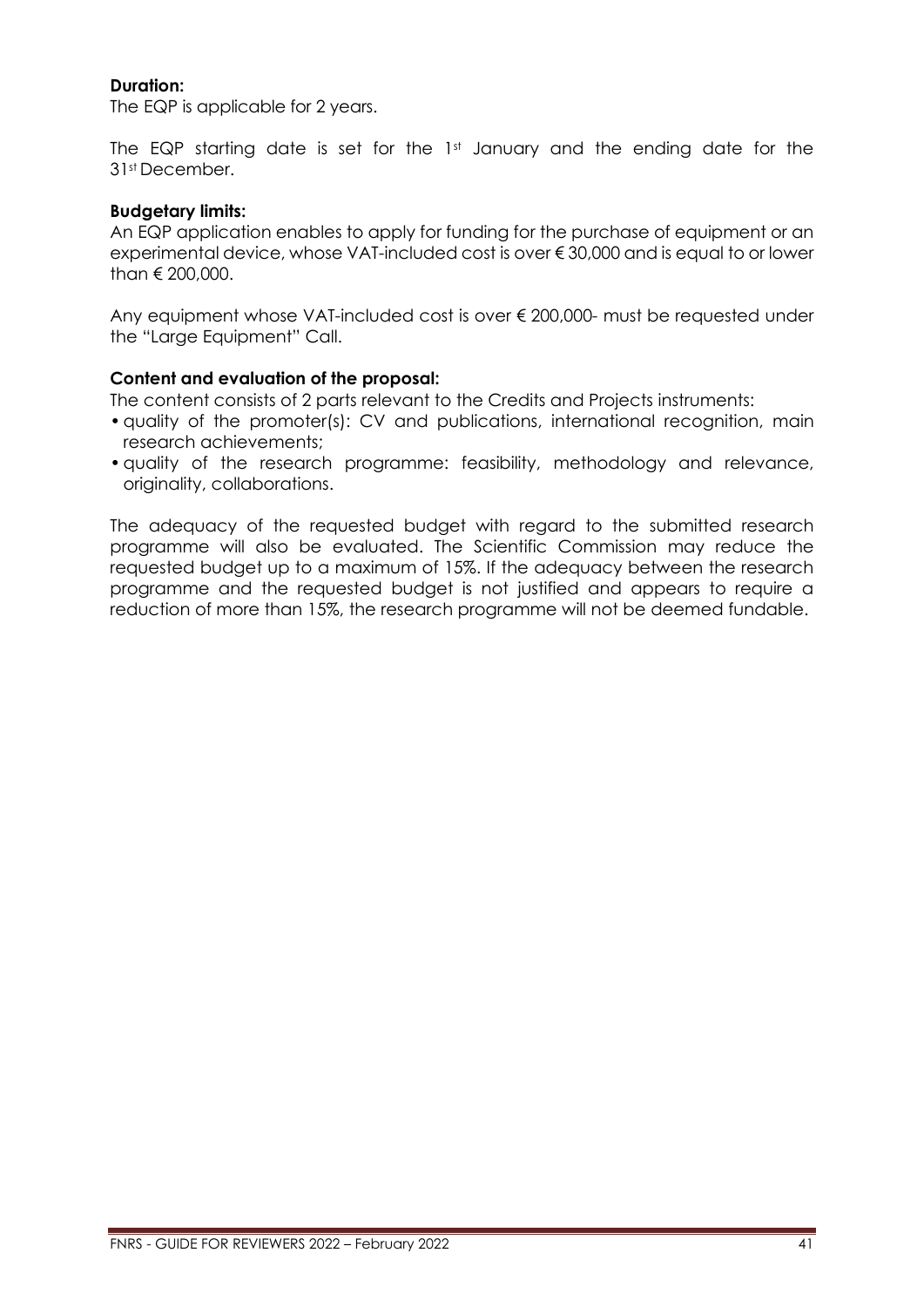# <span id="page-41-0"></span>**A.III INCENTIVE GRANT FOR SCIENTIFIC RESEARCH INSTRUMENT (MIS)**

Incentive Grant for Scientific Research (MIS): a funding instrument which consists in supporting young permanent researchers who seek to develop a scientific unit focusing on a future-oriented area within their university.

The research programme should be characterised by its originality and its innovativeness as well as by its scientific autonomy from the works of the laboratory where the applicant is involved. This programme should eventually enable the researcher to acquire their independence in a "flagship" laboratory.

### **Eligibility criteria:**

The promoter-applicant to a MIS must be:

- Either a Research Associate, a Senior Research Associate or a Research Director of the FNRS and assuming the function and duties of such position at the latest by 15<sup>th</sup> November of the year when submitting the application,
- Or Senior assistant (*Premier assistant*), Head of Works (*Chef de travaux*) or member of the academic personnel in a university of the CFB and must meet the following conditions altogether:
	- Be permanently appointed on a full-time basis to an academic or scientific position or on probation in that university.
	- This appointment must have a final and conclusive assent from the competent body to legitimize this appointment in accordance with the Law or the university regulations at the latest by 15<sup>th</sup> November of the year when submitting the application.
	- This academic or scientific position must be effective at the latest by 15<sup>th</sup> November of the year when submitting the application.

The promoter-applicant to a MIS must have obtained a Ph.D. after the defence of a thesis and delivered by a university for maximum 12 years. This period of time shall expire on the validation deadline set for the academic authorities (rectors) to validate applications, at the latest.

Year extension possibility**:** an additional year per childbirth or adoption.

### **Nature of the eligible costs:**

As part of the MIS the allocated fund can cover 3 types of expense:

- Personnel
- Operating
- Equipment

### **Duration:**

The MIS is applicable for 2 years.

However, a third year will be accepted automatically and with no interruption with the MIS granted if the promoter of a MIS has applied for an ERC Grant and has been interviewed by the jury in the meantime, but has not been granted the ERC Grant further to the second-step evaluation.

The MIS starting date is set for the 1st January and the ending date for the 31st December.

# **Budgetary limits:**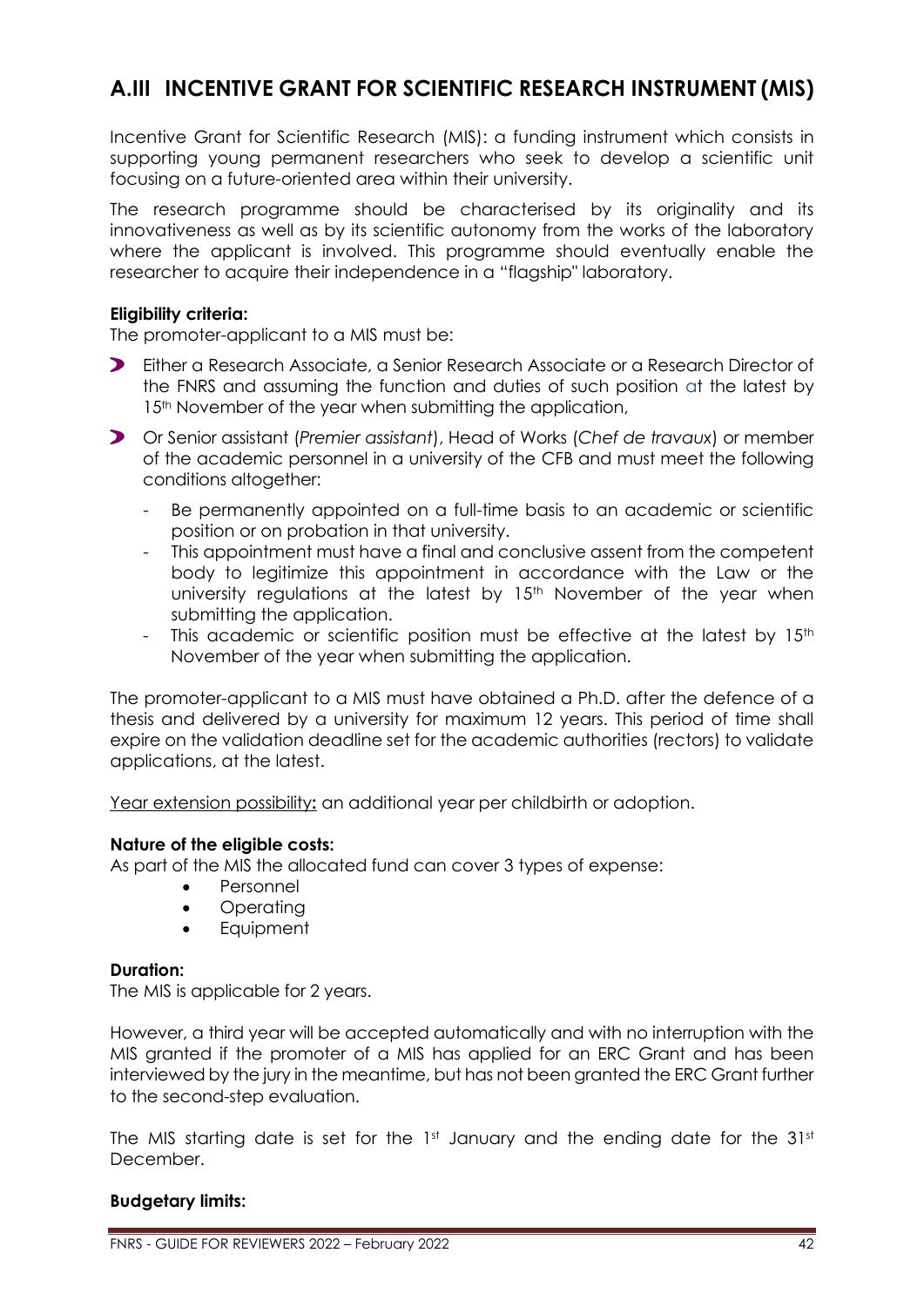A MIS application enables to apply for funding of a maximum of € 150,000-, **on an annual average.**

# **Categories of personnel**23**:**

|                                                         | <b>Activity</b> |           |
|---------------------------------------------------------|-----------------|-----------|
| <b>Categories</b>                                       | Part time       | Full time |
| Doctoral Researcher – Grant                             | n/a             |           |
| Postdoctoral Researcher <sup>24</sup> – Grant or Salary | x               | х         |
| Non-doctoral Researcher - Salary (capped)               | X               |           |
| Technician – Salary (capped)                            | х               |           |

 $n/a$  = not applicable

The promoter of a MIS is allowed to recruit personnel **for a minimum for one month** and the duration may not exceed the maximal duration of the funding agreement.

The identity of the personnel is not required when submitting an application; however, the category of the personnel must be specified (see table above).

# **Content and evaluation of the proposal:**

The content consists of 2 parts relevant to the Credits and Projects instruments:

- •quality of the promoter: CV and publications, international recognition, main research achievements;
- •quality of the research programme: feasibility, methodology and relevance, originality, collaborations.

In addition to the criteria mentioned above, the following criteria will also be taken into account as part of the MIS:

- $\blacktriangleright$ originality and novelty of the project;
- $\blacktriangleright$ possibility to launch a new research unit;
- Solientific autonomy with respect to any existing research laboratory;
- $\blacktriangleright$ future-oriented theme (development prospects of the field of study);
- $\blacktriangleright$ 3 recommendations from foreign experts.

The adequacy of the requested budget with regard to the submitted research programme will also be evaluated. The Scientific Commission may reduce the requested budget up to a maximum of 15%. If the adequacy between the research programme and the requested budget is not justified and appears to require a reduction of more than 15%, the research programme will not be deemed fundable.

#### *Amounts cannot be changed after submitting the application.*

<sup>23</sup> *For all personnel, the promoter shall contact the relevant department of their host university to determine their status and obtain an estimate of the total personnel costs involved based on the scientific seniority (excepted Postdoctoral Researcher - Salary).* 

*For the Postdoctoral Researcher – Salary, as the FNRS is the employer, the promoter shall take into account the annual cost provided in the Credits and Projects Call mini-guide.*

*Non-doctoral Researcher and Technician categories are subject to an annual limit, calculated in proportion to the number of days worked. Limitations in force for the first year of funding are detailed in the Credits and Projects Call mini-guide.*

<sup>24</sup> *The promoter shall contact the relevant department of their host university in order to determine the Postdoctoral Researcher's status (Mobility situation, grant, employee…) and the work time.*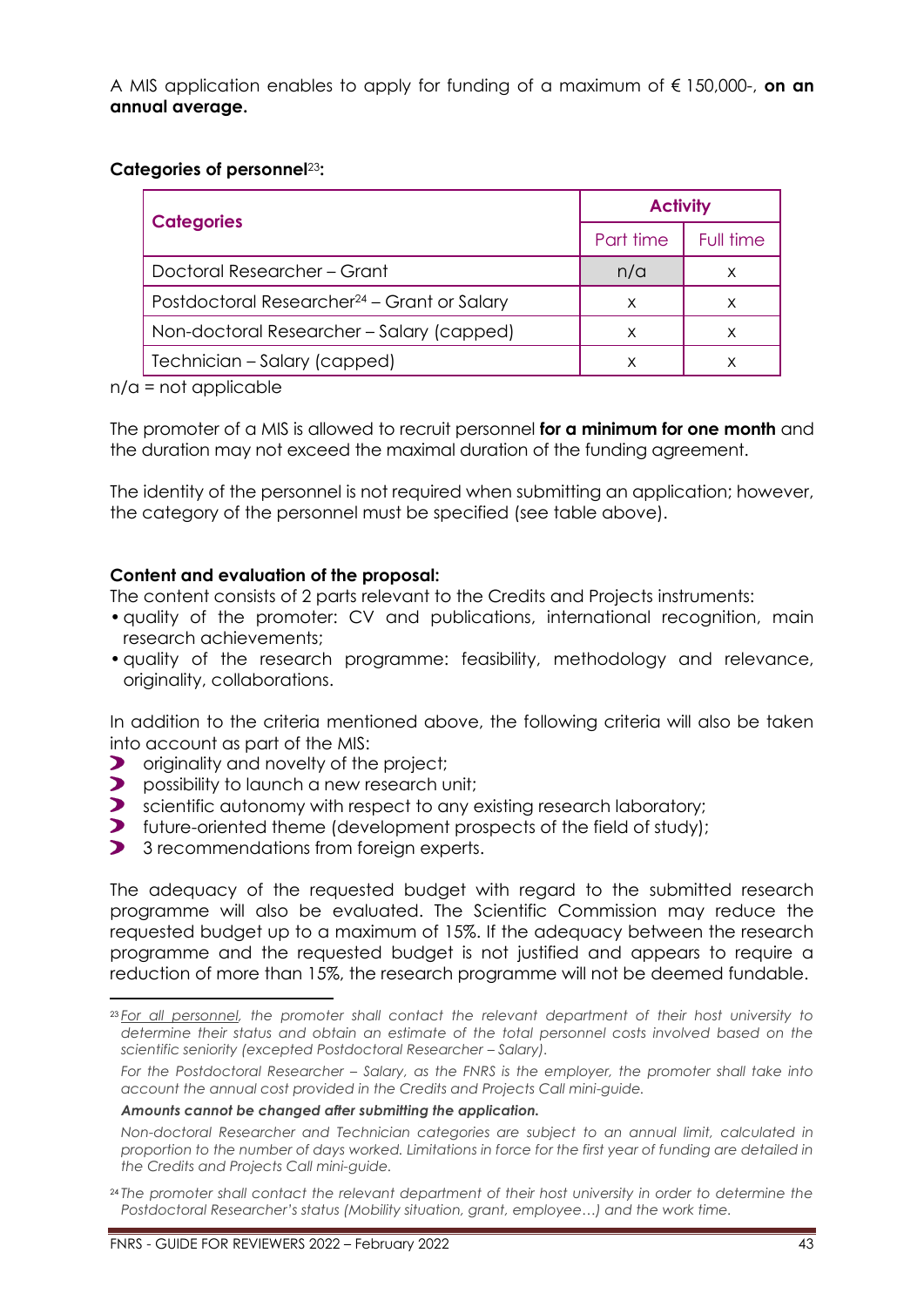# <span id="page-43-0"></span>**APPENDIX 3: LARGE EQUIPMENT INSTRUMENT UNDER CALL 2021**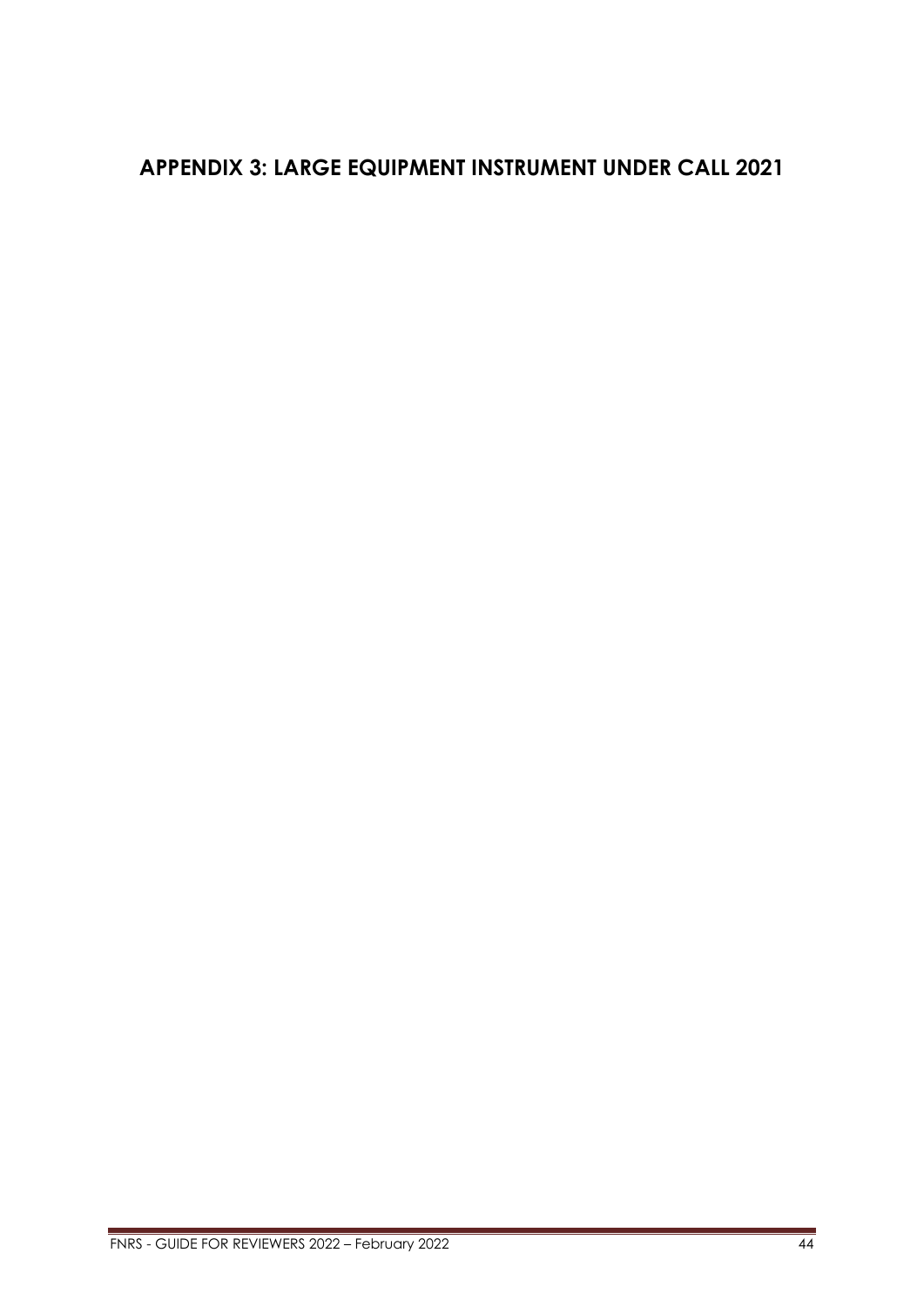# <span id="page-44-0"></span>**A.I LARGE EQUIPMENT INSTRUMENT (GEQ)**

A Large Equipment (GEQ) application enables main promoters to apply for funding for the purchase of equipment or an experimental device, as part of single or crossuniversity research programmes.

**Main promoter:** Researcher responsible for the submission of the application. They can ask for budget related to the tasks of which they will be in charge during the accomplishment of the project.

**Co-promoter:** Researcher who takes part in the preparation of the application and in the accomplishment of the project in case of granting. As such, they can ask for a budget related to the tasks of which they will be in charge.

### **Eligibility criteria:**

The **Single and Cross-university GEQ** provides for the participation of co-promoters.

Both main promoter and co-promoter-applicants applying for a **Single or a Crossuniversity GEQ** must be:

- $\blacktriangleright$ Either a Research Associate, a Senior Research Associate or a Research Director of the FNRS and assuming the function and duties of such position at the latest by 15<sup>th</sup> November of the year when submitting the application.
- $\blacktriangleright$ Or a researcher appointed in a university of the CFB and must meet the following conditions altogether:
	- Be permanently\* appointed to an academic or scientific position or on probation in that university.
	- This appointment must have a final and conclusive assent from the competent body to legitimize this appointment in accordance with the Law or the university's regulations at the latest by 15<sup>th</sup> November of the year when submitting the application.
	- This academic or scientific position must be effective at the latest by 15<sup>th</sup> November of the year when submitting the application.

\**Research logisticians of rank A, as defined by the Royal Decree of 31st October 1953 fixing 'le statut des agrégés, des répétiteurs et des membres du personnel scientifique des universités de l'État', are only allowed to be co-promoter-applicant provided they hold a Ph.D.*

If the main promoter-applicant who is appointed permanently accesses the legal age of retirement / becomes professor emeritus after the validation deadline set for the academic authorities (rectors) and before the end of the funding scheme in case of granting, the submission of the application shall be subject to prior approval by the Head of institution where the research will be carried out.

The promoter-applicant permanently appointed who will access the legal age of retirement / become professor emeritus by the validation deadline set for the academic authorities (rectors) is not eligible.

### **Nature of the eligible costs:**

A GEQ application enables to apply for funding for the purchase of equipment or an experimental device.

### **Duration:**

The GEQ is applicable for 2 years.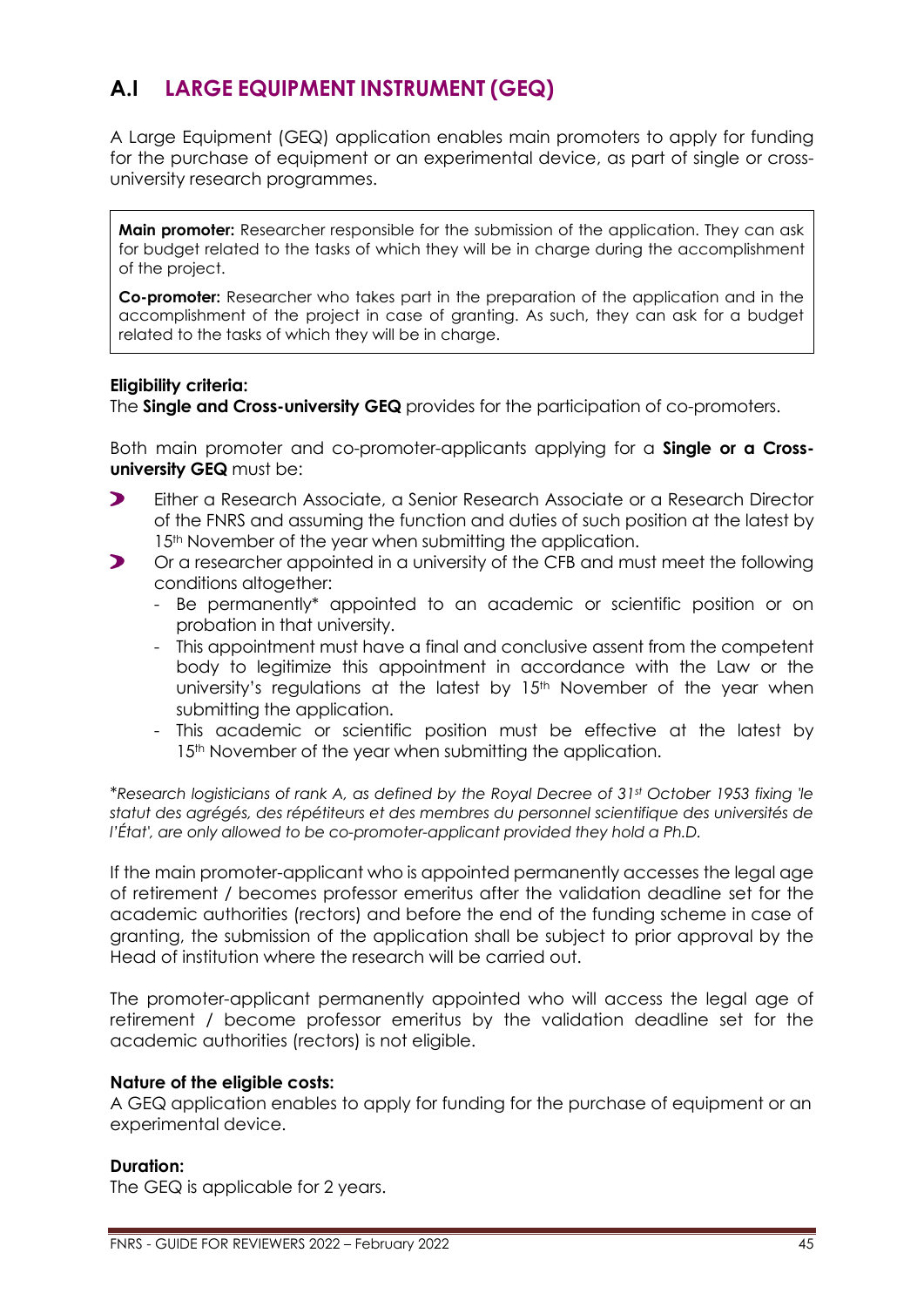The GEQ 2021 starting date is set for 1<sup>st</sup> January 2022 and the ending date for 31st December 2023.

### **Budgetary limits:**

The budget requested shall be over  $\epsilon$  200,000- and equal to or lower than  $\epsilon$  500,000-. In case the total cost of a piece of equipment is higher than  $\epsilon$  500.000- and additional funding is needed, the budget requested must represent at least 60% of the remaining equipment cost to be covered.

The FNRS will cover from 60% to 100% of the budget requested for the equipment in accordance with the decision of the Board of Trustees and within the limits of its budget.

One or a couple of price offers (catalogue, price list, offers from eventual suppliers…) shall accompany the budget request.

The technical and dedicated facilities strictly necessary for the installation of the equipment are not included in the cost thereof, nor can be considered as a cofinancing contribution from the university of the promoter.

# **Criteria taken into account for the evaluation of the proposal:**

•qualities of the promoter(s) and the potential equipment users:

- $\checkmark$  CV and publications
- ✓ international recognition
- $\checkmark$  main research achievements
- quality of the research programme(s):
	- $\checkmark$  feasibility
	- ✓ methodology and relevance
	- ✓ originality
	- $\checkmark$  collaborations
- requested equipment features:
	- $\checkmark$  choice in terms of technicality and performance
	- $\checkmark$  the need, potential double use
	- ✓ usage (utilisation rate)
	- $\checkmark$  capability and capacity (expertise, infrastructure)
	- $\checkmark$  correspondence between the price offer and the requested equipment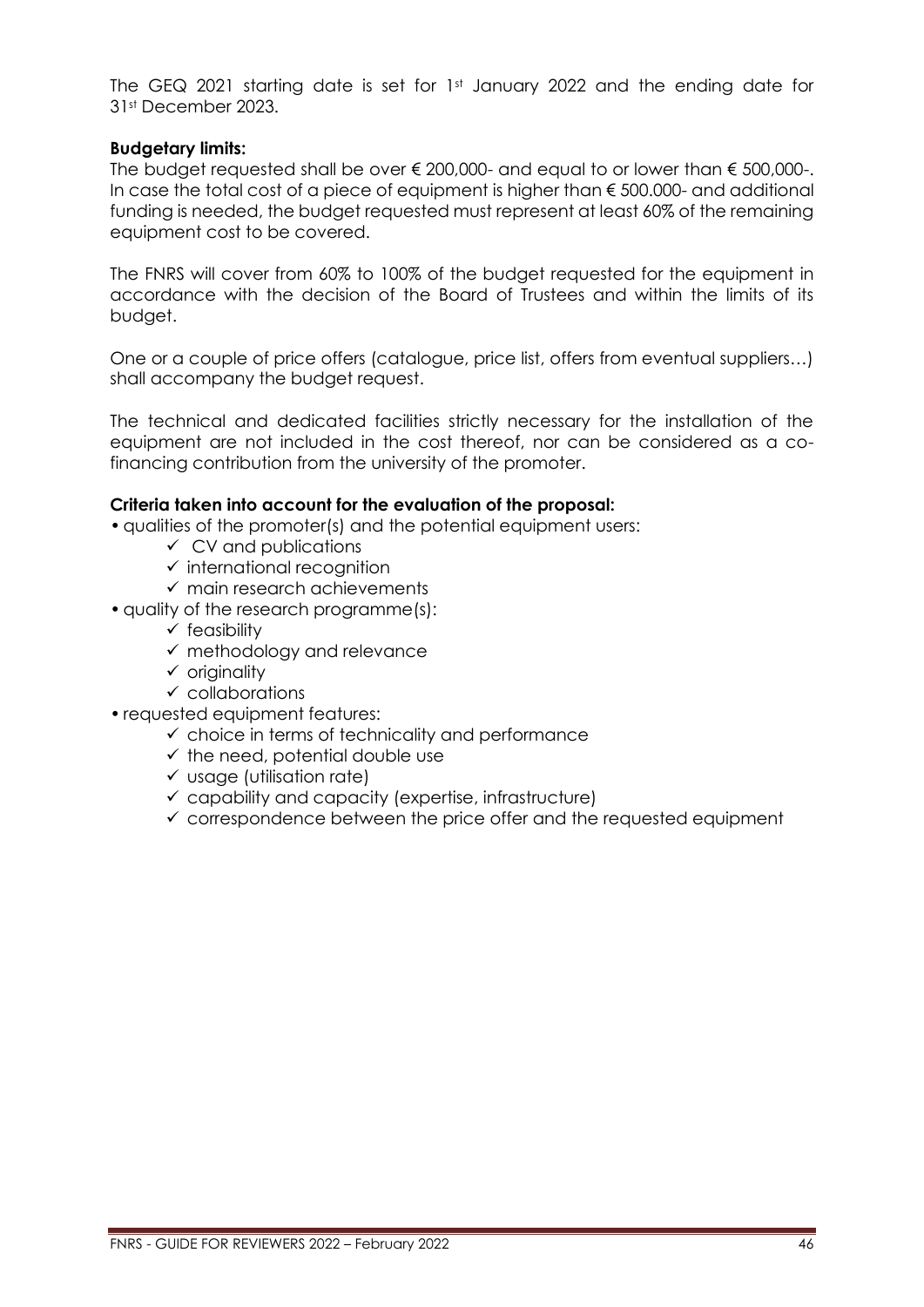# <span id="page-46-0"></span>**APPENDIX 4: FIELDS COVERED BY THE SCIENTIFIC COMMISSIONS**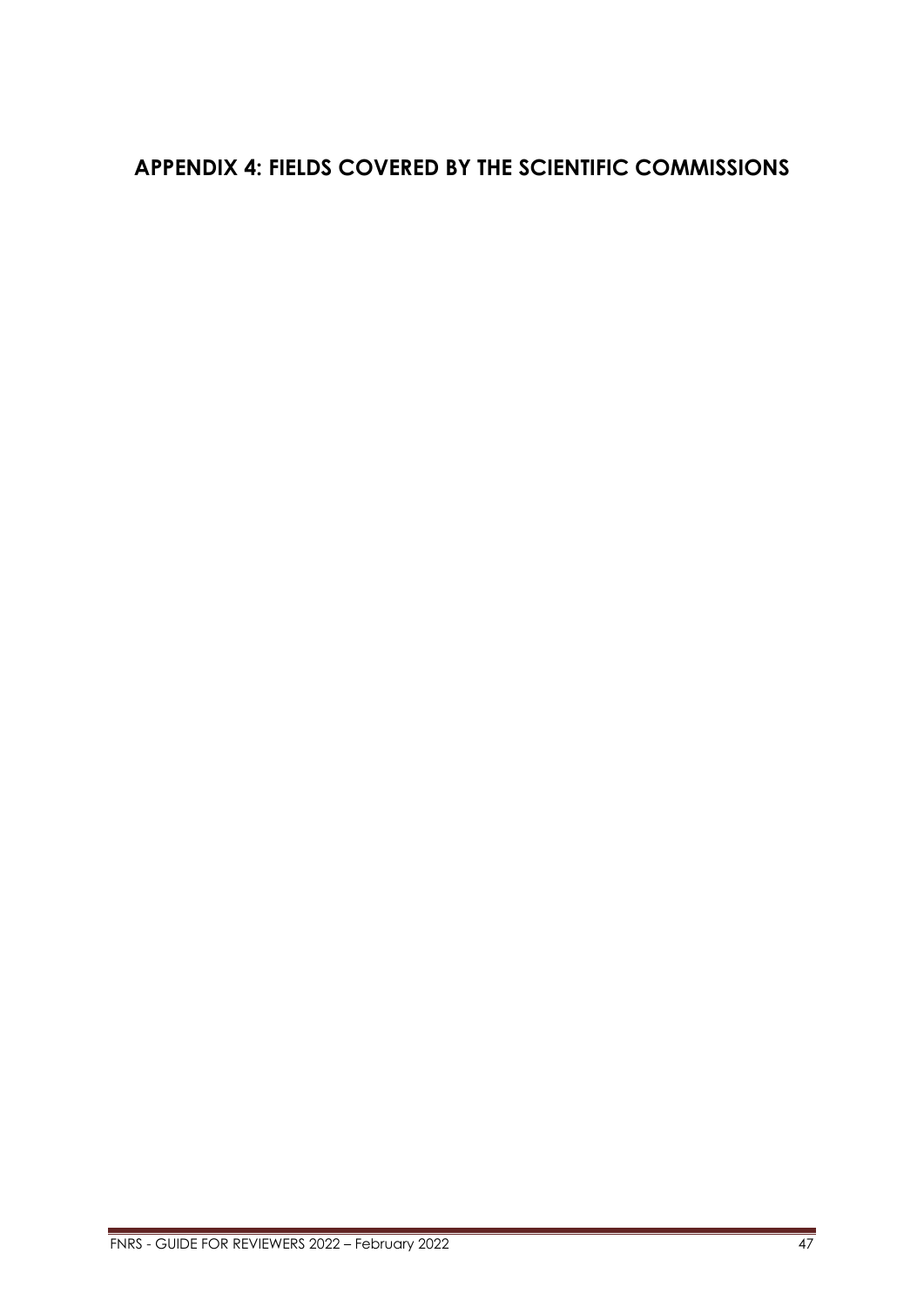

# Domaines couverts par les Commissions scientifiques

# Fields covered by the Scientific Commissions

Commissions scientifiques décidés par le Conseil d'administration du 04.10.2011 Scientific Commissions decided by the Board of Trustees on 04.10.2011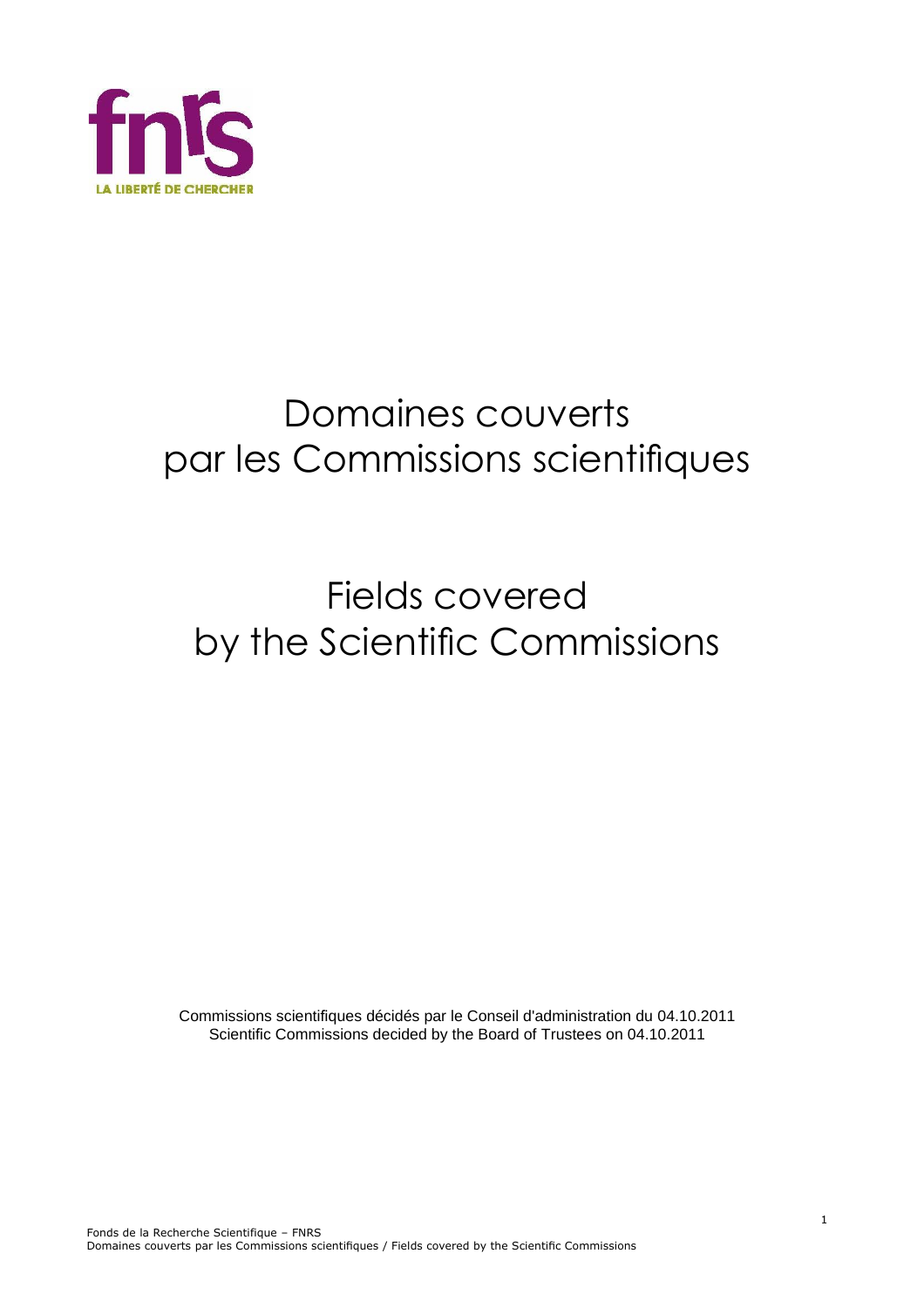

|         | <b>SCIENCES HUMAINES ET SOCIALES</b>                                                                                                                                                                     |
|---------|----------------------------------------------------------------------------------------------------------------------------------------------------------------------------------------------------------|
|         | <b>HUMAN AND SOCIAL SCIENCES</b>                                                                                                                                                                         |
| $SHS-1$ | Sciences Humaines et sociales-1                                                                                                                                                                          |
|         | Human and Social Sciences - 1                                                                                                                                                                            |
|         | sociology, social anthropology, political science, communication (based on ERC-SH2)                                                                                                                      |
|         | sociologie, socio-anthropologie, science politique, communication (basé sur ERC-SH2)                                                                                                                     |
|         | environmental studies, demography, social geography, urban and regional studies (based on ERC-SH3)                                                                                                       |
|         | études environnementales, démographie, géographie sociale, études urbaines et régionales (basé sur ERC-SH3)                                                                                              |
|         | transdisciplinary research aiming at addressing a problem related to society cohesion and evolution (in any aspect:<br>economical, societal, philosophical, historical, )                                |
|         | recherche transdisciplinaire dont l'objectif est de s'attaquer à un problème en rapport avec la cohésion et l'évolution<br>de la société (aspects économiques, sociétaux, philosophiques, historiques, ) |
|         | Sciences Humaines et sociales - 2                                                                                                                                                                        |
| $SHS-2$ | Human and Social Sciences - 2                                                                                                                                                                            |
|         | cognition, psychology, education (based on ERC-SH4)                                                                                                                                                      |
|         | cognition, psychologie, sciences de l'éducation (basé sur ERC-SH4)                                                                                                                                       |
| $SHS-3$ | Sciences Humaines et sociales - 3                                                                                                                                                                        |
|         | Human and Social Sciences - 3                                                                                                                                                                            |
|         | literature, linguistics, philosophy, visual and performing arts (based on ERC-SH4 and ERCSH5)                                                                                                            |
|         | littérature, langues et linguistique, philosophie, arts visuels, arts de la scène (basé sur ERCSH4 et ERC-SH5)                                                                                           |
| $SHS-4$ | Sciences Humaines et sociales - 4                                                                                                                                                                        |
|         | Human and Social Sciences - 4                                                                                                                                                                            |
|         | archaeology, history (based on ERC-SH6)                                                                                                                                                                  |
|         | archéologie, histoire (basé sur ERC-SH6)                                                                                                                                                                 |
| $SHS-5$ | Sciences Humaines et sociales - 5                                                                                                                                                                        |
|         | Human and Social Sciences - 5                                                                                                                                                                            |
|         | economics, finance and management; law; environmental studies, demography, social geography, urban and<br>regional studies (based on ERC-SH1, ERC-SH2 and ERC-SH3)                                       |
|         | économie, finance et gestion; droit; études environnementales, démographie, géographie sociale, études urbaines<br>et régionales (basé sur ERC-SH1, ERC-SH2 et ERC-SH3)                                  |
|         | transdisciplinary research aiming at addressing a problem related to society cohesion and evolution (in any aspect:                                                                                      |
|         | economical, societal, philosophical, historical, )                                                                                                                                                       |
|         | recherche transdisciplinaire dont l'objectif est de s'attaquer à un problème en rapport avec la cohésion et l'évolution<br>de la société (aspects économiques, sociétaux, philosophiques, historiques, ) |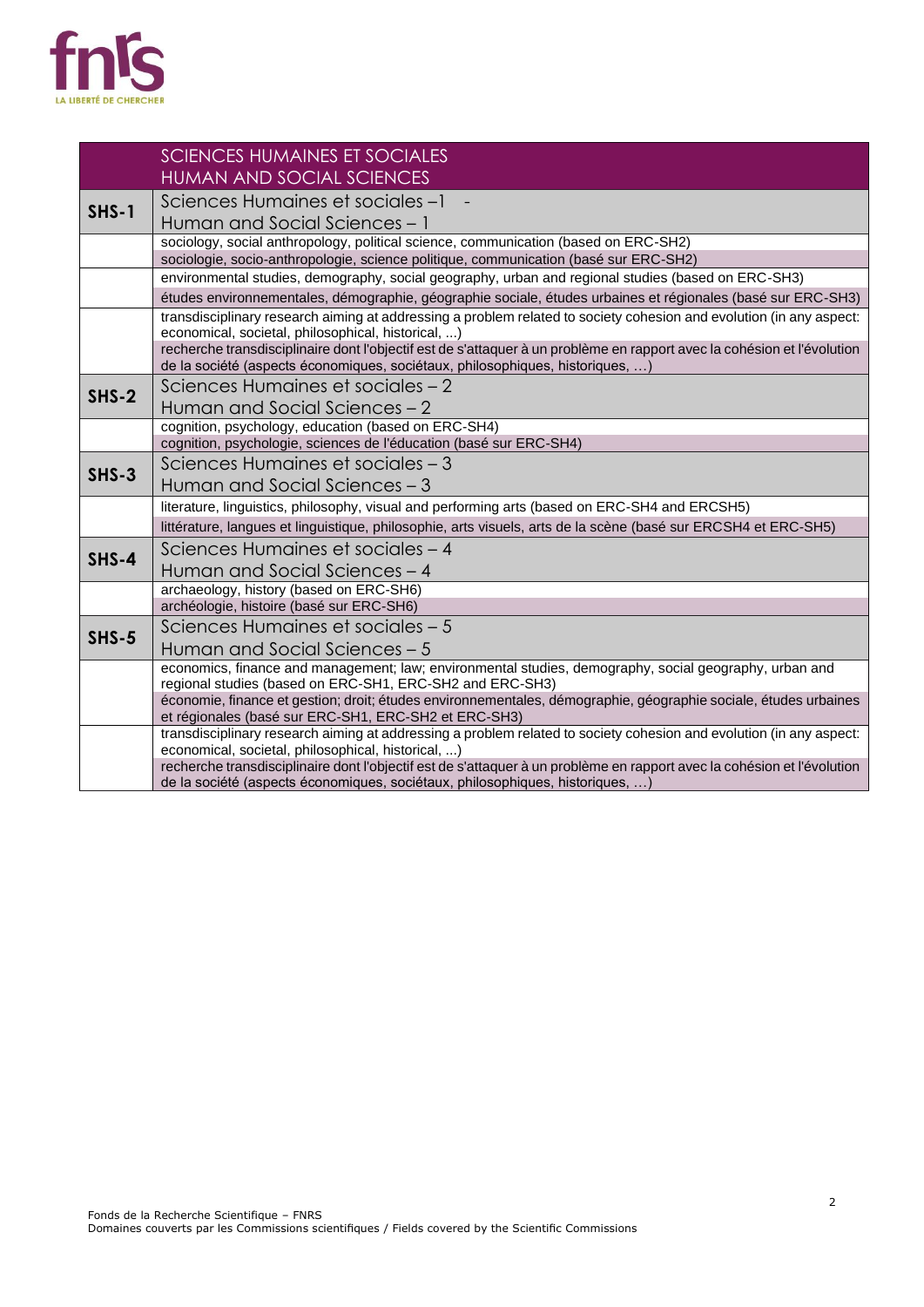

|              | <b>SCIENCES EXACTES ET NATURELLES</b>                                                                                                                                                                                          |  |
|--------------|--------------------------------------------------------------------------------------------------------------------------------------------------------------------------------------------------------------------------------|--|
|              | <b>EXACT AND NATURAL SCIENCES</b>                                                                                                                                                                                              |  |
| <b>SEN-1</b> | Sciences Exactes et Naturelles - 1                                                                                                                                                                                             |  |
|              | Exact and Natural Sciences - 1                                                                                                                                                                                                 |  |
|              | structure, electronic properties, fluids, nanosciences (based on ERC-PE3)                                                                                                                                                      |  |
|              | structure, propriétés électroniques, fluides, nanosciences (basé sur ERC-PE3)                                                                                                                                                  |  |
|              | analytical chemistry, chemical theory, physical chemistry/chemical physics (based on ERCPE4)<br>chimie analytique, chimie théorique, physico-chimie/chimie physique (basé sur ERC-PE4)                                         |  |
|              | materials synthesis, structure-properties relations, functional and advanced materials, molecular architecture,                                                                                                                |  |
|              | organic chemistry (based on ERC-PE5)                                                                                                                                                                                           |  |
|              | synthèse des matériaux, relations structure-propriétés, matériaux fonctionnels et avancés, architecture<br>moléculaire, chimie organique (basé sur ERC-PE5)                                                                    |  |
| SEN-2        | Sciences Exactes et Naturelles - 2                                                                                                                                                                                             |  |
|              | Exact and Natural Sciences - 2                                                                                                                                                                                                 |  |
|              | all areas of mathematics, pure and applied, plus mathematical foundations of computer science, mathematical                                                                                                                    |  |
|              | physics and statistics (based on ERC-PE1)<br>tous les domaines des mathématiques, pures et appliquées, plus les fondements mathématiques des sciences                                                                          |  |
|              | informatiques, la physique mathématique et les statistiques (basé sur ERC-PE1)                                                                                                                                                 |  |
|              | particle, nuclear, plasma, atomic, molecular, gas, and optical physics (based on ERC-PE2)                                                                                                                                      |  |
|              | physique des particules, nucléaire, des plasmas, atomique, moléculaire, des gaz, optique (basé sur ERC-PE2)                                                                                                                    |  |
|              | solar system; stellar, galactic and extragalactic astronomy, planetary systems, cosmology; space science,<br>instrumentation (based on ERC-PE9)                                                                                |  |
|              | astro-physique/chimie/biologie; système solaire, astronomie stellaire, galactique et extragalactique; systèmes                                                                                                                 |  |
|              | planétaires, cosmologie; sciences de l'espace, instrumentation (basé sur ERC-PE9)                                                                                                                                              |  |
| <b>SEN-3</b> | Sciences Exactes et Naturelles - 3                                                                                                                                                                                             |  |
|              | Exact and Natural Sciences - 3                                                                                                                                                                                                 |  |
|              | informatics and information systems, computer science, scientific computing, intelligent systems (based on<br>ERC-PE6)                                                                                                         |  |
|              | systèmes informatiques et d'information, informatique, calcul scientifique, systèmes intelligents (basé sur                                                                                                                    |  |
|              | ERC-PE6)<br>electronic, communication, optical and systems engineering (based on ERC-PE7)                                                                                                                                      |  |
|              | électronique, communication et ingénierie des systèmes (basé sur ERC-PE7)                                                                                                                                                      |  |
|              | product design, process design and control, construction methods, civil engineering, energy systems, material<br>engineering (based on ERC-PE8)                                                                                |  |
|              | conception de produits, conception et contrôle des procédés, méthodes de construction, génie civil, systèmes                                                                                                                   |  |
|              | energétiques, ingénierie des matériaux (basé sur ERC-PE8)<br>Sciences Exactes et Naturelles - 4                                                                                                                                |  |
| SEN-4        | Exact and Natural Sciences - 4                                                                                                                                                                                                 |  |
|              | physical geography, geology, geophysics, meteorology, oceanography, climatology, ecology, global environmental                                                                                                                 |  |
|              | change, biogeochemical cycles, natural resources management (based on ERC-PE10)                                                                                                                                                |  |
|              | géographie physique, géologie, géophysique, météorologie, océanographie, climatologie, écologie, changements<br>environnementaux à l'échelle planétaire, cycles biogéochimiques, gestion des ressources naturelles (basé sur   |  |
|              | ERC-PE10)                                                                                                                                                                                                                      |  |
|              | evolution, ecology, animal behaviour, population biology, biodiversity, biogeography, marine biology,<br>eco-toxicology, prokaryotic biology (based on ERC-LS8)                                                                |  |
|              | évolution, écologie, comportement animal, biologie des populations, biodiversité, biogéographie, biologie marine,<br>écotoxicologie, biologie des procaryotes (basé sur ERCLS8)                                                |  |
|              | agricultural, animal, fishery, forestry and food sciences; biotechnology, chemical biology, genetic engineering,                                                                                                               |  |
|              | synthetic biology, industrial biosciences; environmental biotechnology and remediation (based on ERC-LS9)<br>sciences de l'agriculture, des animaux, de la pêche, de la sylviculture et des aliments; biotechnologie, biologie |  |
|              | chimique, génie génétique, biologie synthétique, biosciences industrielles, biotechnologie environnementale et<br>remédiation (basé sur ERC-LS9)                                                                               |  |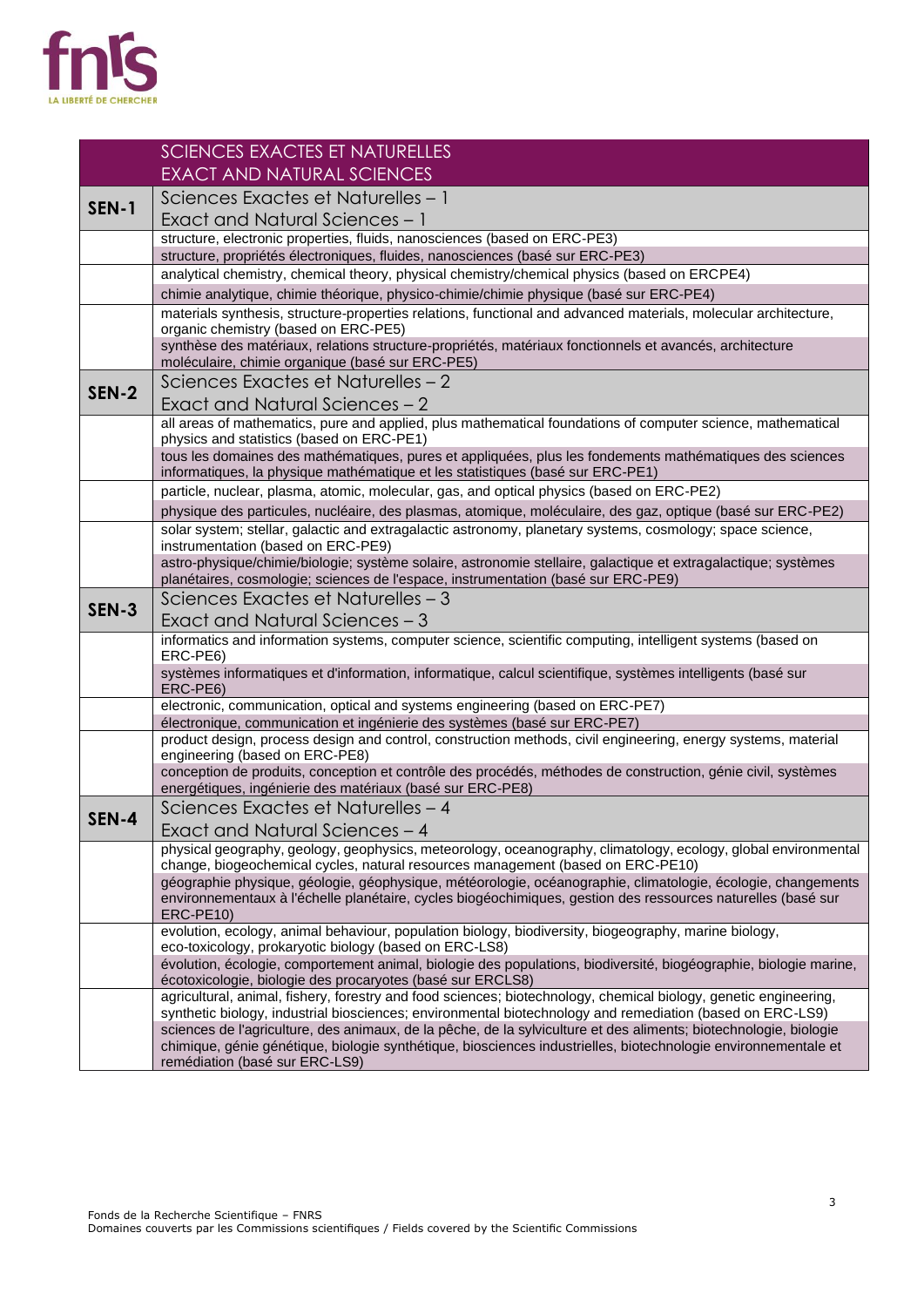

|         | SCIENCES DE LA VIE ET DE LA SANTE                                                                                                                                                                                                                                                         |
|---------|-------------------------------------------------------------------------------------------------------------------------------------------------------------------------------------------------------------------------------------------------------------------------------------------|
|         | LIFE AND HEALTH SCIENCES                                                                                                                                                                                                                                                                  |
| $SVS-1$ | Sciences de la Vie et de la Santé - 1                                                                                                                                                                                                                                                     |
|         | Life and Health Sciences - 1                                                                                                                                                                                                                                                              |
|         | molecular biology, biochemistry, biophysics, structural biology, biochemistry of signal transduction (based on                                                                                                                                                                            |
|         | ERC-LS1)<br>biologie moléculaire, biochimie, biophysique, biologie structurale, biochimie de la transduction du signal (basé sur                                                                                                                                                          |
|         | ERC-LS1)                                                                                                                                                                                                                                                                                  |
|         | genetics, population genetics, molecular genetics, genomics, transcriptomics, proteomics, metabolomics,<br>bioinformatics, computational biology, biostatistics, biological modelling and simulation, systems biology, genetic<br>epidemiology (based on ERC-LS2)                         |
|         | génétique, génétique des populations, génétique moléculaire, génomique, transcriptomique, protéomique,<br>métabolomique, bioinformatique, biologie numérique, biostatistique, simulation et modélisation biologiques,<br>systèmes biologiques, epidémiologie génétique (basé sur ERC-LS2) |
|         | cell biology, cell physiology, signal transduction, organogenesis, developmental genetics, pattern formation in<br>plants and animals (based on ERC-LS3)                                                                                                                                  |
|         | biologie cellulaire, physiologie cellulaire, transduction du signal, organogenèse, génétique du développement, plan<br>d'organisation chez les plantes et les animaux (basé sur ERC-LS3)                                                                                                  |
| $SVS-2$ | Sciences de la Vie et de la Santé - 2                                                                                                                                                                                                                                                     |
|         | Life and Health Sciences $-2$                                                                                                                                                                                                                                                             |
|         | organ physiology, pathophysiology, endocrinology, metabolism, ageing, regeneration, tumorigenesis,<br>cardiovascular disease, metabolic syndrome (based on ERC-LS4)                                                                                                                       |
|         | physiologie des organes, physiopathologie, endocrinologie, métabolisme, vieillissement, regénération,<br>tumorigénèse, maladies cardio-vasculaires, syndrôme métabolique (basé sur ERC-LS4)                                                                                               |
|         | immunobiology, aetiology of immune disorders, microbiology, virology, parasitology, global and other infectious<br>diseases, population dynamics of infectious diseases, veterinary medicine (based on ERC-LS6)                                                                           |
|         | immunobiologie, étiologie des troubles immunitaires, microbiologie, virologie, parasitologie, maladies infectieuses<br>à l'échelle de la planète et autres, dynamique de population des maladies infectieuses, médecine vétérinaire (basé<br>sur ERC-LS6)                                 |
| $SVS-3$ | Sciences de la Vie et de la Santé - 3                                                                                                                                                                                                                                                     |
|         | Life and Health Sciences - 3                                                                                                                                                                                                                                                              |
|         | neurobiology, neuroanatomy, neurophysiology, neurochemistry, neuropharmacology, neuroimaging, systems<br>neuroscience, neurological disorders, psychiatry (based on ERCLS5)                                                                                                               |
|         | neurobiologie, neuroanatomie, neurophysiologie, neurochimie, neuropharmacologie, imagerie cérébrale,<br>neurosciences des systèmes, troubles neurologiques, psychiatrie (basé sur ERC-LS5)                                                                                                |
| $SVS-4$ | Sciences de la Vie et de la Santé - 4                                                                                                                                                                                                                                                     |
|         | Life and Health Sciences - 4                                                                                                                                                                                                                                                              |
|         | aetiology, diagnosis and treatment of disease, public health, epidemiology, pharmacy, pharmacology, clinical<br>medicine, regenerative medicine, medical ethics (based on ERC-LS7)                                                                                                        |
|         | étiologie, diagnostic et traitement des maladies, santé publique, épidémiologie, pharmacie, pharmacologie,<br>médecine clinique, médecine régénératrice, éthique médicale (basé sur ERC-LS7)                                                                                              |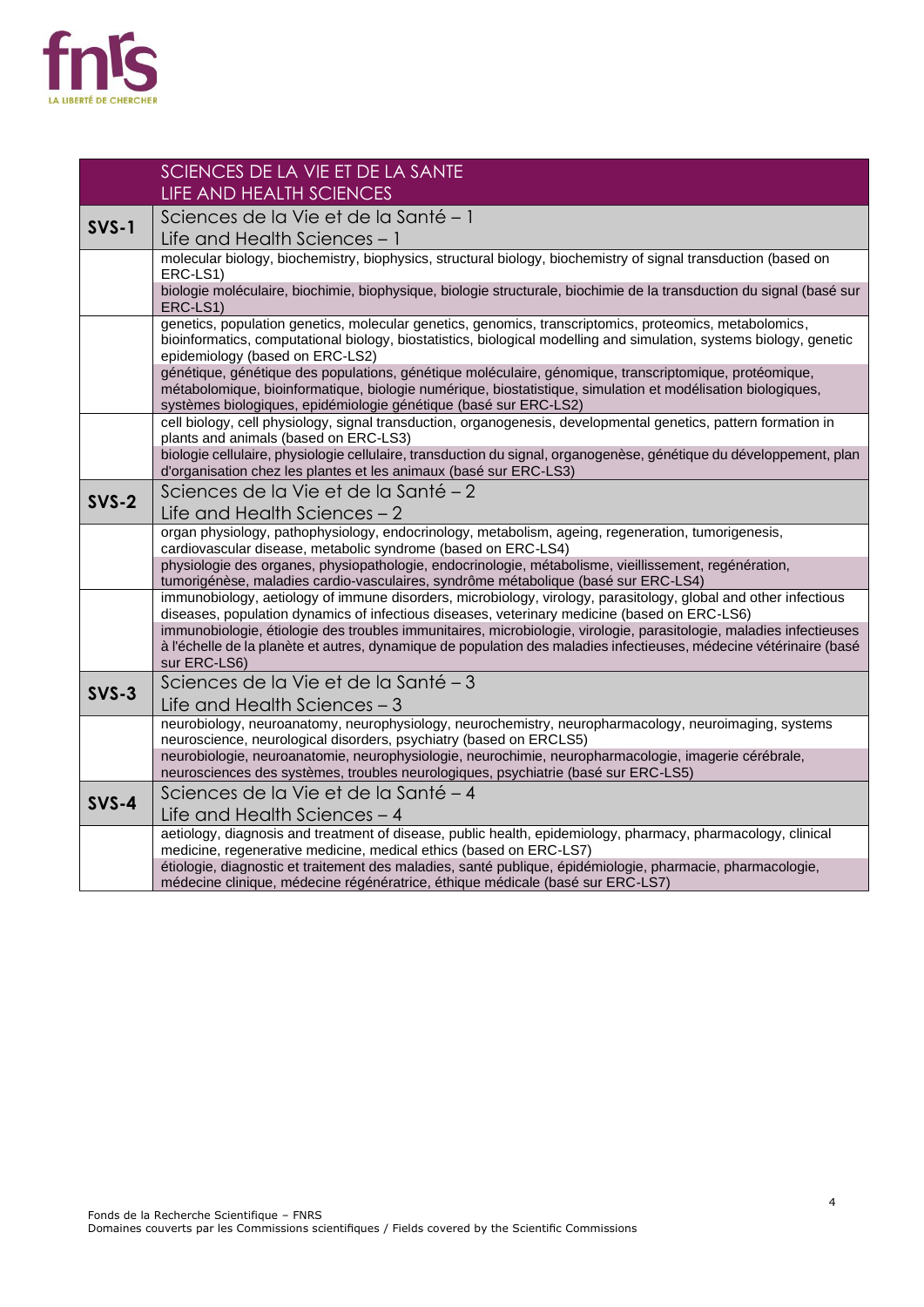

|           | RECHERCHE STRATEGIQUE<br><b>STRATEGIC RESEARCH</b>                                                                                                                                                                                                                                                                                                                                                                                                                                                                                                                                                                                                                                                                                                                                                                                                                                     |
|-----------|----------------------------------------------------------------------------------------------------------------------------------------------------------------------------------------------------------------------------------------------------------------------------------------------------------------------------------------------------------------------------------------------------------------------------------------------------------------------------------------------------------------------------------------------------------------------------------------------------------------------------------------------------------------------------------------------------------------------------------------------------------------------------------------------------------------------------------------------------------------------------------------|
| Foresight | Développement durable<br>Sustainable development                                                                                                                                                                                                                                                                                                                                                                                                                                                                                                                                                                                                                                                                                                                                                                                                                                       |
|           | La Commission FORESIGHT du F.R.S.-FNRS est dévouée à promouvoir la recherche<br>d'excellence en matière de développement durable par l'intermédiaire de l'interdisciplinarité. Le<br>développement durable est compris au sens large comme englobant les nombreux défis que<br>présente le maintien des sociétés humaines dans le respect des limites planétaires.<br>L'interdisciplinarité est comprise comme l'articulation entre des disciplines habituellement traitées<br>par différentes Commissions scientifiques thématiques du F.R.S.-FNRS. La Commission<br>FORESIGHT elle-même est composée de manière à refléter précisément une telle articulation.<br>Les projets soumis à la Commission FORESIGHT doivent donc, premièrement, viser à faire<br>progresser le développement durable et, deuxièmement, s'appuyer sur au moins deux disciplines<br>précisément articulées. |
|           | The FORESIGHT Commission of the F.R.S.-FNRS is committed to promoting excellent research<br>on sustainability through interdisciplinarity. Sustainability is understood in a broad sense as<br>encompassing the many challenges of sustaining human societies within planetary boundaries.<br>Interdisciplinarity is understood as the articulation between disciplines usually addressed by<br>different F.R.S.-FNRS thematic Scientific Commissions. The FORESIGHT Commission itself is<br>composed so as to correctly appreciate such an articulation. Projects submitted to the<br>FORESIGHT Commission should thus first aim at advancing sustainability, and second rely on at<br>least two precisely articulated disciplines in doing so.                                                                                                                                       |